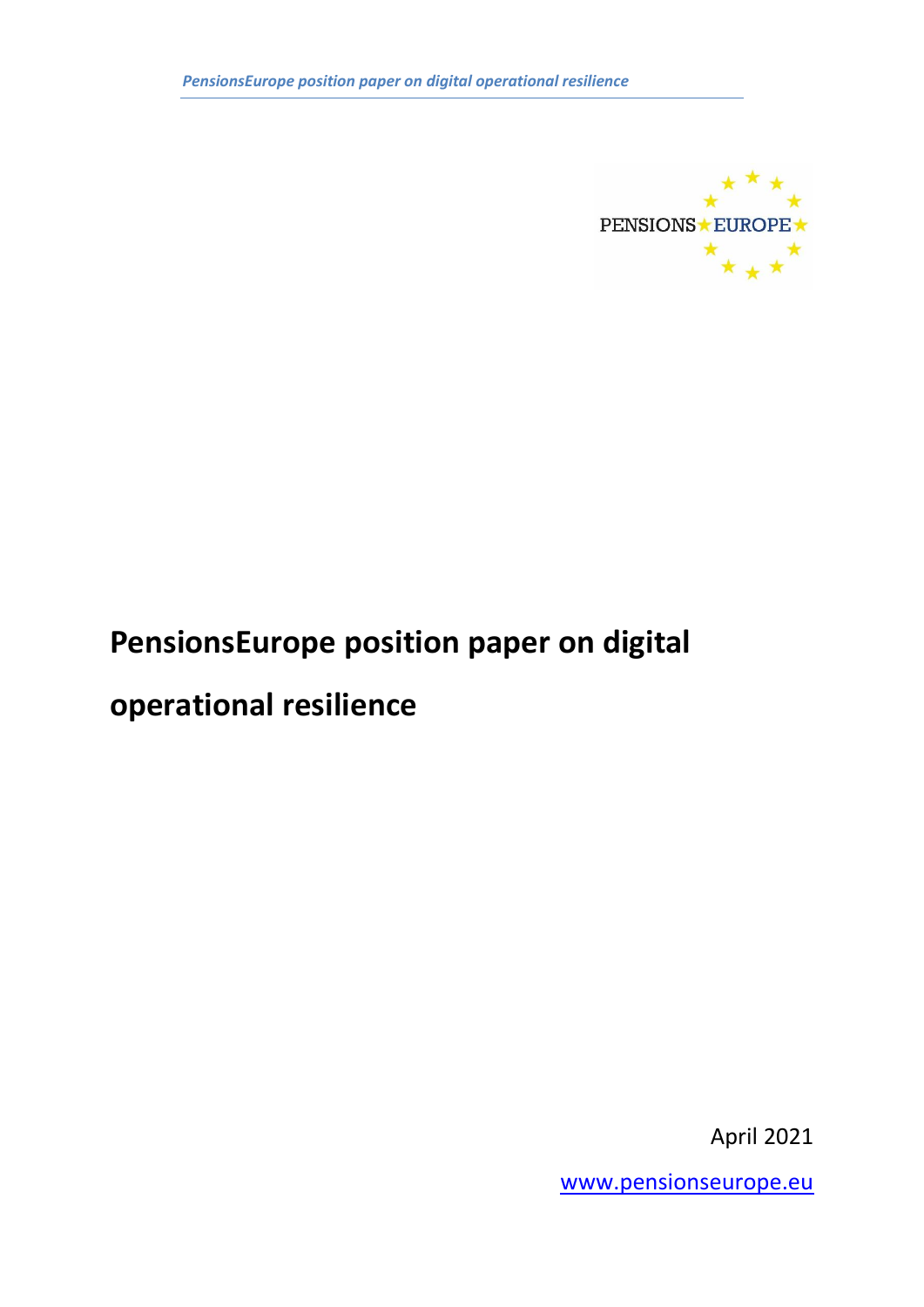#### **1. PensionsEurope position paper on digital operational resilience**

#### *EU digital agenda welcome and needed*

We welcome the efforts of the EU to increase the digital operational resilience of the financial sector and we recognise the importance of enhancing knowledge sharing and cooperation across the EU. We agree with the importance of a sound governance and risk management system to prevent and limit the impact of ICT-related incidents, disruptions, and threats.

#### *IORPs are different from other financial institutions*

**We recognise that the financial sector is not homogeneous: as also the EC has correctly noted, significant differences exist between various financial entities in terms of size, business profiles and in relation to their exposure to digital risk meaning that also the consequences from cyber risks and ICT-related incidents faced by various financial entities differ greatly from one entity to another.** The Recital 32 of the IORP II Directive (EU) 2016/2341 states *"IORPs are not mere financial institutions, but pension institutions with a social purpose that provide financial services."*. Furthermore, the Recital 32 concludes that IORPs *"should not be treated as purely financial service providers."*. Consequently, this premise should also be observed in the rules of ICT-related risks.

The occupational pension schemes are set up and managed jointly by social partners and additional costs are paid either by the organisers of the scheme (by increasing their pension contributions) or by the employees (with a reduction of their benefits). The IORP landscape across the EU is very heterogeneous in terms of scale, type of pension scheme, social and labour law, institutional design as well as contractual obligations. Nevertheless, **most IORPs in the EU are small in terms of size, which means that often they do not even have their own personnel, so they use sponsor resources. It is also common practice to outsource the majority of pension administration and investment services to specialised service provider and asset managers.**

**The current low/negative yield environment makes small IORPs sensitive to any additional fixed costs, on top of the already existing investment, administration, governance, and communication costs.** At the same time, we observe that in Member States with very large IORPs such as the Netherlands, national supervisory frameworks for ICT risks for IORPs are more extensive.

**Due to all the above, we believe it is crucial that the specificities of IORPs are better reflected in the DORA requirements and that IORPs could at least benefit from a more proportional treatment in this context, thus not jeopardizing the societal goal of IORPs to provide an adequate pension income for their members and beneficiaries.** 

According to the 1(1) of the DORA proposal, "*The regulation lays down the following uniform requirements concerning the security of network and information systems supporting the business processes of financial entities needed to achieve a high common level of digital operational resilience*". However, IORPs do not carry out 'business processes' at all. Another argument the EC uses as a rationale for the DORA proposal is the following (as stated in the Recital (9)): "*Legislative disparities and uneven national regulatory or supervisory approaches on ICT risk trigger obstacles to the single*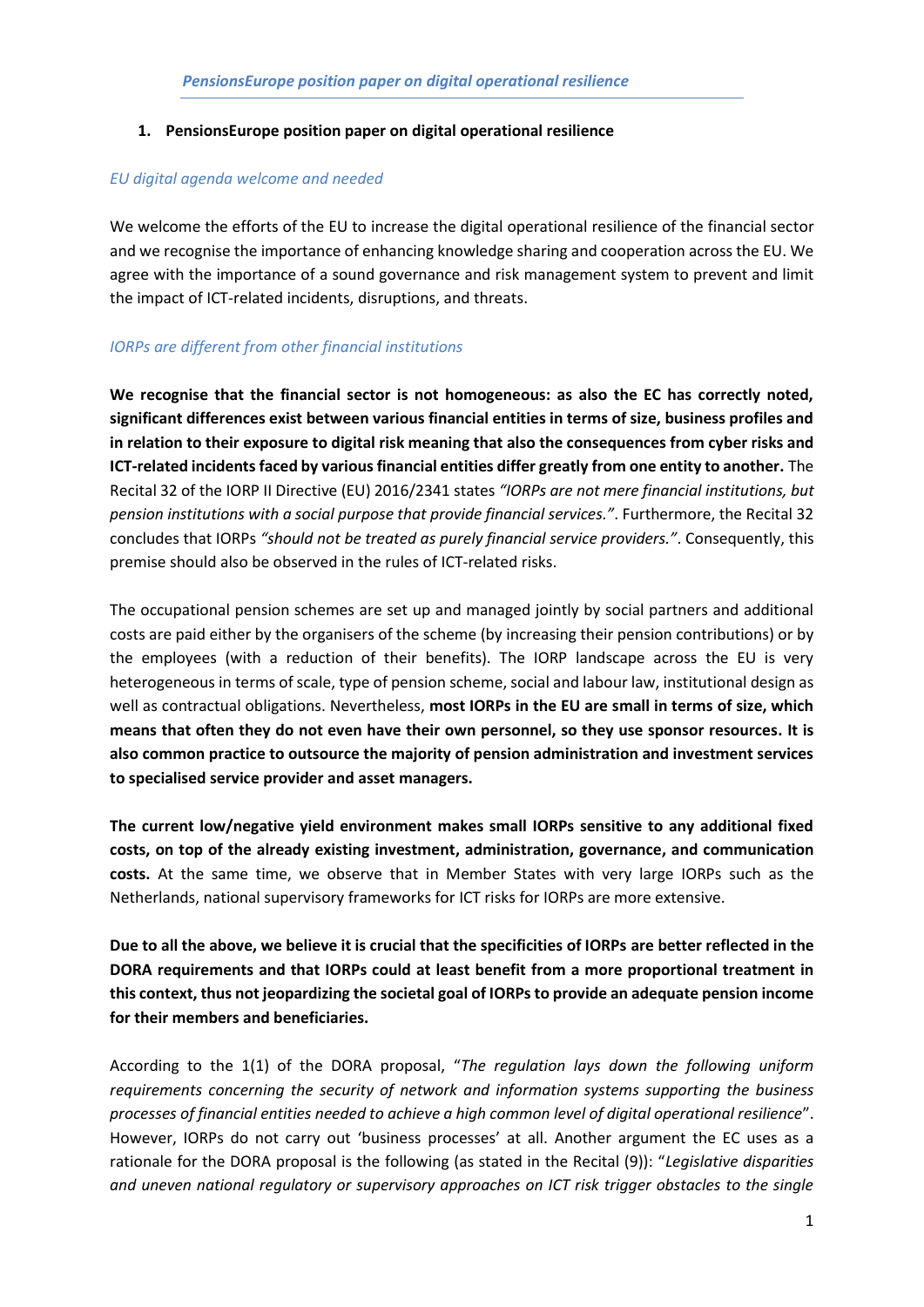*market in financial services, impeding the smooth exercise of the freedom of establishment and the provision of services for financial entities with cross-border presence. Competition between the same type of financial entities operating in different Member States may equally be distorted.*" This might be an argument for many financial entities, but not for **IORPs** which **are not in competition, as they do not "sell" any products and only execute and manage an agreement that has been made by social partners. Therefore, the "competition distortion argument" does not support IORPs being part of the DORA proposal, and from a governance and risk perspective, many of its requirements are already imposed by the IORP II Directive.**

**We do not see the benefits that all financial entities are covered by the same Regulation. As also the EC has highlighted, the rules on operational resilience could also be set by a plurality of EU financial services provisions, partly by the NIS Directive, and by existing or future national regimes. Regarding IORPs, in many countries, currently there are already in place clear and precise regulatory frameworks on the governance and management of ICT-related risks.**

**We find it important that any initiative at EU level on digital operational resilience shall consider the specific characteristics of the different types of financial entities.** Notwithstanding the inherent crossborder nature of ICT risks, a one-size-fits-all approach would not succeed in its goal. **Regarding IORPs, we question whether the proposed Regulation is the appropriate way to achieve the goal of the EC.** According to the EC proposal for a Regulation, IORPs would be subject to the same provisions and obligations as vast financial conglomerates, which would not be proportionate. **A Directive would be more appropriate to consider the differences in various Member States, and thus avoiding a situation where similar (but not exactly the same) obligations exist at EU and national level, giving way to a substantial increase of operating costs (not only) for IORPs.** 

**In many countries, IORPs have had positive experiences with more flexible (principles-based) approach in regulating ICT risks.** At the national level, the supervisor is able to tailor its supervisory activities to the way IORPs have organised their pension administration and investments. It may be the case that IORPs have outsourced all important administration processes, which entail the processing of personal data and the execution of payments to beneficiaries, to specialised service providers. Principle-based regulation allows supervisors to take into account this outsourcing relationship, test the resilience of organisations that execute the most critical processes from the perspective of the participant, while holding the IORP to account in terms of proper governance requirements.

Considering that in most of the countries the new DORA requirements would be added to the existing requirements (and that there are no initiatives to remove them), this would lead to additional administrative burden and an increase in fixed costs. Given the context of IORPs, which are mainly small or medium sized and must operate in a "lower for longer" environment, cost control is essential to ensure their business continuity.

To limit the extra costs to IORPs and strengthen the proportionality in the DORA requirements, we suggest to (i) make specific references to the IORP II Directive considering the specificities of IORPs (not for benefit, no product selling but executing an agreement of social partners, paritarian management, in most cases no pan-European activities etc.) and (ii) to distinguish those IORPs that outsource all ICT-related operational activities and to whom particularly relevant is to manage the ICT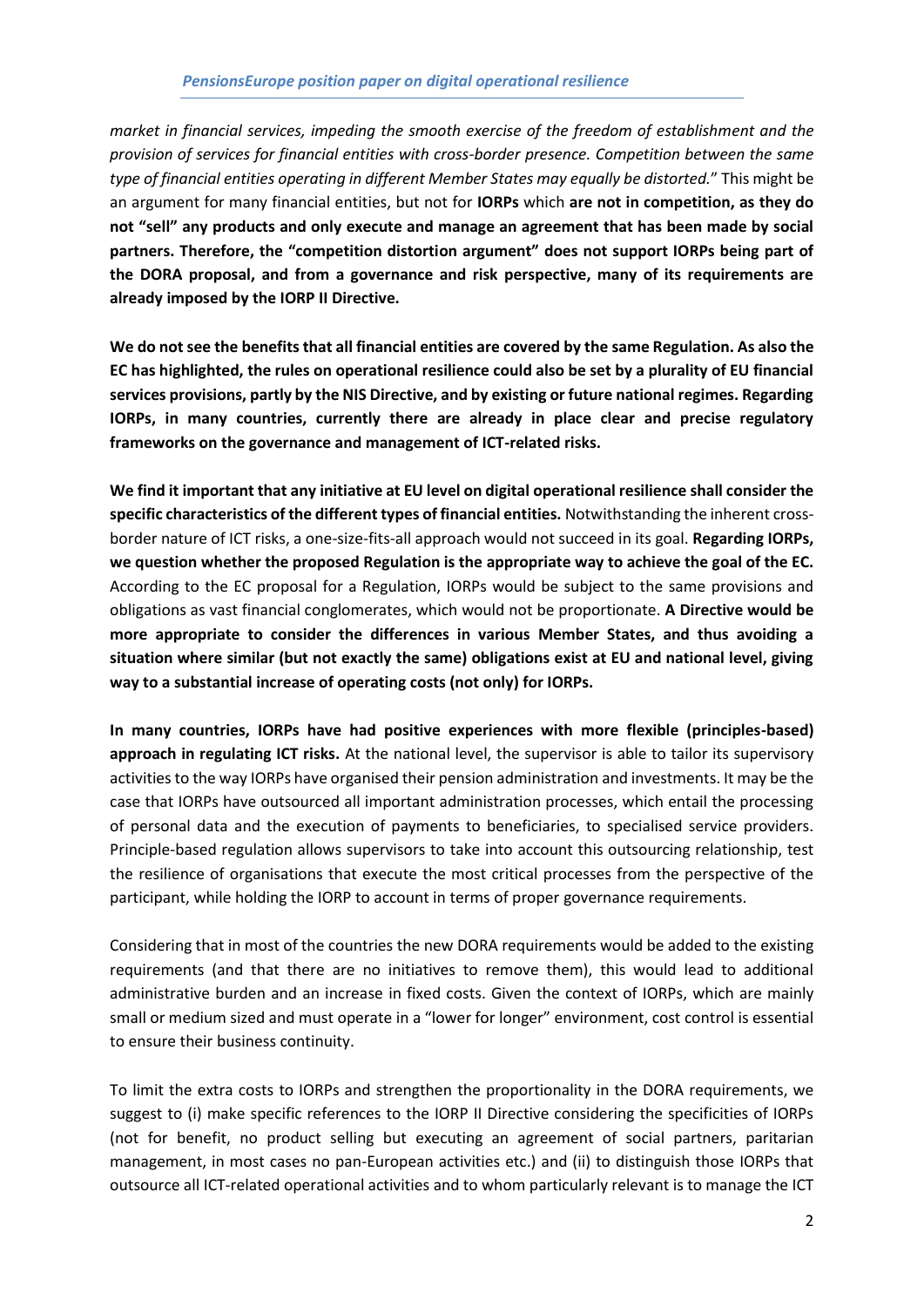third party risk as described in Chapter V. In general, at financial entity level the IORP II Directive requirements concerning governance and risk management of operational risk should be sufficient (see the following Articles of the IORP II Directive: 20 – responsibility of the management or supervisory body, 21 – general governance requirements, 25 – risk management, 28 – own risk assessment, and 31 -outsourcing). In countries with large IORPs we observe that supervisors have developed national supervisory frameworks that are quite close to the level of ambition of the DORA proposals, based on these IORP II provisions. Hence, supervisors are able to take a proportionate approach, which means that in case IORPs are bigger or run more important ICT processes, they enforce stricter rules.

#### *At least micro, small and medium-sized IORPs should be excluded*

A [draft report](https://www.europarl.europa.eu/doceo/document/ECON-PR-689801_EN.pdf) of the EP ECON Committee aims to keep the scope of the DORA Regulation limited to relevant companies exposed to ICT risks, while also ensuring a risk-based approach. The draft report proposes to exclude from the scope of the Regulation (i) small and medium-sized insurance and reinsurance undertakings (as well as intermediaries), (ii) small and medium-sized audit firms and statutory auditors (in line with the Council discussion), and (iii) also partly ICT intra-group service providers.

**Following the arguments in this paper, we are calling for an exemption of all the IORPs from the scope of the DORA** (particularly see our amendment suggestions below on 'Article 2 - paragraph 1 point o' and 'Article 3 - paragraph 1 - point 39'). **However, if that is not acceptable by the Council and EP, at least micro, small and medium-sized IORPs should be excluded from the scope** (particularly see the alternative amendment suggestion on 'Article 2 - paragraph 1 - point o' and amendment suggestion on 'Article 3 - paragraph 1 - point 50')**. Otherwise, the draft report of the EP ECON Committee remains very illogical when considering all the specificities of IORPs which make them different from other financial institutions and their risks stemming from reliance on ICT smaller.**

#### *In any case, proportionality should be generally strengthened in DORA*

**Any measures to increase digital operational resilience shall be proportionate not only to the type, size, or financial profile of a relevant entity, but also to the risks they are exposed to and the systems and services that need to be protected and maintained.** A more risk-based approach is needed, distinguishing between critical and less critical functions.

**In our view the EC proposal is currently not sufficiently tailored to risks and needs of financial entities' specific characteristics in terms of their size and business profiles.** We do welcome that proportionality has to some extent already been embedded in the rules on ICT risk management, digital resilience testing, reporting of major ICT-related incidents and oversight of critical ICT thirdparty service providers. However, the EC proposal does not provide IORPs with the same level of reassurance compared to the IORP II Directive in which the important justifications such as the abovementioned Rec. 32 provide the basis for a pragmatic and helpful understanding of subsidiarity that considers the size, nature, scale and complexity of IORPs' activities/operations.

**We therefore support the ESA's assessment as expressed in their joint letter to the EC, the EP and the Council from 9 February 2021 (Council document: 6107/1/21):** *"The current DORA proposal*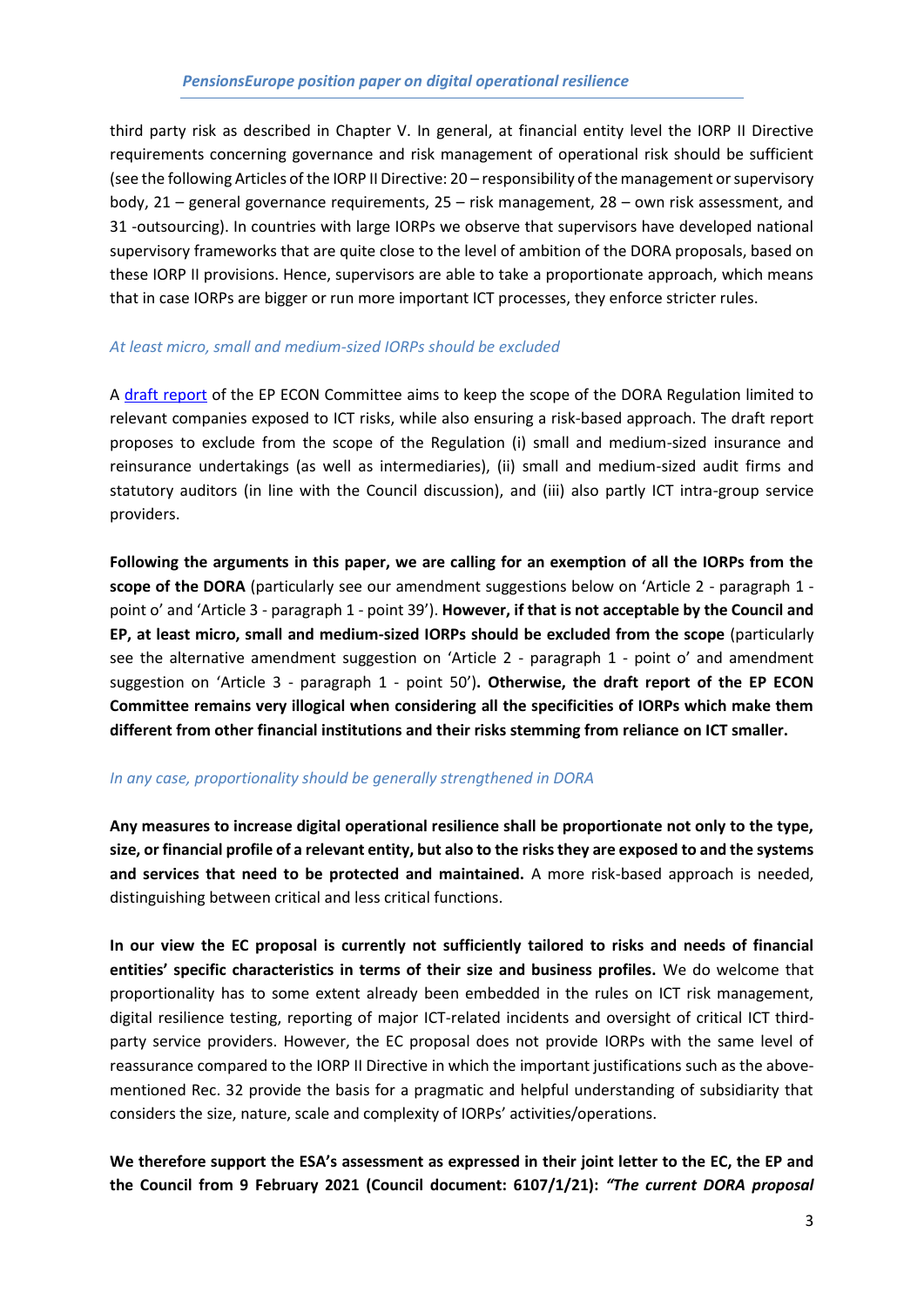*excludes only micro-enterprises from the application of certain requirement and does not make any reference to sectoral legislation when defining the financial entities in scope. Given this, we would like to suggest a more comprehensive inclusion of the principle of proportionality in a more flexible way across the legal act".*

In general, it is of utmost importance to preserve proportionality and follow a principle and risk-based approach in the design of rules. Through the whole Regulation, proportionality measures should in general always consider financial entities' size, nature, scale, complexity, and overall risk profile (and not only some of them). The shortcomings of the DORA proposal regarding proportionality include:

- Due to the horizontal approach, the specific characteristics of the financial entities are ignored.
- Financial entities that outsource all their operational activities seem to be required to set up an entire detailed framework in place. We believe that for those entities the DORA requirements (mainly) should be limited to managing the ICT critical or important third party risk.
- Financial entities are very heterogenous in nature across national markets as well as across Europe. IORPs manage pension provisions, with some of them managing less than € 10 million, while others manage even hundreds of billions.
- IORPs do not "sell" products, as they execute and manage an agreement made between social partners. This requires much more proportionality and a more principle-based approach. We suggest referring much more to commonly used and proven business standards like ISO or Cobit to align the requirements with good practices existing on the market.
- **Introducing proportionality by referring to microenterprises is not enough alone. An IORP, whose main goal is managing pension savings will by definition have a balance sheet that exceeds 2 million euro. The classification of small, medium or large entities should refer to the specific environment of the respective financial entity. As proportionality is of the utmost importance in this context, each type of financial entity needs its own 'sectoral' reference point. For IORPs we believe that only staff headcount should be taken into account in this context, disregarding the financial ceilings given that these amounts are not a good measure for determining the size of IORPs.**

#### *Significant cost increase to small IORPs*

We agree that it is important that all IORPs, including smaller IORPs, have a sound level of ICT protection. However, many IORPs are relatively small in scale and they are aware of the cost increase that the EC's proposal would cause. It is important to note that any raise in expenditures will come in detriment of the pension income of members and beneficiaries thus leading to a decline in the adequacy of their pensions, contradicting the general objective of the EU policy to strengthen consumer protection.

As proportionality for small and medium sized IORPs is completely lacking in the proposal and the required measures all come with a fixed cost, we fear that mainly small and medium sized IORPs, and thus their members and beneficiaries, will be highly negatively impacted by these measures. Any extra measures should only be considered after performing a thorough cost/benefit-analysis and should only be implemented if they really represent an added value. Finally, it should be noted that apart from the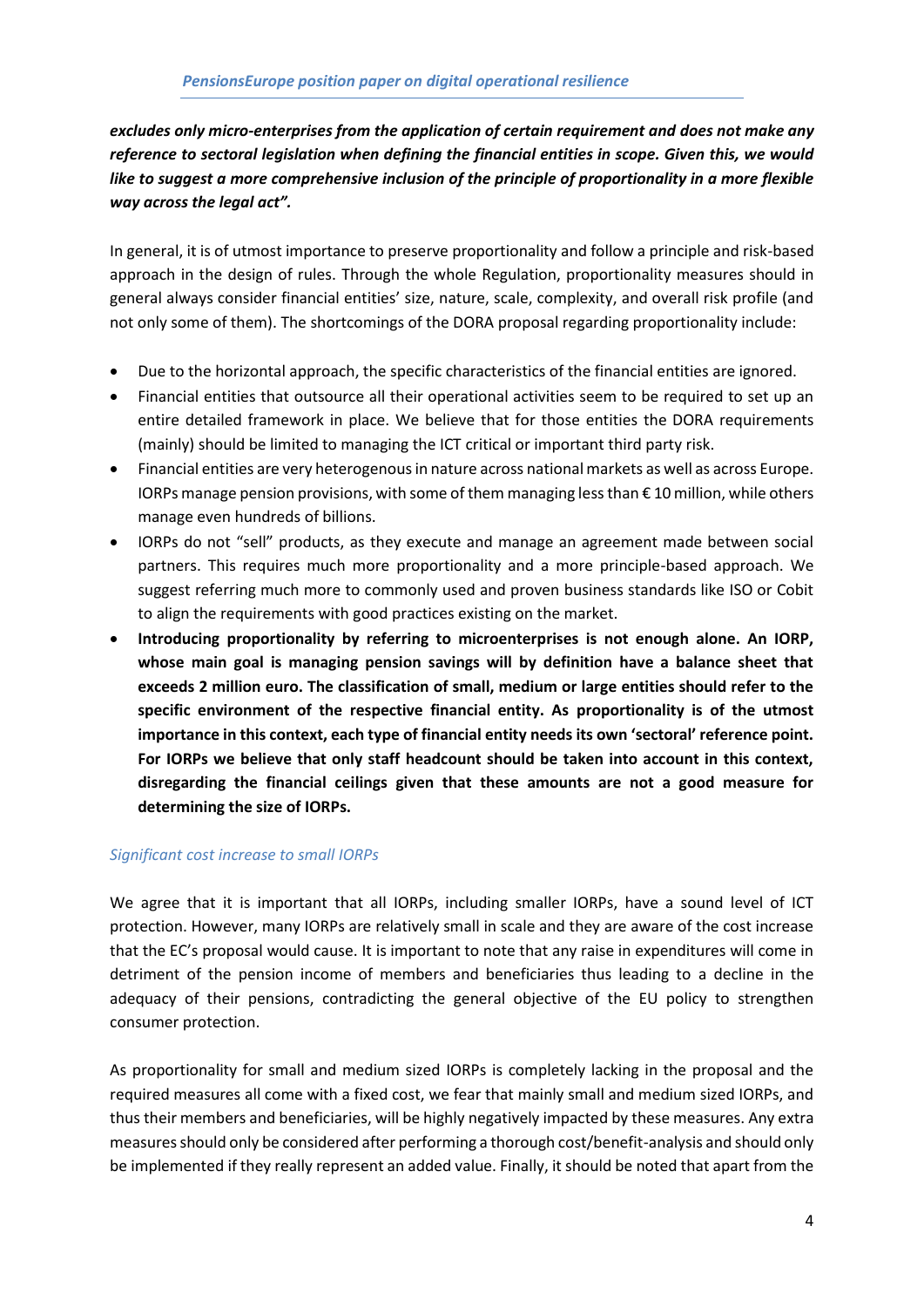above-mentioned cost-increase linked to these additional measures, this Regulation will also bring about additional costs for the supervisory authorities which in turn will be passed on to the financial entities under their supervision.

#### *High number of empowerments to the EC to adopt TRSs*

Finally, we are concerned about the disconcertingly high number of empowerments to the EC to adopt technical regulatory standards (TRSs) and very detailed requirements on key contractual provisions for arrangements with ICT third-party service providers. For IORPs this regulatory instrument is not suitable regarding the IORP II Directive's approach of a "minimum harmonisation" (Recital 3 of the IORP II Directive). Recent experiences with empowerments for TRS in European regulation have given reason for even more concern. Especially in the ESA's drafts (the latest examples are the draft-RTS on sustainability‐related disclosures in the financial services sectors) **we have observed a tendency to exceed the scope of the level-l-authorisation and to not adequately consider (or to even ignore) existing provisions on proportionality in the text of the regulation.** We therefore would like to reiterate the idea of addressing these issues in a Directive to give the Member States the required latitude in the transposition process.

#### *Request for more a stringent, less redundant regulation*

On a general note, PensionsEurope recommends an editorial revision of the entire proposal with the overarching goal to reduce redundancies and the overall level of detail in favour of a more principlebased approach. In many instances, we feel that existing regulation for IORPs at the national level already considers the purpose (ratio legis) of many of the proposed provisions. But even in these cases, the very prescriptive and details-oriented wording of the Regulation's provision could entail procedural changes and increase the efforts and especially the costs for documenting full compliance.

#### *Reconsider the requirements on incident reporting*

The NIS Directive introduced incident reporting for the financial entities within its scope. These entities have to report with their national cybersecurity centre, which in return provides support, information and advice. Pension funds do not fall within the scope of this requirement. The requirements of the DORA proposal to report material incidents within hours therefore is a significant extension of the framework, also in countries with larger IORPs.

The requirement seems disproportionate for two reasons. First, it would mean that in the midst of a breach, staff would be required to spend time and resource on incident reporting, rather than mitigating the impact of the breach itself. Second, the reporting requirement does not seem to be linked to a commitment for support, information or advice by national cybersecurity centres, as currently is the case with entities falling within scope of the NIS Directive. Therefore, the effort that is being spent on reporting will not in fact help the IORP with tackling the crisis but will only be undertaking for compliance purposes.

PensionsEurope therefore urges a reconsideration of the usefulness and impact of the incident reporting requirements. In case an incident reporting requirement would be maintained for entities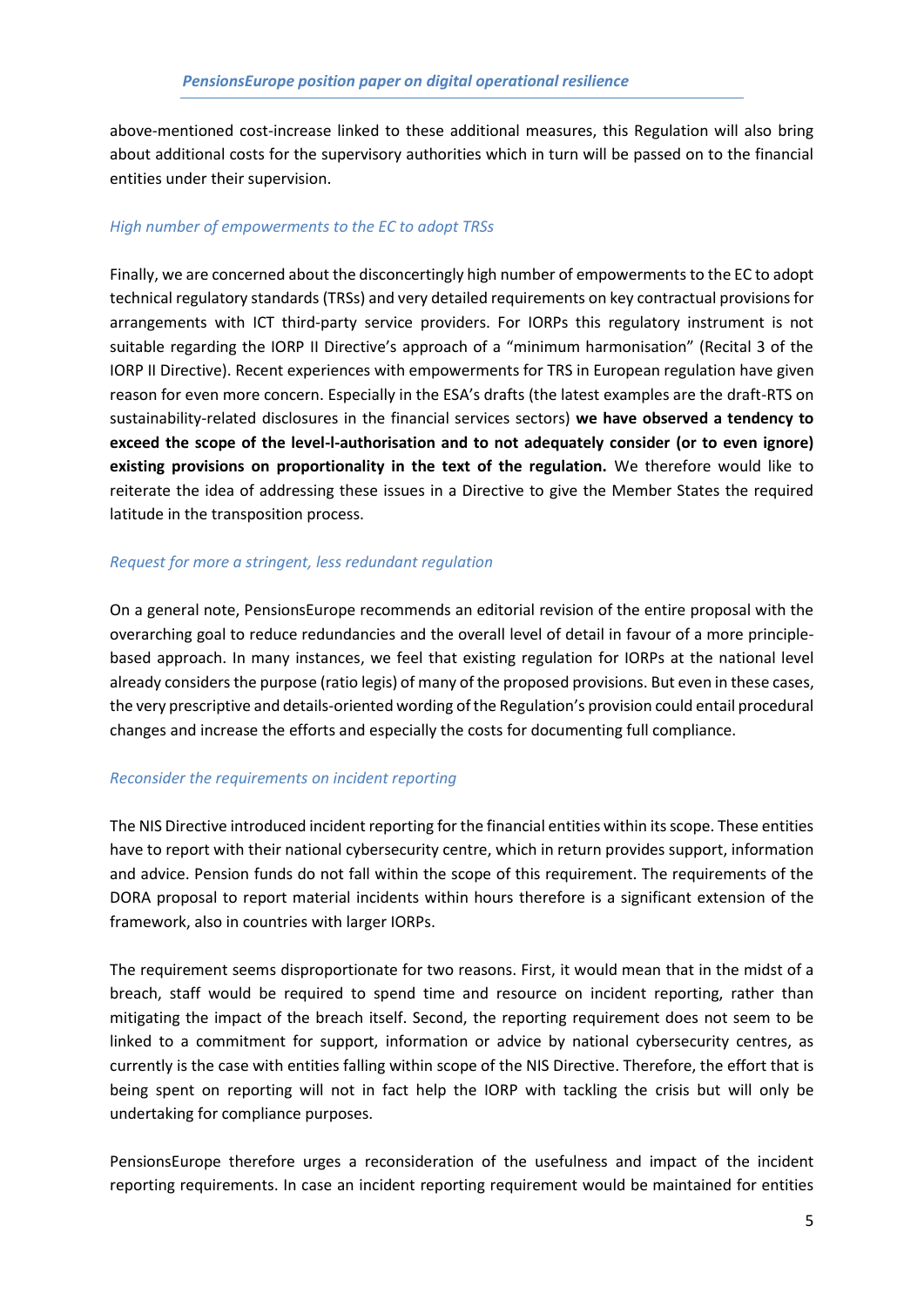that fall outside the scope of the NIS Directive, the burden could be reduced by raising the materiality threshold and extending the deadlines.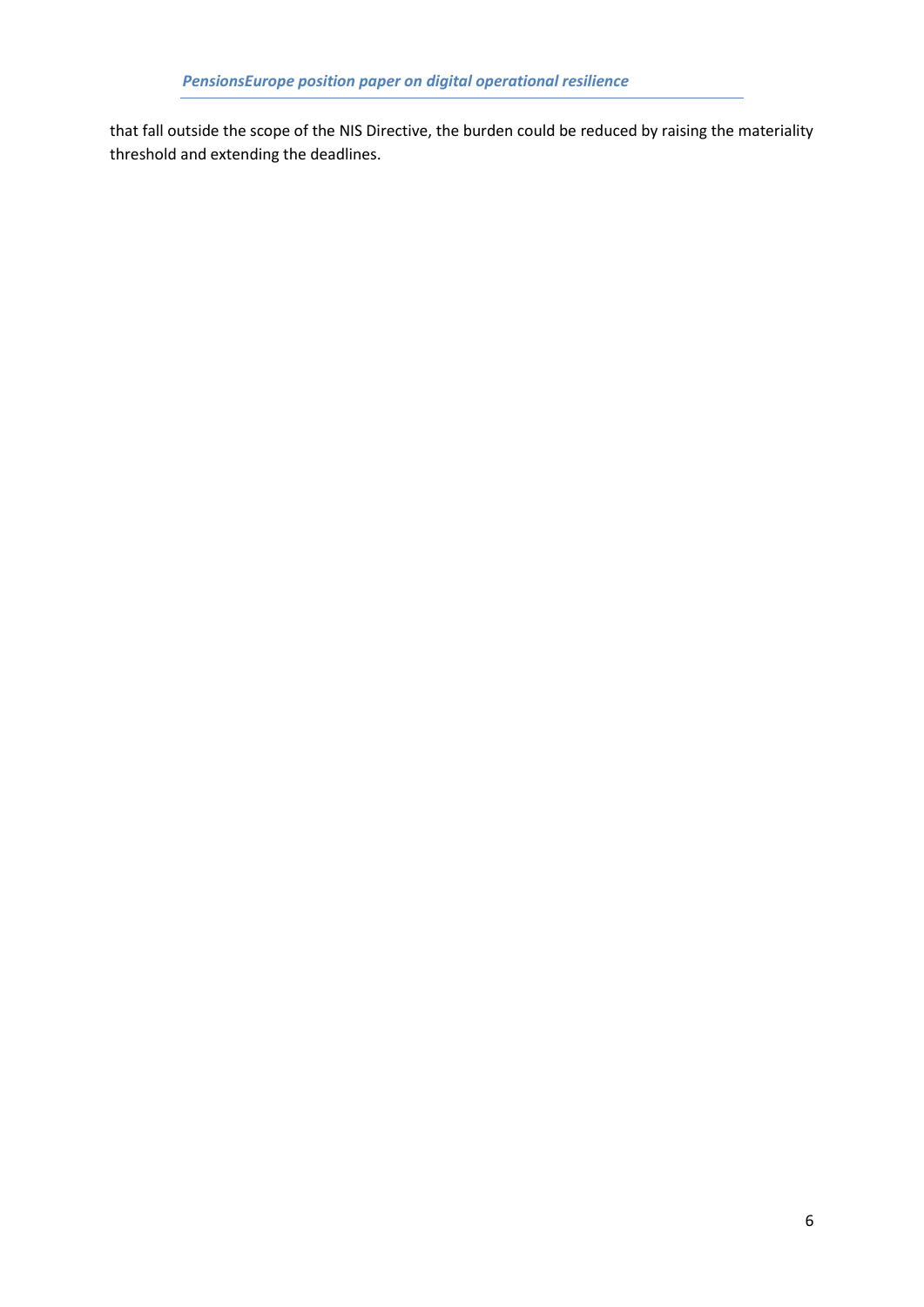#### *Amendment suggestions on the EC proposal*

#### **Title:**

| Text proposed by the Commission                     | Amendment                                           |
|-----------------------------------------------------|-----------------------------------------------------|
|                                                     |                                                     |
| Proposal for a                                      | Proposal for a                                      |
| <b>REGULATION</b> OF THE EUROPEAN PARLIAMENT        | <b>DIRECTIVE</b> OF THE EUROPEAN PARLIAMENT         |
| AND OF THE COUNCIL                                  | AND OF THE COUNCIL                                  |
| on digital operational resilience for the financial | on digital operational resilience for the financial |
| sector and amending Regulations (EC) No             | sector and amending Regulations (EC) No             |
| 1060/2009, (EU) No 648/2012, (EU) No                | 1060/2009, (EU) No 648/2012, (EU) No                |
| 600/2014 and (EU) No 909/2014                       | 600/2014 and (EU) No 909/2014                       |
| […]                                                 | []                                                  |
| HAVE ADOPTED THIS <b>REGULATION:</b>                | HAVE ADOPTED THIS <b>DIRECTIVE</b> :                |

### **General remarks on the Recitals**

The following amendment proposals to the Recitals cannot claim to be exhaustive. Apart from the semantic aspect of all mentions to a "Regulation" having to be replaced by "Directive", we do not share the EC's premise that is imperative to subject all financial entities to essentially the same set of rules. Accordingly, numerous other Recitals would have to be thoroughly reworked following our recommendation to give more attention to the principle of proportionality and to adequately respect the differences that exist between various financial entities in terms of size, business profiles and in relation to their exposure to digital risks.

#### **Recital 5:**

| Text proposed by the Commission                    | Amendment                                          |
|----------------------------------------------------|----------------------------------------------------|
|                                                    |                                                    |
| Despite national and European targeted policy      | Despite national and European targeted policy      |
| and legislative initiatives, ICT risks continue to | and legislative initiatives, ICT risks continue to |
| pose a challenge to the operational resilience,    | pose a challenge to the operational resilience,    |
| performance and stability of the Union financial   | performance and stability of the Union financial   |
| system. The reform that followed the 2008          | system. The reform that followed the 2008          |
| financial crisis primarily strengthened the        | financial crisis primarily strengthened the        |
| financial resilience of the Union financial sector | financial resilience of the Union financial sector |
| and aimed at safeguarding the Union's              | aimed at safeguarding the Union's<br>and           |
| competitiveness and stability from economic,       | competitiveness and stability from economic,       |
| prudential and market conduct perspectives.        | prudential and market conduct perspectives.        |
| Though ICT security and digital resilience are     | Whilst contributing to strengthening and           |
| part of operational risk, they have been less in   | harmonising ICT security and digital resilience    |
| the focus of the post-crisis regulatory agenda,    | at the EU level, this Directive will also properly |
| and have only developed in some areas of the       | take into account already existing regulatory      |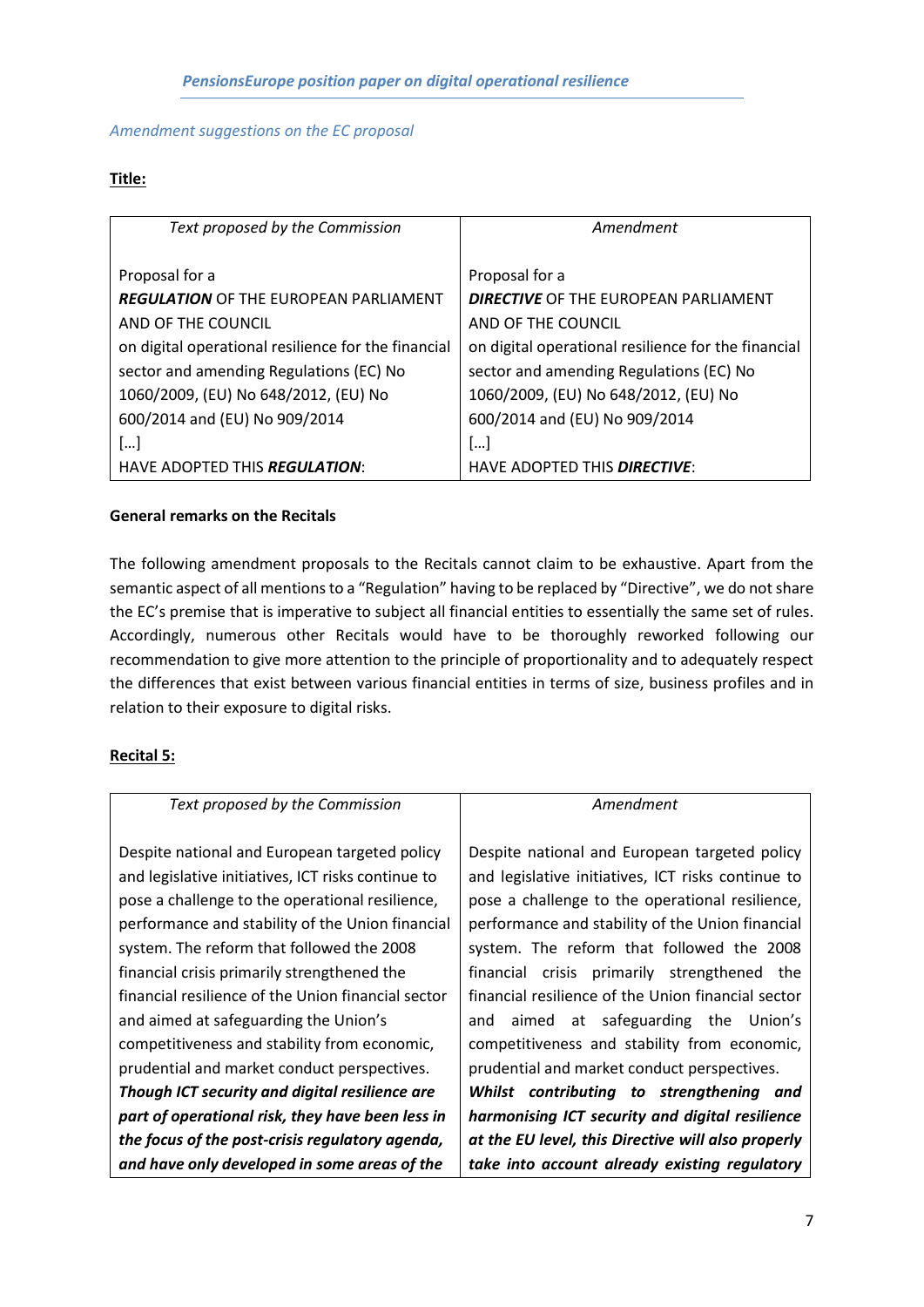| Union's financial services policy and regulatory $\vert$ standards, avoid unnecessary redundancies, |                                           |
|-----------------------------------------------------------------------------------------------------|-------------------------------------------|
| landscape, or only in a few Member States.                                                          | asynchronous requirements and provide     |
|                                                                                                     | enough flexibility for complying with the |
|                                                                                                     | requirements of this Directive.           |

# **Recital 10 - paragraph 1:**

| Text proposed by the Commission                         | Amendment                                          |
|---------------------------------------------------------|----------------------------------------------------|
|                                                         |                                                    |
| The partial way in which the ICT-risk related           | The partial way in which the ICT-risk related      |
| provisions have until now been addressed at             | provisions have until now been addressed at        |
| Union level shows gaps or overlaps in                   | Union level shows gaps or overlaps in              |
| important areas, such as ICT-related incident           | important areas, such as ICT-related incident      |
| reporting and digital operational resilience            | reporting and digital operational resilience       |
| testing, and creates inconsistencies due to             | testing, and creates in case of cross-border       |
| emerging divergent national rules or cost-              | financial entities inconsistencies due to          |
| ineffective application of overlapping rules. This      | emerging divergent national rules or cost-         |
| is particularly detrimental for an ICT-intensive        | ineffective application of overlapping rules. This |
| user like <i>finance since technology risks have no</i> | is particularly detrimental for an ICT-intensive   |
| borders and the financial sector deploys its            | user like some cross-border financial entities.    |
| services on a wide cross-border basis within            |                                                    |
| and outside the Union.                                  |                                                    |

# **Recital 10 - paragraph 2 (new):**

| Text proposed by the Commission | Amendment                                                                                                                                                                                                                                                                                                              |
|---------------------------------|------------------------------------------------------------------------------------------------------------------------------------------------------------------------------------------------------------------------------------------------------------------------------------------------------------------------|
|                                 | Consequently, the Directive pursues the<br>harmonisation of the already existing national<br>frameworks and the closing of regulatory gaps<br>to prevent problems especially for cross-border<br>financial entities. At the same time, the<br>Directive acknowledges the efforts made so<br>far at Member State level. |

## **Recital 14:**

| Text proposed by the Commission                                                                                                            | Amendment |
|--------------------------------------------------------------------------------------------------------------------------------------------|-----------|
| (14) The use of a regulation helps reducing<br>regulatory complexity, fosters supervisory<br>convergence, increases legal certainty, while | deleted   |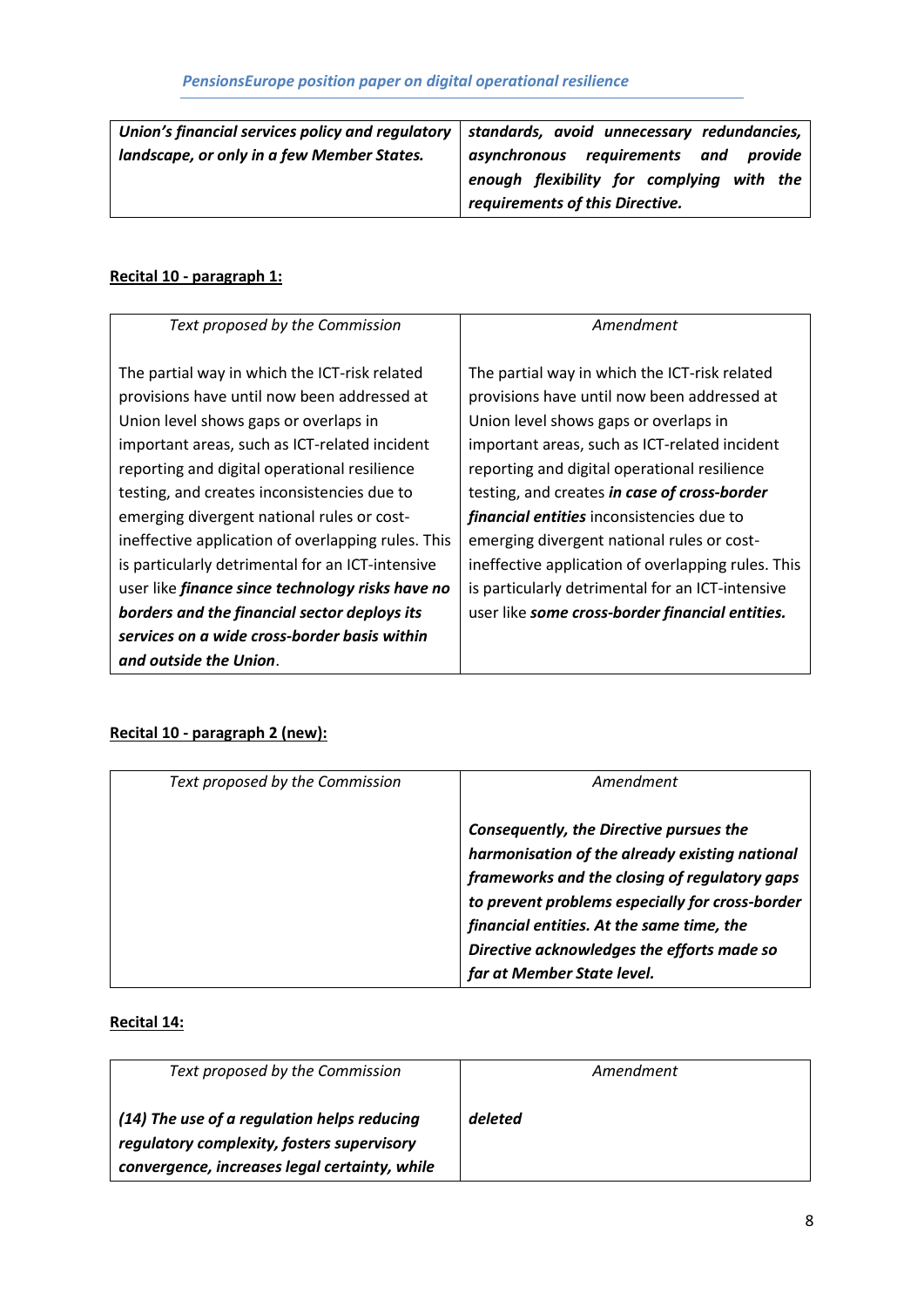| also contributing to limiting compliance costs,    |
|----------------------------------------------------|
| especially for financial entities operating cross- |
| border, and to reducing competitive                |
| distortions. The choice of a Regulation for the    |
| establishment of a common framework for the        |
| digital operational resilience of financial        |
| entities appears therefore the most                |
| appropriate way to guarantee a homogenous          |
| and coherent application of all components of      |
| the ICT risk management by the Union               |
| financial sectors.                                 |

# **Recital 14 (new):**

| Text proposed by the Commission | Amendment                                                                                                                                                                                                                                                                                                                                                                                                                                                                                                                                                                                                                                                                                                            |
|---------------------------------|----------------------------------------------------------------------------------------------------------------------------------------------------------------------------------------------------------------------------------------------------------------------------------------------------------------------------------------------------------------------------------------------------------------------------------------------------------------------------------------------------------------------------------------------------------------------------------------------------------------------------------------------------------------------------------------------------------------------|
|                                 | Notwithstanding the high degree of<br>interconnection between financial services,<br>differences between different types of<br>financial entities regarding their risk exposure<br>and risk profiles remain. Stipulating fully<br>uniform requirements at the EU level by means<br>of a regulation would therefore be neither<br>necessary nor proportionate. The use of a<br>Directive can make a significant contribution<br>to harmonising the regulatory frameworks in<br>the Member States and to close remaining<br>regulatory gaps while at the same time giving<br><b>Member States leeway for making necessary</b><br>adjustments for specific types of financial<br>entities in the transposition process. |

# **Recital 20:**

| Text proposed by the Commission                  | Amendment                                        |
|--------------------------------------------------|--------------------------------------------------|
| (20) To remain in full control of ICT risks,     | (20) To remain in full control of ICT risks,     |
| financial entities need to have in place         | financial entities need to have in place         |
| comprehensive capabilities enabling a strong     | appropriate capabilities enabling a strong and   |
| and effective ICT risk management, alongside     | effective ICT risk management, alongside         |
| specific mechanisms and policies for ICT-related | specific mechanisms and policies for ICT-related |
| incident reporting, testing of ICT systems,      | incident reporting, testing of ICT systems,      |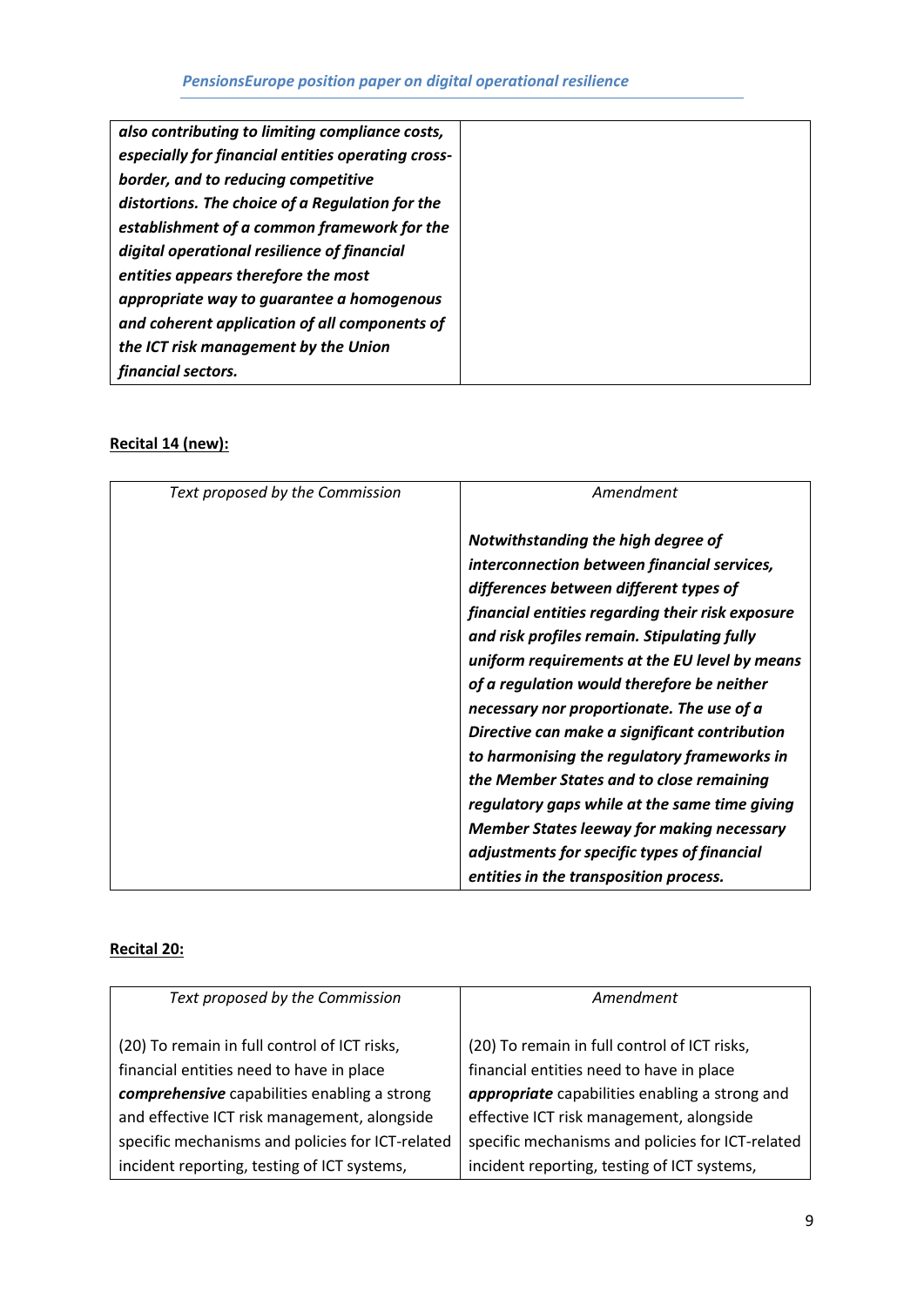| controls and processes, as well as for managing   | controls and processes, as well as for managing   |
|---------------------------------------------------|---------------------------------------------------|
| ICT third-party risk. The digital operational     | ICT third-party risk. The digital operational     |
| resilience bar for the financial system should be | resilience bar for the financial system should be |
| raised while allowing for a proportionate         | raised while allowing for a proportionate         |
| application of requirements for financial         | application of requirements whilst taking into    |
| entities which are micro enterprises as defined   | account the size, nature, scale and complexity    |
| in Commission Recommendation 2003/361/EC.         | of the risks inherent in the activities of the    |
|                                                   | institutions and the ICT-risks resulting          |
|                                                   | therefrom. At the same time, the application      |
|                                                   | of requirements follows the principle of          |
|                                                   | materiality: only significant risks have to be    |
|                                                   | considered.                                       |

### **Recital 33:**

| Text proposed by the Commission                          | Amendment                                               |
|----------------------------------------------------------|---------------------------------------------------------|
| (33) Notwithstanding the broad coverage                  | (33) Notwithstanding the broad coverage                 |
| envisaged by this <b>Regulation</b> , the application of | envisaged by this <b>Directive</b> , the application of |
| the digital operational resilience rules should          | the digital operational resilience rules should         |
| take into consideration significant differences          | take into consideration significant differences         |
| between financial entities in terms of size,             | between financial entities in terms of size,            |
| business profiles or exposure to digital risk. As a      | business profiles or exposure to digital risk. As a     |
| general principle, when directing resources and          | general principle, when directing resources and         |
| capabilities to the implementation of the ICT            | capabilities to the implementation of the ICT           |
| risk management framework, financial entities            | risk management framework, financial entities           |
| should duly balance their ICT-related needs to           | should duly balance their ICT-related needs to          |
| their size <i>and business profile</i> , while competent | their size, nature, scale and complexity of the         |
| authorities should continue to assess and                | risks inherent to their activities and the ICT          |
| review the approach of such distribution.                | risks resulting therefrom, while competent              |
|                                                          | authorities should continue to assess and               |
|                                                          | review the approach of such distribution.               |

### **Recital 34 - paragraph 1:**

| Text proposed by the Commission                                                                                                                                                              | Amendment                                                                                                                                                                                    |
|----------------------------------------------------------------------------------------------------------------------------------------------------------------------------------------------|----------------------------------------------------------------------------------------------------------------------------------------------------------------------------------------------|
| (34) As larger financial entities may enjoy wider<br>resources and could swiftly deploy funds to<br>develop governance structures and set up<br>various corporate strategies, only financial | (34) As larger financial entities may enjoy wider<br>resources and could swiftly deploy funds to<br>develop governance structures and set up<br>various corporate strategies, only financial |
| entities which are not micro enterprises in the                                                                                                                                              | entities which are not micro, small, or medium-                                                                                                                                              |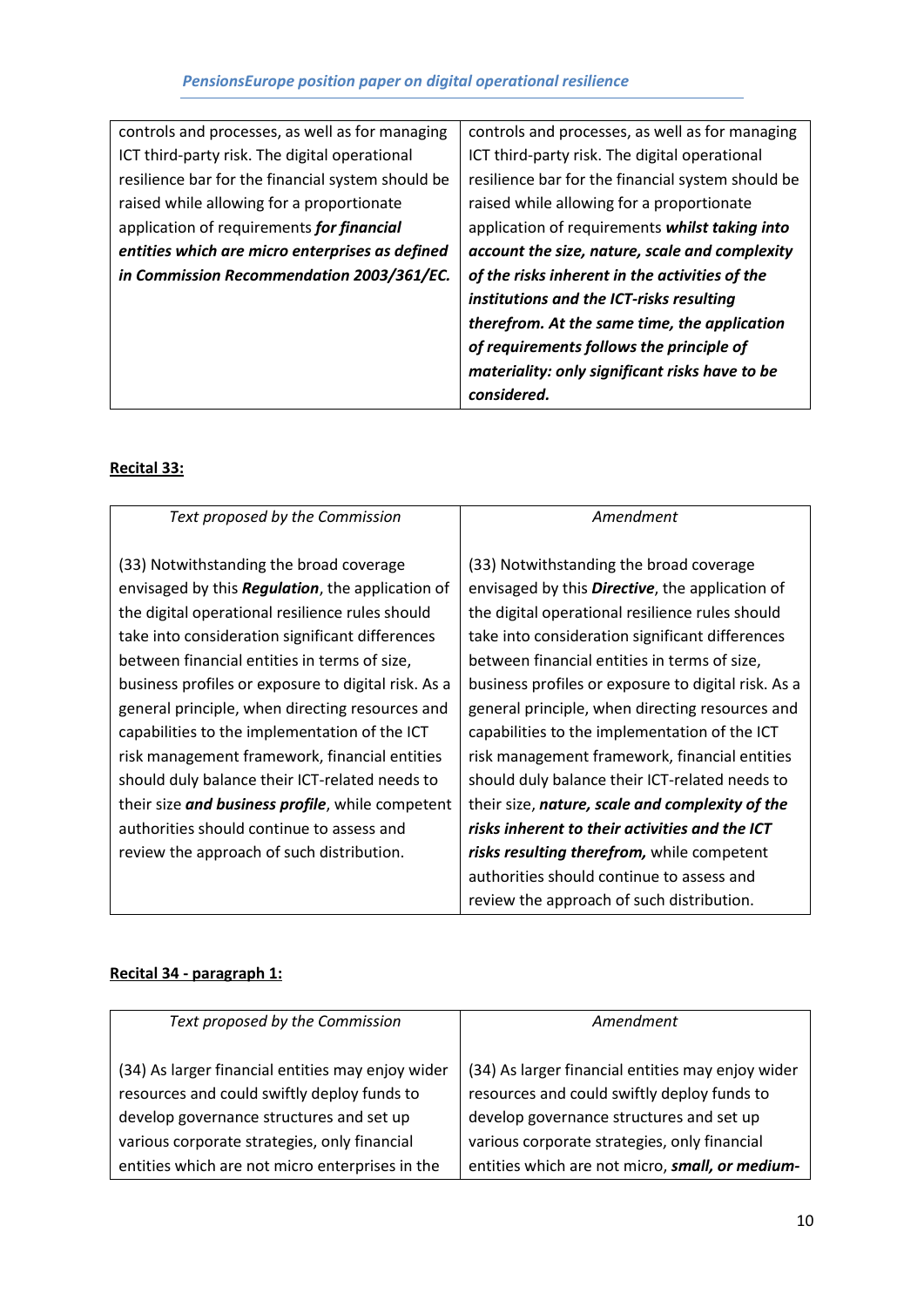| sense of this <b>Regulation</b> should be required to | sized enterp   |
|-------------------------------------------------------|----------------|
| establish more complex governance                     | or where the   |
| arrangements. Such entities are better                | does not cor   |
| equipped in particular to set up dedicated            | principle sho  |
| management functions for supervising                  | complex gov    |
| arrangements with ICT third-party service             | entities are l |
| providers or for dealing with crisis                  | up dedicated   |
| management, to organise their ICT risk                | supervising a  |
| management according to the three lines of            | service provi  |
| defence model, or to adopt a human resources          | managemen      |
| document comprehensively explaining access            | managemen      |
| rights policies.                                      | defence mor    |
|                                                       | document cr    |

*in the sense of this Directive or where the application of this requirement does not contradict the proportionality*  ould be required to establish more vernance arrangements. Such better equipped in particular to set d management functions for arrangements with ICT third-party iders or for dealing with crisis it, to organise their ICT risk it according to the three lines of del, or to adopt a human resources document comprehensively explaining access rights policies.

### **Recital 35:**

| Text proposed by the Commission                   | Amendment                                               |
|---------------------------------------------------|---------------------------------------------------------|
| (35) Moreover, as solely those financial entities | (35) Moreover, as solely those financial entities       |
| identified as significant for the purposes of the | identified as significant for the purposes of the       |
| advanced digital resilience testing should be     | advanced digital resilience testing should be           |
| required to conduct threat led penetration        | required to conduct threat led penetration              |
| tests, the administrative processes and financial | tests, the administrative processes and financial       |
| costs entailed by the performance of such tests   | costs entailed by the performance of such tests         |
| should be devolved to a small percentage of       | should be devolved to a small percentage of             |
| financial entities. Finally, with a view to ease  | financial entities. Finally, with a view to ease        |
| regulatory burdens, only financial entities other | regulatory burdens, only financial entities other       |
| than micro enterprises should be asked to         | than micro, small and medium-sized                      |
| regularly report to the competent authorities     | enterprises should be asked to regularly report         |
| all costs and losses caused by ICT disruptions    | to the competent authorities all costs and              |
| and the results of post-incident reviews after    | losses caused by <b>significant</b> ICT disruptions and |
| significant ICT disruptions.                      | the results of post-incident reviews after              |
|                                                   | significant ICT disruptions.                            |

#### **Recital 64:**

| Text proposed by the Commission                                                   | Amendment                                                                         |
|-----------------------------------------------------------------------------------|-----------------------------------------------------------------------------------|
| (64) The Oversight Framework shall not<br>replace, or in any way nor for any part | (64) The Oversight Framework shall not<br>replace, or in any way nor for any part |
| substitute the management by financial entities                                   | substitute the management by financial entities                                   |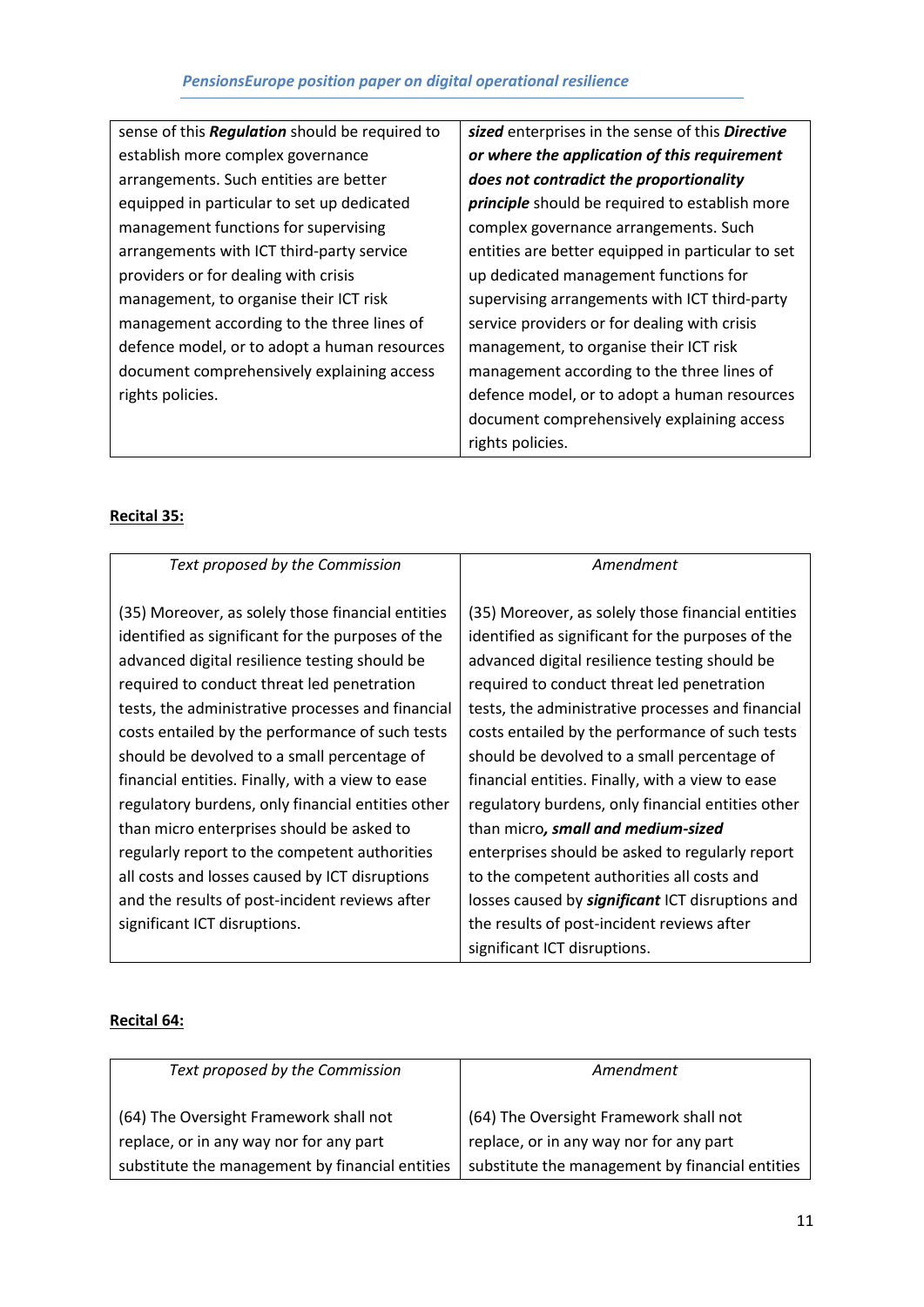| of the risk entailed by the use of ICT third-party | of the risk entailed by the use of ICT third-party |
|----------------------------------------------------|----------------------------------------------------|
| service providers, including the obligation of     | service providers, including the obligation of     |
| ongoing monitoring of their contractual            | ongoing monitoring of their contractual            |
| arrangements concluded with critical ICT third-    | arrangements concluded with critical ICT third-    |
| party service providers, and shall not affect the  | party service providers, and shall not affect the  |
| full responsibility of the financial entities in   | full responsibility of the financial entities in   |
| complying with, and discharging of, all            | complying with, and discharging of, all            |
| requirements under this Regulation and             | requirements under this Regulation and             |
| relevant financial services legislation. To avoid  | relevant financial services legislation.           |
| duplications and overlaps, competent               |                                                    |
| authorities should refrain from individually       |                                                    |
| taking any measures aimed at monitoring the        |                                                    |
| critical ICT third-party service provider's risks  |                                                    |
| Any such measures should be previously             |                                                    |
| coordinated and agreed in in the context of        |                                                    |
| the Oversight Framework.                           |                                                    |

### **Recital 73:**

| Text proposed by the Commission                                                                                                                                                                                                                                                                                                                                                                                                                                                                                                                                                                                                                                                                                                                                                                                                       | Amendment |
|---------------------------------------------------------------------------------------------------------------------------------------------------------------------------------------------------------------------------------------------------------------------------------------------------------------------------------------------------------------------------------------------------------------------------------------------------------------------------------------------------------------------------------------------------------------------------------------------------------------------------------------------------------------------------------------------------------------------------------------------------------------------------------------------------------------------------------------|-----------|
| (73) Since the objectives of this Regulation,<br>namely to achieve a high level of digital<br>operational resilience applicable to all<br>financial entities, cannot be sufficiently<br>achieved by the Member States because they<br>require the harmonisation of a multitude of<br>different rules, currently existing either in<br>some Union acts, either in the legal systems of<br>the various Member States, but can rather,<br>because of its scale and effects, be better<br>achieved at Union level, the Union may adopt<br>measures in accordance with the principle of<br>subsidiarity as set out in Article 5 of the Treaty<br>on European Union. In accordance with the<br>principle of proportionality as set out in that<br>Article, this Regulation does not go beyond<br>what is necessary in order to achieve that | deleted   |
| objective.                                                                                                                                                                                                                                                                                                                                                                                                                                                                                                                                                                                                                                                                                                                                                                                                                            |           |

**General remarks on all the Articles**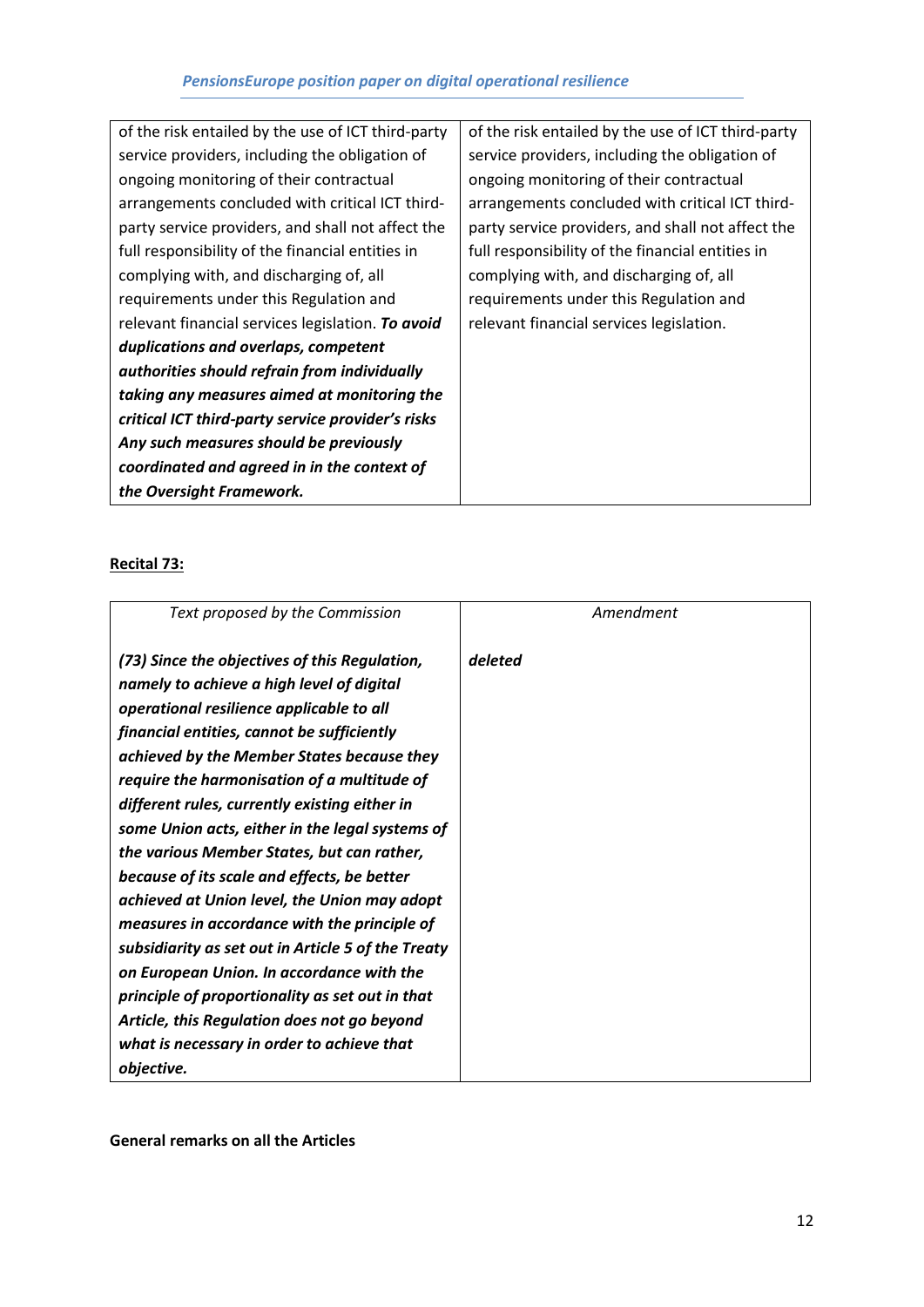In accordance with our recommendation to transform the DORA proposal from a Regulation to a Directive, most Articles require a major overhaul in terms of wording and phrasing to reflect the fundamental differences in the legal nature of Directives and Regulations.

Apart from formal aspects like the use of conventional introductory expressions such as "The Member States shall ensure …", the prescriptive nature and the level of detail in many Articles should be reduced appropriately. Nevertheless, most of the suggested amendments are considered necessary irrespective of whether the proposal will remain a Regulation or whether it will be transformed to a Directive.

#### **CHAPTER I – GENERAL PROVISIONS**

**Following the arguments in this paper, we are calling for an exemption of all the IORPs from the scope of the DORA:**

### *Personal scope* **Article 2 - paragraph 1 - point o:**

| Text proposed by the Commission                           | Amendment |
|-----------------------------------------------------------|-----------|
| (o) institutions for occupational retirement<br>pensions, | deleted   |

#### *Definitions*

#### **Article 3 - paragraph 1 - point 39:**

| Text proposed by the Commission                                                                                                                                                      | Amendment |
|--------------------------------------------------------------------------------------------------------------------------------------------------------------------------------------|-----------|
| (39) 'institution for occupational retirement<br>pensions' means institution for occupational<br>retirement pensions as defined in point (6) of<br>Article 1 of Directive 2016/2341; | deleted   |

**However, if the Council and the EP finally conclude that the largest IORPs should be included in the scope of the DORA, it should be made clear that micro, small and medium-sized IORPs are excluded (otherwise, the draft report of the EP ECON Committee remains very illogical when considering all the specificities of IORPs which make them different from other financial institutions and their risks stemming from reliance on ICT smaller). Please find below our alternative amendment suggestions:**

**An alternative amendment suggestion (together with the below clarifying amendment to 'Article 3 - paragraph 1 - point 50'):**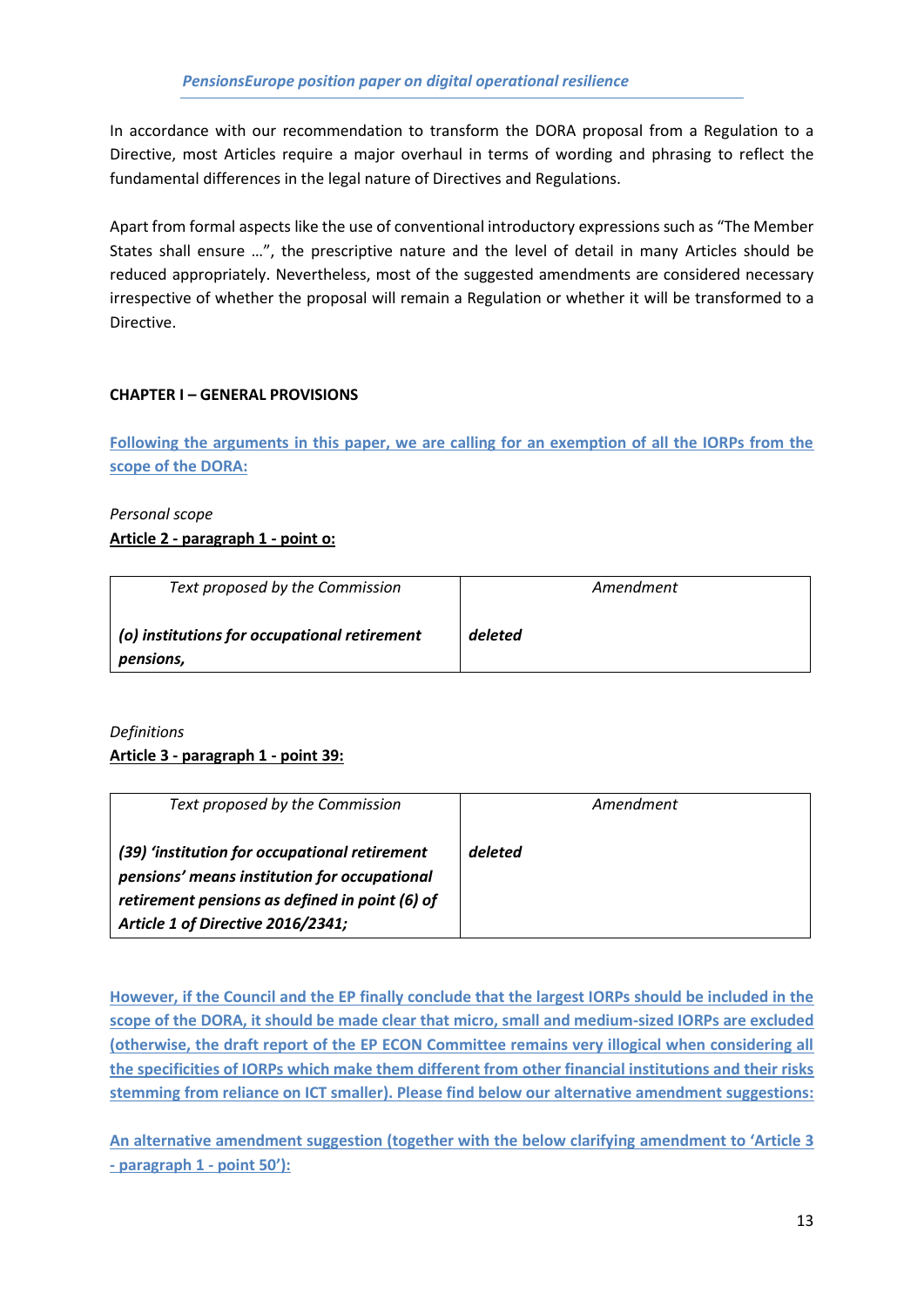#### **Article 2 - paragraph 1 - point o:**

| Text proposed by the Commission              | Amendment                                                              |
|----------------------------------------------|------------------------------------------------------------------------|
| (o) institutions for occupational retirement | (o) institutions for occupational retirement                           |
| pensions,                                    | pensions, unless they are micro, small or<br>medium-sized enterprises, |

**An alternative amendment suggestion clarifying the above alternative amendment to 'Article 2 paragraph 1 - point o' (partly aligned with the EP ECON draft report proposal):**

#### **Article 3 - paragraph 1 - point 50:**

| Text proposed by the Commission                                                                                              | Amendment                                                                                                                                                     |
|------------------------------------------------------------------------------------------------------------------------------|---------------------------------------------------------------------------------------------------------------------------------------------------------------|
| (50) 'microenterprise' means a financial entity<br>as defined in Article 2(3) of the Annex to<br>Recommendation 2003/361/EC. | (50) 'micro, small and medium-sized<br>enterprise' means a financial entity as defined<br>in Article 2 of the Annex to Recommendation<br>2003/361/EC.         |
|                                                                                                                              | Given the specific nature of institutions for<br>occupational retirement provisions, only the<br>criterium of the number of employees is<br>applied for them. |

#### **CHAPTER II – ICT RISK MANAGEMENT**

*Governance and organisation* **Article 4 - paragraph 2:**

| Text proposed by the Commission                 | Amendment                                            |
|-------------------------------------------------|------------------------------------------------------|
| The management body of the financial entity     | The management body of the financial entity,         |
| shall define, approve, oversee and be           | with due consideration to its size, nature,          |
| accountable for the implementation of all       | scale, complexity, and risk profile, shall define,   |
| arrangements related to the ICT risk            | approve, oversee and be accountable for the          |
| management framework referred to in Article     | implementation of all arrangements related to        |
| $5(1)$ :                                        | the ICT risk management framework thus               |
| For the purposes of the first subparagraph, the | bearing the final responsibility for managing        |
| management body shall:                          | the entity's ICT risks:                              |
| (a) bear the final responsibility for managing  | For the purposes of the first subparagraph, $\alpha$ |
| the financial entity's ICT risks;               | distinction is made between financial entities       |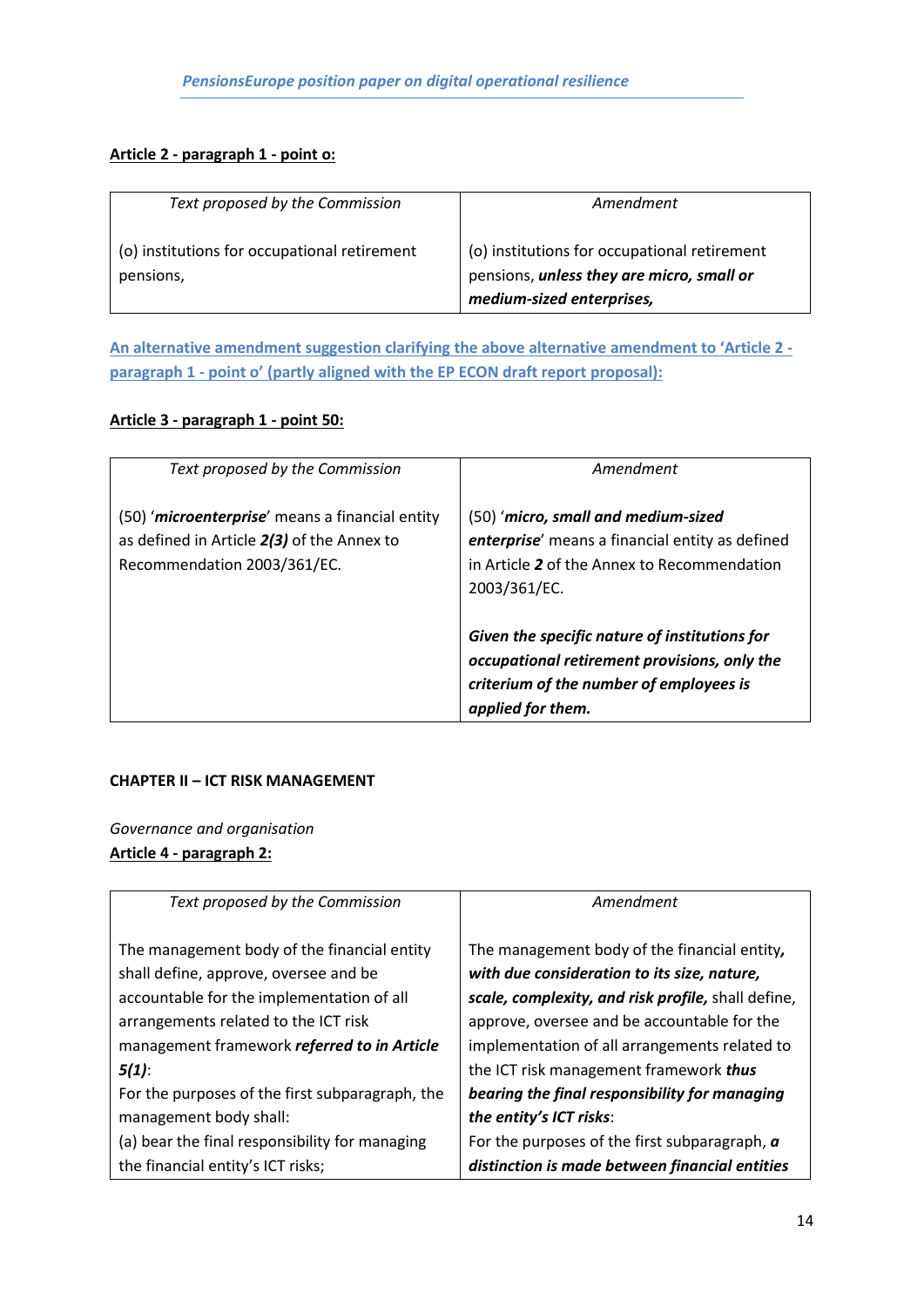| (b) set clear roles and responsibilities for all ICT- | that outsource all ICT services to run their          |
|-------------------------------------------------------|-------------------------------------------------------|
| related functions;                                    | business operations on the one hand and               |
| (c) determine the appropriate risk tolerance          | financial entities that do not on the other           |
| level of ICT risk of the financial entity, as         | hand.                                                 |
| referred to in point (b) of Article 5(9);             |                                                       |
| (d) approve, oversee and periodically review          | The management body of financial entities             |
| the implementation of the financial entity's ICT      | that outsource all ICT services to run their          |
| <b>Business Continuity Policy and ICT Disaster</b>    | business operations shall:                            |
| Recovery Plan referred to in, respectively,           | (a) bear the final responsibility for managing        |
| paragraphs 1 and 3 of Article 10;                     | the financial entity's ICT risks;                     |
| (e) approve and periodically review the ICT           | (b) approve and periodically review the               |
| audit plans, ICT audits and material                  | financial entity's policy on arrangements             |
| modifications thereto;                                | regarding the use of ICT services provided by         |
| $(f)$ allocate and periodically review appropriate    | ICT third-party service providers;                    |
| budget to fulfil the financial entity's digital       | (c) be duly informed, of the arrangements             |
| operational resilience needs in respect of all        | concluded with ICT third-party service                |
| types of resources, including training on ICT         | providers on the use of ICT services, of any          |
| risks and skills for all relevant staff;              | relevant planned material changes regarding           |
| (g) approve and periodically review the               | the ICT third-party service providers, and on         |
| financial entity's policy on arrangements             | the potential impact of such changes on the           |
| regarding the use of ICT services provided by         | critical or important functions subject to those      |
| ICT third-party service providers;                    | arrangements, including receiving a summary           |
| (h) be duly informed, of the arrangements             | of the risk analysis to assess the impact of          |
| concluded with ICT third-party service                | these changes;                                        |
| providers on the use of ICT services, of any          | (d) be duly informed about ICT-related                |
| relevant planned material changes regarding           | incidents and their impact and about response,        |
| the ICT third-party service providers, and on         | recovery and corrective measures.                     |
| the potential impact of such changes on the           |                                                       |
| critical or important functions subject to those      | The management body of financial entities             |
| arrangements, including receiving a summary           | that outsource all ICT services to run their          |
| of the risk analysis to assess the impact of          | business operations shall define a holistic ICT       |
| these changes;                                        | multi-vendor strategy at entity level showing         |
| (i) be duly informed about ICT-related                | key dependencies on ICT third-party service           |
| incidents and their impact and about response,        | providers and explaining the rationale behind         |
| recovery and corrective measures.                     | the procurement mix of third-party service            |
|                                                       | providers.                                            |
|                                                       |                                                       |
|                                                       | The management body of financial entities             |
|                                                       | other than those that outsource all ICT services      |
|                                                       | to run their business operations shall on top:        |
|                                                       | (b) set clear roles and responsibilities for all ICT- |

related functions;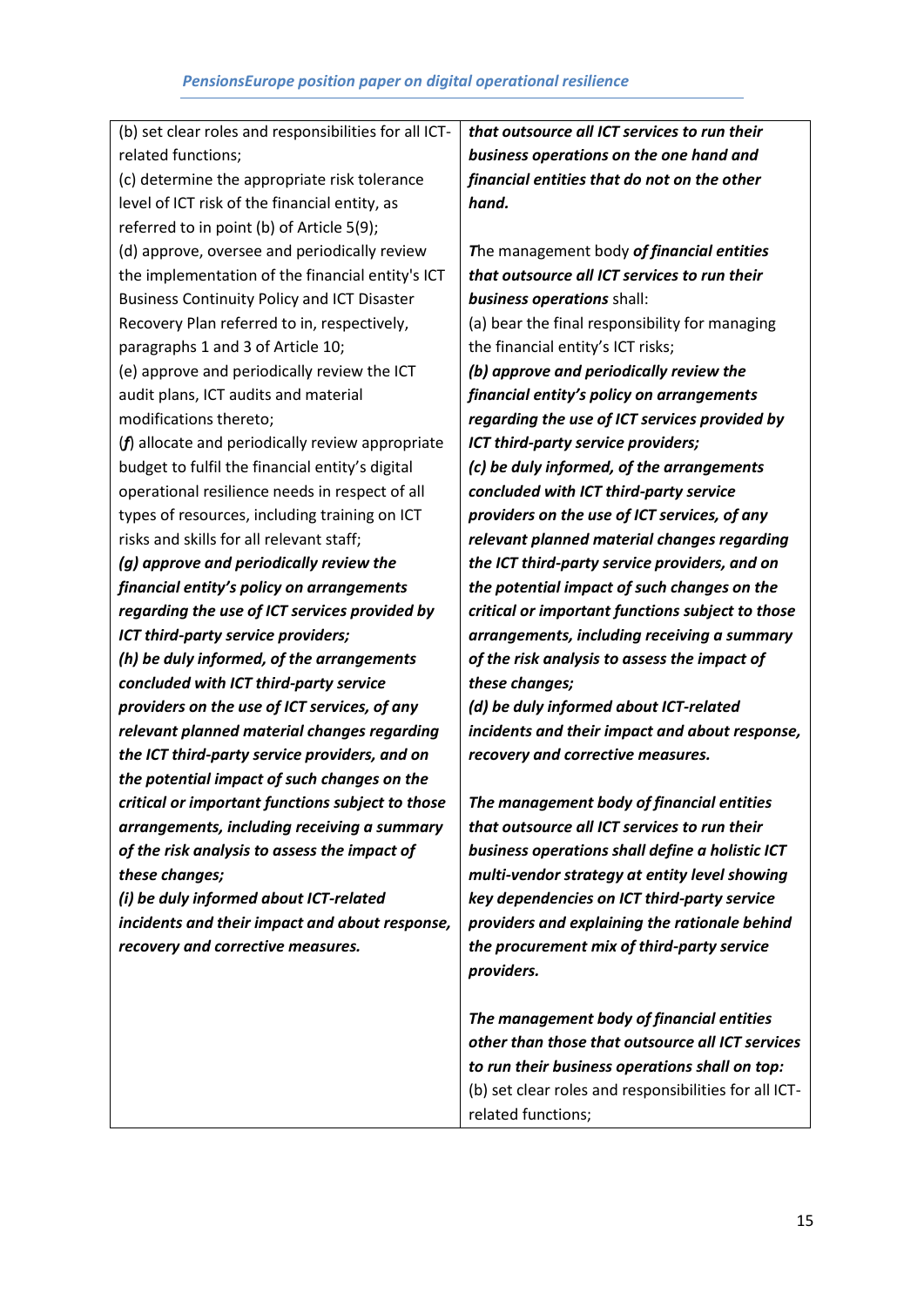| (c) determine the appropriate risk tolerance       |
|----------------------------------------------------|
| level of ICT risk of the financial entity, as      |
| referred to in point (b) of Article 5(9);          |
| (d) approve, oversee and periodically review       |
| the implementation of the financial entity's ICT   |
| <b>Business Continuity Policy and ICT Disaster</b> |
| Recovery Plan referred to in, respectively,        |
| paragraphs 1 and 3 of Article 10;                  |
| (e) approve and periodically review the ICT        |
| audit plans, ICT audits and material               |
| modifications thereto;                             |
| $(e)$ allocate and periodically review appropriate |
| budget to fulfil the financial entity's digital    |
| operational resilience needs in respect of all     |
| types of resources, including training on ICT      |
| risks and skills for all relevant staff;           |
|                                                    |

# **Article 4 - paragraph 4:**

| Text proposed by the Commission                                                                                                                                                                                                                              | Amendment                                                                                                                                                                                                                                                                                                                                                                  |
|--------------------------------------------------------------------------------------------------------------------------------------------------------------------------------------------------------------------------------------------------------------|----------------------------------------------------------------------------------------------------------------------------------------------------------------------------------------------------------------------------------------------------------------------------------------------------------------------------------------------------------------------------|
| Members of the management body shall, on a<br>regular basis, follow specific training to gain<br>and keep up to date sufficient knowledge and<br>skills to understand and assess ICT risks and<br>their impact on the operations of the financial<br>entity. | Members of the management body of financial<br>entities other than those that outsource all ICT<br>services to run their business operations shall,<br>on a regular basis, follow specific training to<br>gain and keep up to date sufficient knowledge<br>and skills to understand and assess ICT risks and<br>their impact on the operations of the financial<br>entity. |

# **Article 4 - paragraph 4 (new):**

| Text proposed by the Commission | Amendment                                                                                                                                                                                                               |
|---------------------------------|-------------------------------------------------------------------------------------------------------------------------------------------------------------------------------------------------------------------------|
|                                 | <b>Financial entities as referred to in Article 3 (39)</b><br>shall put in place the requirements as referred<br>to in paragraph 1 in accordance with the<br>articles 20, 21, 25 and 28 of Directive (EU)<br>2016/2341. |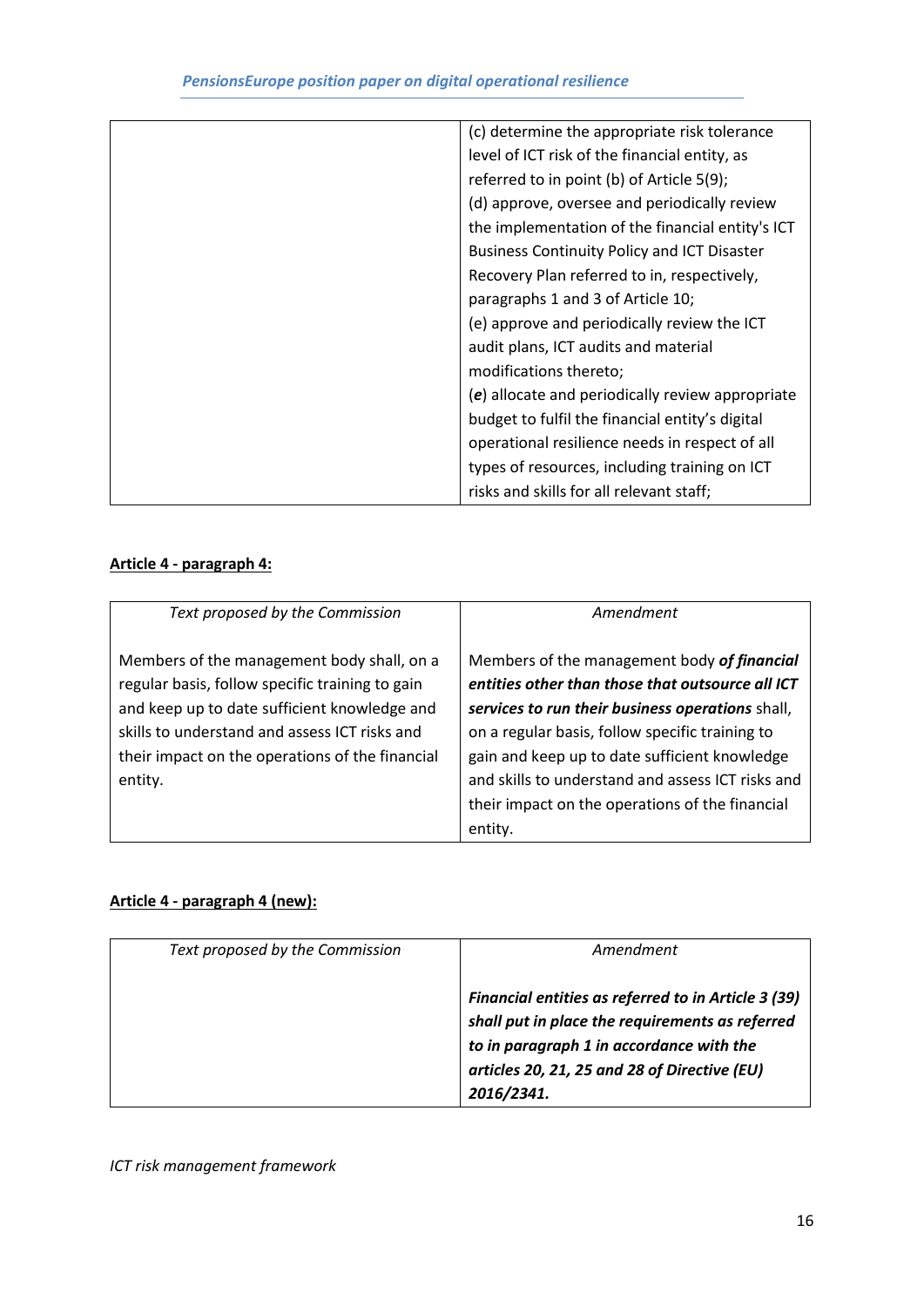# **Article 5 - paragraph 1:**

| Text proposed by the Commission                   | Amendment                                         |
|---------------------------------------------------|---------------------------------------------------|
| Financial entities shall have a sound,            | Financial entities shall have as an integral part |
| comprehensive and well-documented ICT risk        | of their overall risk management systems a        |
| management framework, which enables them          | sound, comprehensive and well-documented          |
| to address ICT risk quickly, efficiently and      | ICT risk management framework, which              |
| comprehensively and to ensure a high level of     | enables them to address ICT risk quickly,         |
| digital operational resilience that matches their | efficiently and comprehensively and to ensure a   |
| <b>business needs, size and complexity.</b>       | high level of digital operational resilience that |
|                                                   | matches their size, nature, scale and             |
|                                                   | complexity of the risks inherent to their         |
|                                                   | activities and the ICT risks resulting therefrom. |

### **Article 5 - paragraph 6:**

| Text proposed by the Commission                 | Amendment                                       |
|-------------------------------------------------|-------------------------------------------------|
|                                                 |                                                 |
|                                                 |                                                 |
| The ICT risk management framework referred      | The ICT risk management framework referred      |
|                                                 |                                                 |
| to in paragraph 1 shall be documented and       | to in paragraph 1 shall be documented and       |
| reviewed at least once a year, as well as upon  | reviewed on a regular basis, as well as upon    |
| the occurrence of major ICT-related incidents,  | the occurrence of major ICT-related incidents,  |
| and following supervisory instructions or       | and following supervisory instructions or       |
| conclusions derived from relevant digital       | conclusions derived from relevant digital       |
| operational resilience testing or audit         | operational resilience testing or audit         |
| processes. It shall be continuously improved on | processes. It shall be continuously improved on |
| the basis of lessons derived from               | the basis of lessons derived from               |
| implementation and monitoring.                  | implementation and monitoring.                  |

# **Article 5 - paragraph 7:**

| Text proposed by the Commission                                                                                                                                                                                                                                                                             | Amendment |
|-------------------------------------------------------------------------------------------------------------------------------------------------------------------------------------------------------------------------------------------------------------------------------------------------------------|-----------|
| The ICT risk management framework referred<br>to in paragraph 1 shall be audited on a regular<br>basis by ICT auditors possessing sufficient<br>knowledge, skills and expertise in ICT risk. The<br>frequency and focus of ICT audits shall be<br>commensurate to the ICT risks of the financial<br>entity. | deleted   |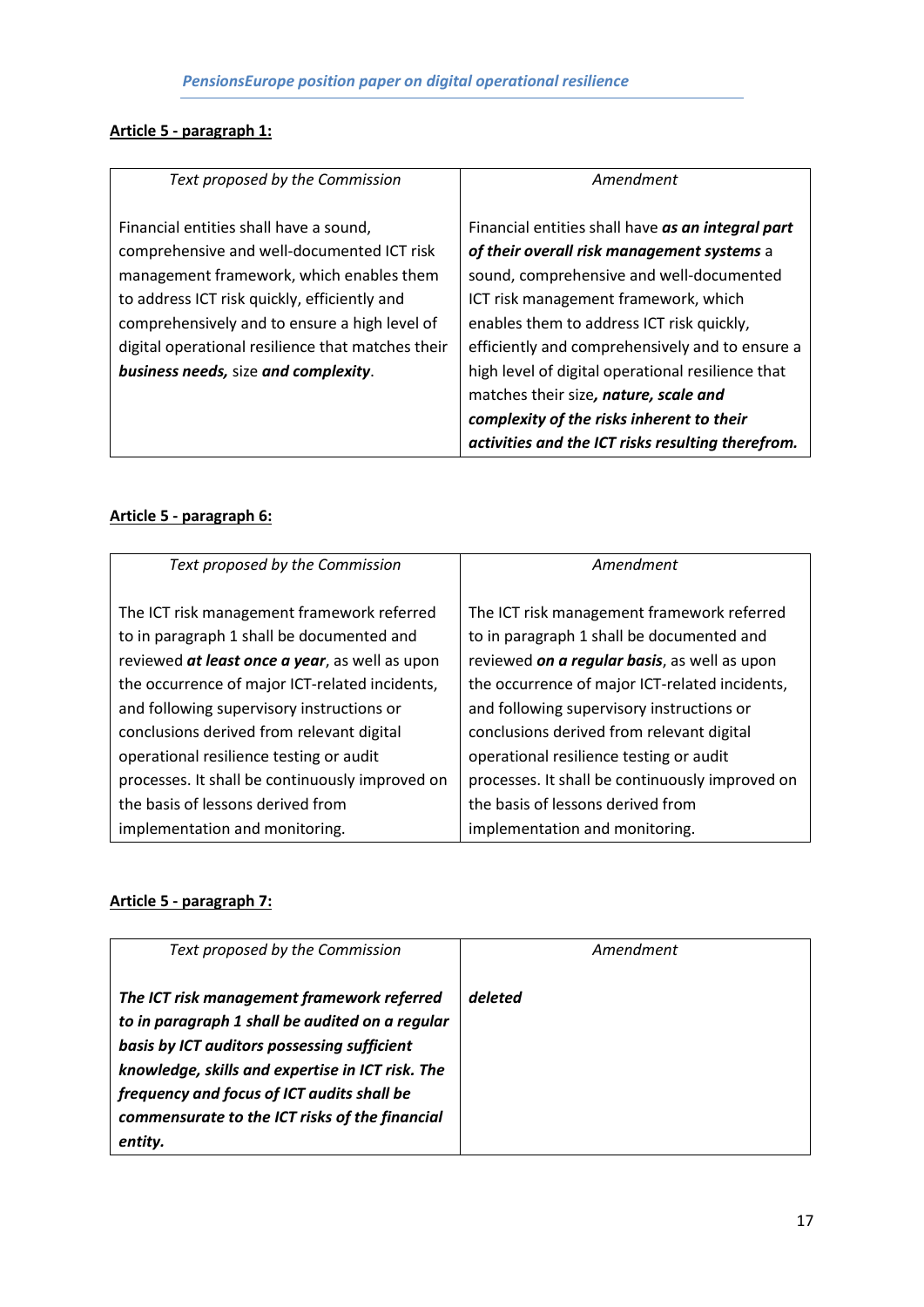### **Article 5 - paragraph 8:**

| Text proposed by the Commission                                                                                                                                                                                                                                                                                                                 | Amendment |
|-------------------------------------------------------------------------------------------------------------------------------------------------------------------------------------------------------------------------------------------------------------------------------------------------------------------------------------------------|-----------|
| A formal follow-up process, including rules for<br>the timely verification and remediation of<br>critical ICT audit findings, shall be established,<br>taking into consideration the conclusions from<br>the audit review while having due regard to<br>the nature, scale and complexity of the<br>financial entities' services and activities. | deleted   |

# **Article 5 - paragraph 9:**

| Text proposed by the Commission                                                                                                                                                                                                                                               | Amendment                                                                                                                                                                                                                                                                                                                                                       |
|-------------------------------------------------------------------------------------------------------------------------------------------------------------------------------------------------------------------------------------------------------------------------------|-----------------------------------------------------------------------------------------------------------------------------------------------------------------------------------------------------------------------------------------------------------------------------------------------------------------------------------------------------------------|
| The ICT risk management framework referred<br>to in paragraph 1 shall include a digital<br>resilience strategy setting out how the<br>framework is implemented. To that effect it<br>shall include the methods to address ICT risk<br>and attain specific ICT objectives, by: | The ICT risk management framework referred<br>to in paragraph 1 shall for financial entities<br>other than micro, small and medium-sized<br>enterprises include a digital resilience strategy<br>setting out how the framework is implemented.<br>To that effect it shall include the methods to<br>address ICT risk and attain specific ICT<br>objectives, by: |

# **Article 5 - paragraph 9 - point f:**

| Text proposed by the Commission                                                               | Amendment                                    |
|-----------------------------------------------------------------------------------------------|----------------------------------------------|
| (f) evidencing the number of reported major<br>ICT-related incidents and the effectiveness of | (f) the effectiveness of preventive measures |
| preventive measures                                                                           |                                              |

### **Article 5 - paragraph 9 - point g:**

| Text proposed by the Commission                                                                                                           | Amendment |
|-------------------------------------------------------------------------------------------------------------------------------------------|-----------|
| (g) defining a holistic ICT multi-vendor strategy<br>at entity level showing key dependencies on<br>ICT third-party service providers and | deleted   |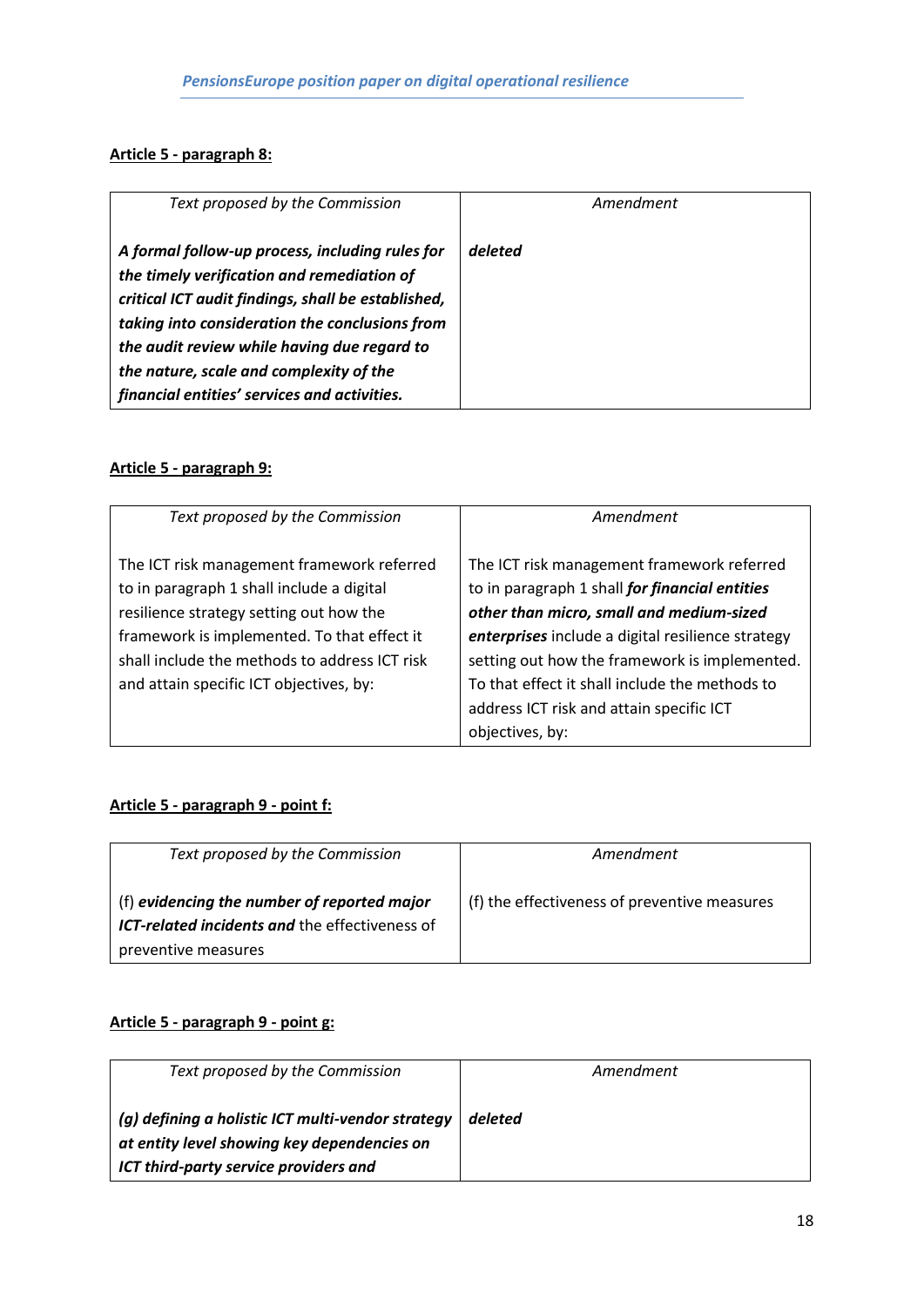| explaining the rationale behind the    |  |
|----------------------------------------|--|
| procurement mix of third-party service |  |
| providers                              |  |

### **Article 5 - paragraph 10 (new):**

| Text proposed by the Commission | Amendment                                                                                                                                                                                                                                                                                                                                                                                                                                                                                                                                         |
|---------------------------------|---------------------------------------------------------------------------------------------------------------------------------------------------------------------------------------------------------------------------------------------------------------------------------------------------------------------------------------------------------------------------------------------------------------------------------------------------------------------------------------------------------------------------------------------------|
|                                 | After notification of competent authorities,<br>financial entities that outsource all ICT services<br>to run their business operations may delegate<br>the tasks as set out in the Articles 6 through 14<br>to intra-group or external undertakings (such<br>as the ICT third-party service provider(s) to<br>whom the ICT services are outsourced to). The<br>management body of the financial entity shall<br>however – in accordance with Article 4.2.(a) -<br>bear the final responsibility for managing the<br>financial entity's ICT risks. |

# *Identification* **Article 7 - paragraph 1:**

| Text proposed by the Commission                         | Amendment                                             |
|---------------------------------------------------------|-------------------------------------------------------|
|                                                         |                                                       |
| As part of the ICT risk management framework            | As part of the ICT risk management framework          |
| referred to in Article 5(1), financial entities shall   | referred to in Article 5(1), financial entities shall |
| identify, classify and adequately document all          | identify, classify and adequately document all        |
| ICT-related business functions, the information         | ICT-related business functions, the information       |
| assets supporting these functions, and the ICT          | assets supporting these functions, and the ICT        |
| system configurations and interconnections              | system configurations and interconnections            |
| with internal and external ICT systems.                 | with internal and external ICT systems.               |
| Financial entities shall review as needed, and at       | Financial entities shall review as needed the         |
| <b>least yearly,</b> the adequacy of the classification | adequacy of the classification of the                 |
| of the information assets and of any relevant           | information assets and of any relevant                |
| documentation.                                          | documentation.                                        |

### **Article 7 - paragraph 2:**

| Text proposed by the Commission | Amendment |
|---------------------------------|-----------|
|                                 |           |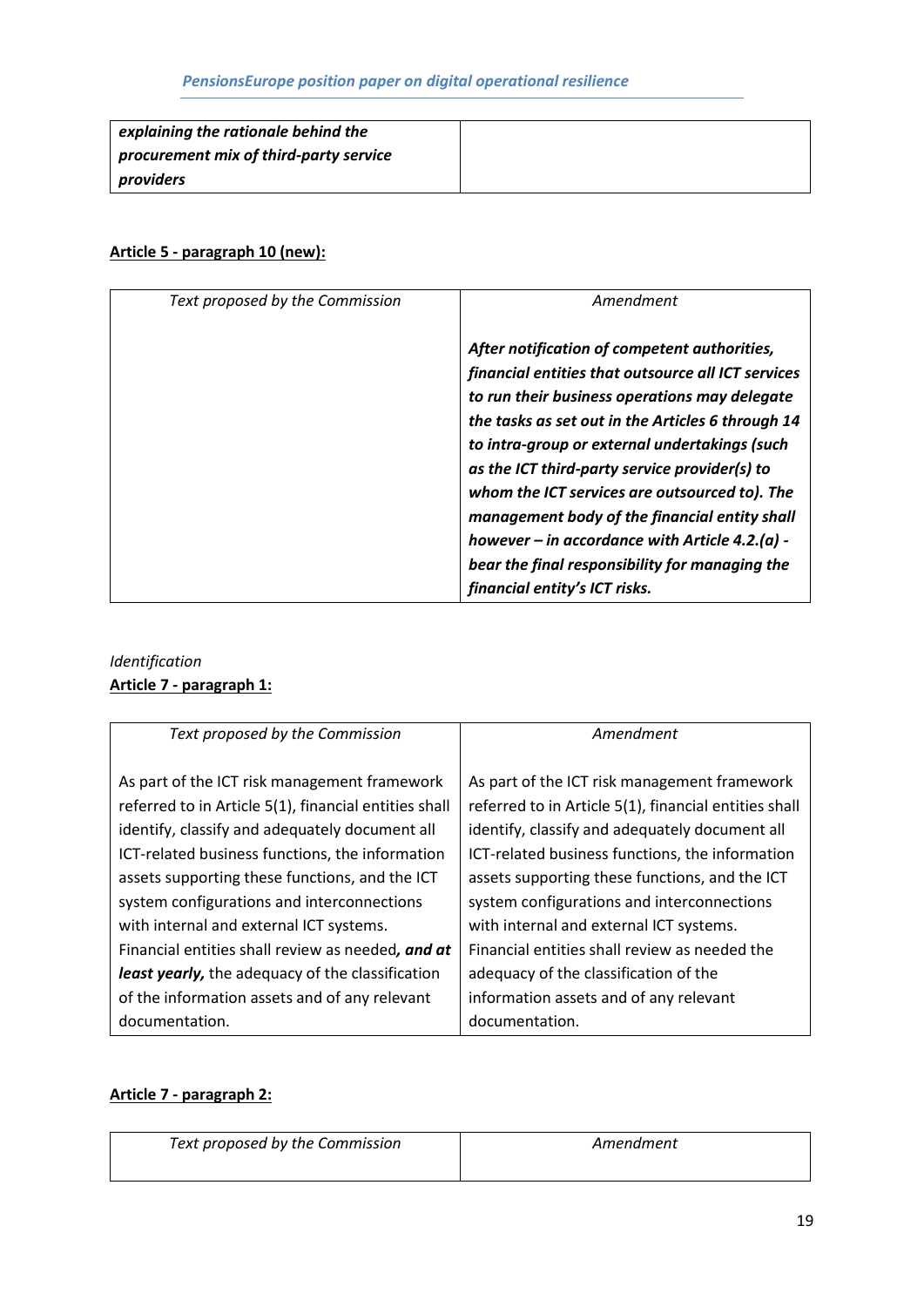| Financial entities shall on a continuous basis      | Financial entities other than micro, small and        |
|-----------------------------------------------------|-------------------------------------------------------|
| identify all sources of ICT risk, in particular the | medium-sized enterprises shall on a continuous        |
| risk exposure to and from other financial           | basis identify all sources of ICT risk, in particular |
| entities, and assess cyber threats and ICT          | the risk exposure to and from other financial         |
| vulnerabilities relevant to their ICT-related       | entities, and assess cyber threats and ICT            |
| business functions and information assets.          | vulnerabilities relevant to their ICT-related         |
| Financial entities shall review on a regular basis, | business functions and information assets.            |
| and at least yearly, the risk scenarios impacting   | Financial entities shall review on a regular basis    |
| them.                                               | the risk scenarios impacting them.                    |

# **Article 7 paragraph 3:**

| Text proposed by the Commission                       | Amendment                                             |
|-------------------------------------------------------|-------------------------------------------------------|
| Financial entities other than <i>microenterprises</i> | Financial entities other than micro, small and        |
| shall on a regular basis, and at least yearly,        | medium-sized enterprises shall on a regular           |
| conduct a specific ICT risk assessment on all         | basis conduct a specific and appropriate ICT risk     |
| legacy ICT systems, especially before and after       | assessment on all <i>critical</i> legacy ICT systems, |
| connecting old and new technologies,                  | especially before and after connecting old and        |
| applications or systems.                              | new technologies, applications or systems.            |

## **Article 7 - paragraph 6:**

| Text proposed by the Commission                                                                                               | Amendment                                                                                                                                                                             |
|-------------------------------------------------------------------------------------------------------------------------------|---------------------------------------------------------------------------------------------------------------------------------------------------------------------------------------|
| For the purposes of paragraphs 1, 4 and 5,<br>financial entities shall maintain and regularly<br>update relevant inventories. | For the purposes of paragraphs 1, 4 and 5,<br>financial entities other than micro, small and<br>medium-sized enterprises shall maintain and<br>regularly update relevant inventories. |

# *Protection and Prevention* **Article 8 - paragraph 1:**

| Text proposed by the Commission                 | Amendment                                      |
|-------------------------------------------------|------------------------------------------------|
| For the purposes of adequately protecting the   | For the purposes of adequately protecting the  |
| ICT systems and with a view to organising       | ICT systems and with a view to organising      |
| response measures, financial entities shall     | response measures, financial entities shall    |
| continuously monitor and control the            | monitor and control the functioning of the ICT |
| functioning of the ICT systems and tools and    | systems and tools and shall minimise the       |
| shall minimise the impact of such risks through | impact of such risks through the deployment of |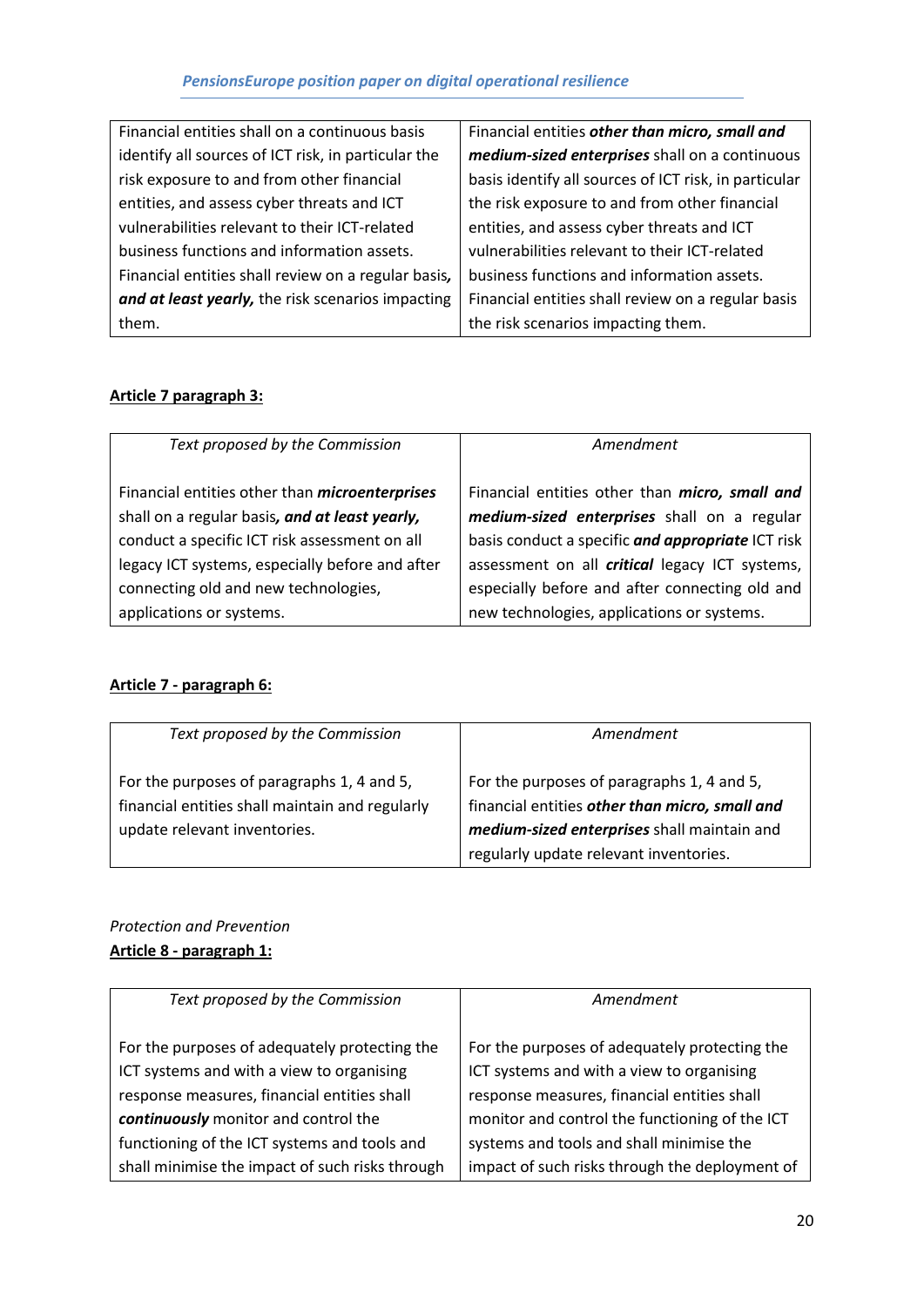| the deployment of appropriate ICT security | appropriate ICT security tools, policies and |
|--------------------------------------------|----------------------------------------------|
| tools, policies and procedures.            | procedures.                                  |

### **Article 8 - paragraph 4:**

| Text proposed by the Commission                   | Amendment                                        |
|---------------------------------------------------|--------------------------------------------------|
| As part of the ICT risk management framework      | Deleted (or to be merged with Article 5 in order |
| referred to in Article 5(1), financial entities   | to avoid duplications/redundancies)              |
| shall:                                            |                                                  |
| (a)<br>develop and document an information        |                                                  |
| security policy defining rules to protect the     |                                                  |
| confidentiality, integrity and availability of    |                                                  |
| theirs, and their customers' ICT resources, data  |                                                  |
| and information assets;                           |                                                  |
| following a risk-based approach,<br>(b)           |                                                  |
| establish a sound network and infrastructure      |                                                  |
| management using appropriate techniques,          |                                                  |
| methods and protocols including implementing      |                                                  |
| automated mechanisms to isolate affected          |                                                  |
| information assets in case of cyber-attacks;      |                                                  |
| implement policies that limit the<br>(c)          |                                                  |
| physical and virtual access to ICT system         |                                                  |
| resources and data to what is required only for   |                                                  |
| legitimate and approved functions and             |                                                  |
| activities, and establish to that effect a set of |                                                  |
| policies, procedures and controls that address    |                                                  |
| access privileges and a sound administration      |                                                  |
| thereof;                                          |                                                  |
| (d)<br>implement policies and protocols for       |                                                  |
| strong authentication mechanisms, based on        |                                                  |
| relevant standards and dedicated controls         |                                                  |
| systems to prevent access to cryptographic        |                                                  |
| keys whereby data is encrypted based on           |                                                  |
| results of approved data classification and risk  |                                                  |
| assessment processes;                             |                                                  |
| implement policies, procedures and<br>(e)         |                                                  |
| controls for ICT change management, including     |                                                  |
| changes to software, hardware, firmware           |                                                  |
| components, system or security changes, that      |                                                  |
| are based on a risk-assessment approach and       |                                                  |
| as an integral part of the financial entity's     |                                                  |
| overall change management process, in order       |                                                  |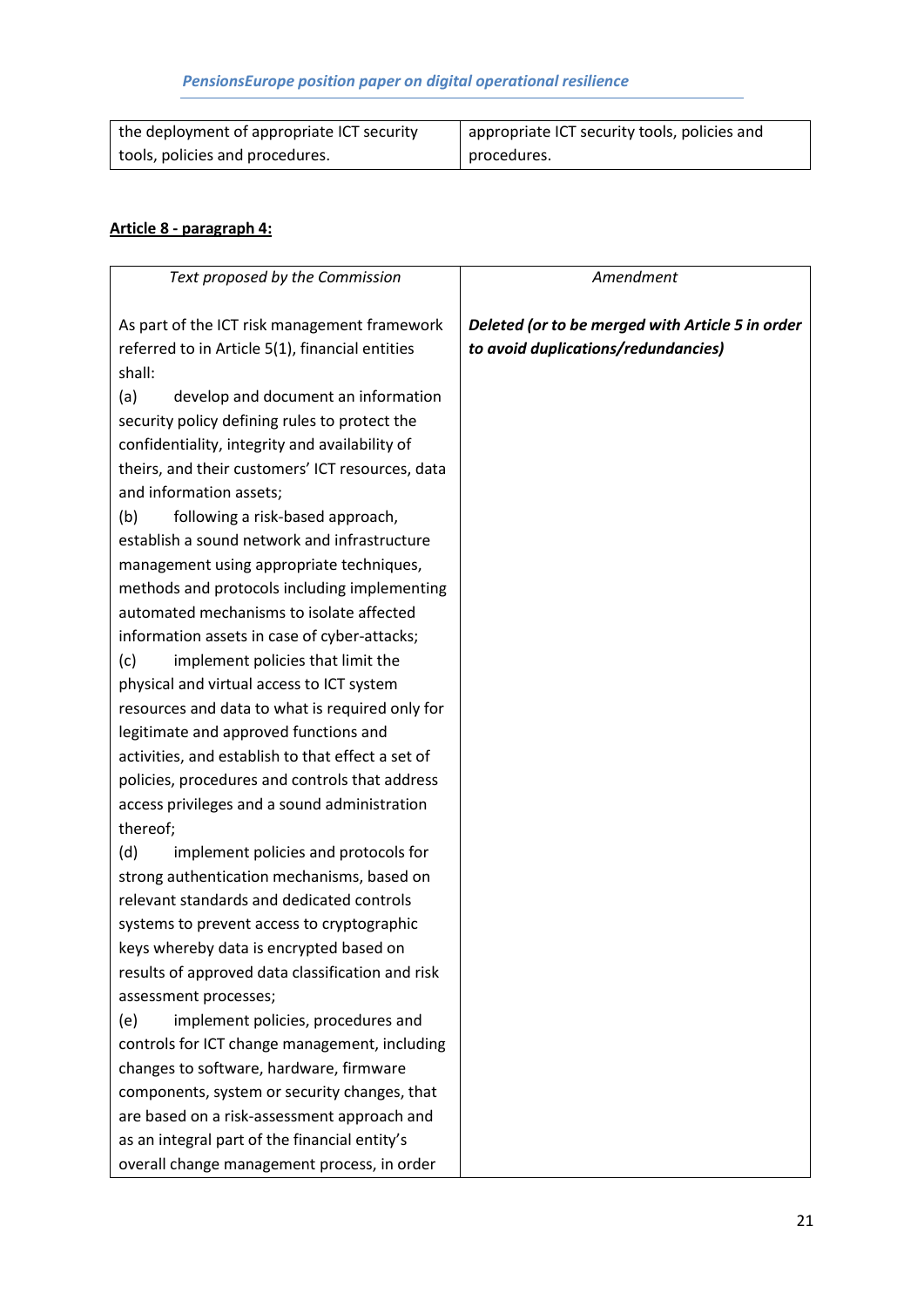| to ensure that all changes to ICT systems are     |  |
|---------------------------------------------------|--|
| recorded, tested, assessed, approved,             |  |
| implemented and verified in a controlled          |  |
| manner;                                           |  |
| (f)<br>have appropriate and comprehensive         |  |
| policies for patches and updates.                 |  |
|                                                   |  |
| For the purposes of point (b), financial entities |  |
| shall design the network connection               |  |
| infrastructure in a way that allows it to be      |  |
| instantaneously severed and shall ensure its      |  |
| compartmentalisation and segmentation, in         |  |
| order to minimise and prevent contagion,          |  |
| especially for interconnected financial           |  |
| processes.                                        |  |
|                                                   |  |
| For the purposes of point (e), the ICT change     |  |
| management process shall be approved by           |  |
| appropriate lines of management and shall         |  |
| have specific protocols enabled for emergency     |  |
| changes.                                          |  |

# *Detection* **Article 9 - paragraph 1:**

| Text proposed by the Commission                 | Amendment                                          |
|-------------------------------------------------|----------------------------------------------------|
|                                                 |                                                    |
| Financial entities shall have in place          | Financial entities shall, with due consideration   |
| mechanisms to promptly detect anomalous         | to their size, nature, scale, complexity, and risk |
| activities, in accordance with Article 15,      | profiles, have in place mechanisms to promptly     |
| including ICT network performance issues and    | detect anomalous activities, in accordance with    |
| ICT-related incidents, and to identify all      | Article 15, including ICT network performance      |
| potential material single points of failure.    | issues and ICT-related incidents, and to identify  |
| All detection mechanisms referred to in the     | all potential material single points of failure.   |
| first subparagraph shall be regularly tested in | All detection mechanisms referred to in the        |
| accordance with Article 22.                     | first subparagraph shall be regularly tested in    |
|                                                 | accordance with Article 22.                        |

# **Article 9 - paragraph 2:**

| Text proposed by the Commission | Amendment |
|---------------------------------|-----------|
|                                 |           |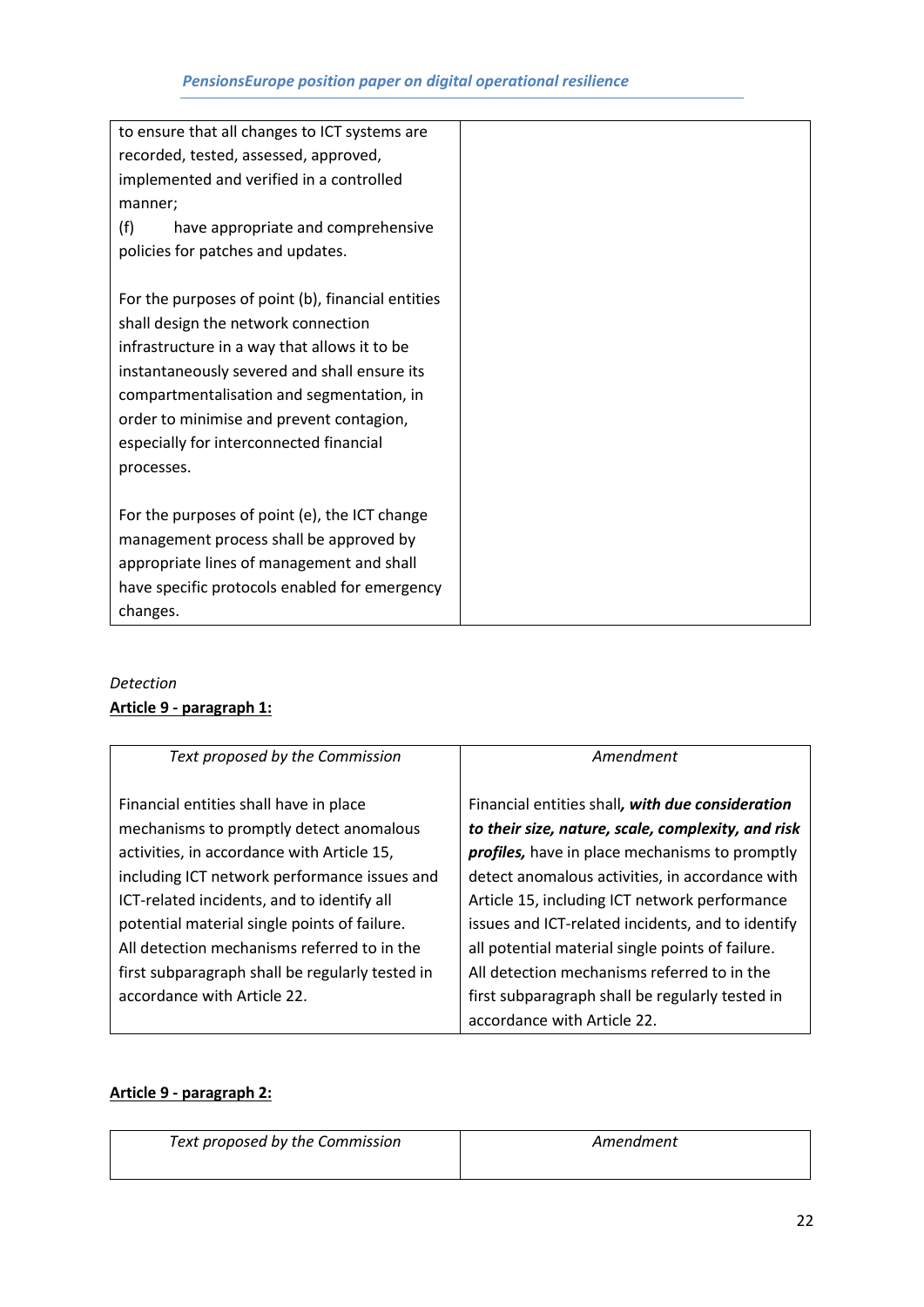| The detection mechanisms referred to in          |
|--------------------------------------------------|
| paragraph 1 shall enable multiple layers of      |
| control, define alert thresholds and criteria to |
| trigger ICT-related incident detection and ICT-  |
| related incident response processes, and shall   |
| put in place automatic alert mechanisms for      |
| relevant staff in charge of ICT-related incident |
| response.                                        |

The detection mechanisms referred to in paragraph 1 shall enable multiple layers of control, define alert thresholds and criteria to trigger ICT-related incident detection and ICTrelated incident response processes, and shall *for financial entities other than micro, small and medium-sized enterprises* put in place automatic alert mechanisms for relevant staff in charge of ICT-related incident response.

### **Article 9 - paragraph 3:**

| Text proposed by the Commission                   | Amendment                                       |
|---------------------------------------------------|-------------------------------------------------|
| Financial entities shall devote sufficient        | Financial entities other than micro, small and  |
| resources and capabilities, with due              | medium-sized enterprises shall devote           |
| consideration to their size, business and risk    | sufficient resources and capabilities, with due |
| profiles, to monitor user activity, occurrence of | consideration to their size, nature, scale,     |
| ICT anomalies and ICT-related incidents, in       | complexity and risk profiles, to monitor        |
| particular cyber-attacks.                         | occurrence of ICT anomalies and ICT-related     |
|                                                   | incidents, in particular cyber-attacks.         |

## *Response and recovery* **Article 10 - paragraph 1:**

| Text proposed by the Commission                                                                | Amendment                                                                                      |
|------------------------------------------------------------------------------------------------|------------------------------------------------------------------------------------------------|
| As part of the ICT risk management framework<br>referred to in Article 5(1) and based on the   | As part of the ICT risk management framework<br>referred to in Article 5(1) and based on the   |
| identification requirements set out in Article 7,                                              | identification requirements set out in Article 7,                                              |
| financial entities shall put in place a dedicated<br>and comprehensive ICT Business Continuity | financial entities shall put in place a dedicated<br>and comprehensive ICT Business Continuity |
| Policy as an integral part of the operational                                                  | Policy as an integral part of the operational                                                  |
| business continuity policy of the financial                                                    | business continuity policy of the financial                                                    |
| entity.                                                                                        | entity. This ICT Business Continuity Policy is                                                 |
|                                                                                                | aligned with common practices and recognised<br>international standards.                       |

### **Article 10 - paragraph 2:**

| Text proposed by the Commission | Amendment |
|---------------------------------|-----------|
|---------------------------------|-----------|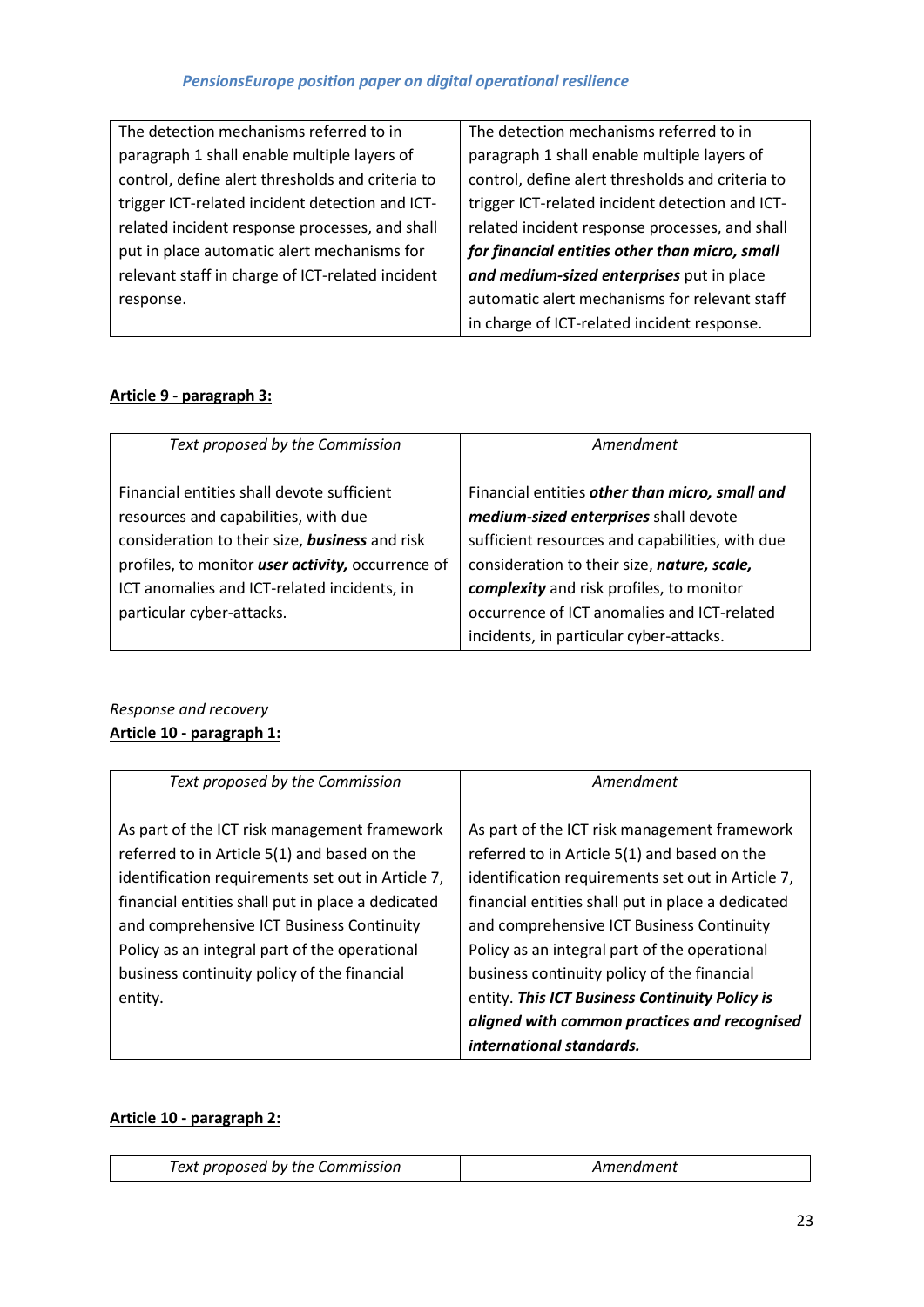T

| Financial entities shall implement the ICT       | deleted |
|--------------------------------------------------|---------|
| <b>Business Continuity Policy referred to in</b> |         |
| paragraph 1 through dedicated, appropriate       |         |
| and documented arrangements, plans,              |         |
| procedures and mechanisms aimed at:              |         |
| (a) recording all ICT-related incidents;         |         |
| (b) ensuring the continuity of the financial     |         |
| entity's critical functions;                     |         |
| (c) quickly, appropriately and effectively       |         |
| responding to and resolving all ICT-related      |         |
| incidents, in particular but not limited to      |         |
| cyber-attacks, in a way which limits damage      |         |
| and prioritises resumption of activities and     |         |
| recovery actions;                                |         |
| (d) activating without delay dedicated plans     |         |
| that enable containment measures, processes      |         |
| and technologies suited to each type of ICT-     |         |
| related incident and preventing further          |         |
| damage, as well as tailored response and         |         |
| recovery procedures established in accordance    |         |
| with Article 11;                                 |         |
| (e) estimating preliminary impacts, damages      |         |
| and losses;                                      |         |
| (f) setting out communication and crisis         |         |
| management actions which ensure that             |         |
| updated information is transmitted to all        |         |
| relevant internal staff and external             |         |
| stakeholders in accordance with Article 13,      |         |
| and reported to competent authorities in         |         |
| accordance with Article 17.                      |         |

# **Article 10 - paragraph 4:**

 $\mathsf{r}$ 

| Text proposed by the Commission                   | Amendment                                        |
|---------------------------------------------------|--------------------------------------------------|
| Financial entities shall put in place, maintain   | Financial entities other than micro, small and   |
| and periodically test appropriate ICT business    | medium-sized enterprises shall put in place,     |
| continuity plans, notably with regard to critical | maintain and periodically test appropriate ICT   |
| or important functions outsourced or              | business continuity plans, notably with regard   |
| contracted through arrangements with ICT          | to critical or important functions outsourced or |
| third-party service providers.                    | contracted through arrangements with ICT         |
|                                                   | third-party service providers.                   |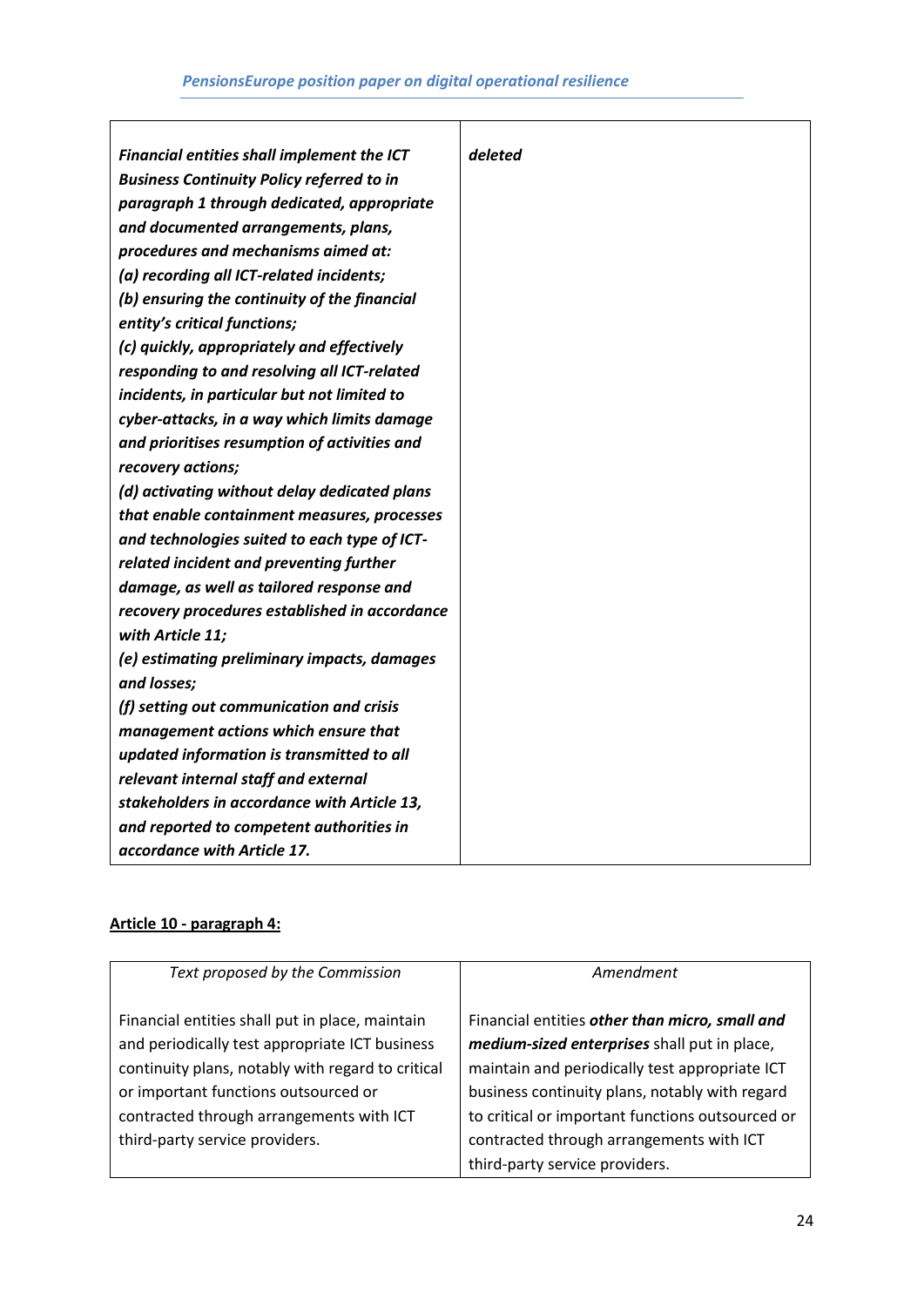# **Article 10 - paragraph 5 - point a:**

| Text proposed by the Commission                 | Amendment                                       |
|-------------------------------------------------|-------------------------------------------------|
| (a) test the ICT Business Continuity Policy and | (a) test the ICT Business Continuity Policy and |
| the ICT Disaster Recovery Plan at least yearly  | the ICT Disaster Recovery Plan on a regular     |
| and after substantive changes to the ICT        | basis and after substantive changes to the ICT  |
| systems;                                        | systems;                                        |

#### **Article 10 – paragraph 6:**

| Text proposed by the Commission                                                                | Amendment                                                                              |
|------------------------------------------------------------------------------------------------|----------------------------------------------------------------------------------------|
| Financial entities other than <i>microenterprises</i>                                          | Financial entities other than micro, small and                                         |
| shall have a crisis management function, which,<br>in case of activation of their ICT Business | medium-sized enterprises shall have a crisis<br>management function, which, in case of |
| Continuity Policy or ICT Disaster Recovery Plan,                                               | activation of their ICT Business Continuity Policy                                     |
| shall set out clear procedures to manage                                                       | or ICT Disaster Recovery Plan, shall set out clear                                     |
| internal and external crisis communications in                                                 | procedures to manage internal and external                                             |
| accordance with Article 13.                                                                    | crisis communications in accordance with Article                                       |
|                                                                                                | 13.                                                                                    |

### **Article 10 – paragraph 9:**

| Text proposed by the Commission                                                                                                                                          | Amendment                                                                                                                                                                                                   |
|--------------------------------------------------------------------------------------------------------------------------------------------------------------------------|-------------------------------------------------------------------------------------------------------------------------------------------------------------------------------------------------------------|
| Financial entities other than microenterprises<br>shall report to competent authorities all costs<br>and losses caused by ICT disruptions and ICT-<br>related incidents. | Financial entities other than micro, small and<br>medium-sized enterprises shall report to<br>competent authorities costs and losses caused<br>by significant ICT disruptions and ICT-related<br>incidents. |

# *Backup policies and recovery methods* **Article 11 - paragraph 1:**

| Text proposed by the Commission                | Amendment                                      |
|------------------------------------------------|------------------------------------------------|
| For the purpose of ensuring the restoration of | For the purpose of ensuring the restoration of |
| ICT systems with minimum downtime and          | ICT systems with minimum downtime and          |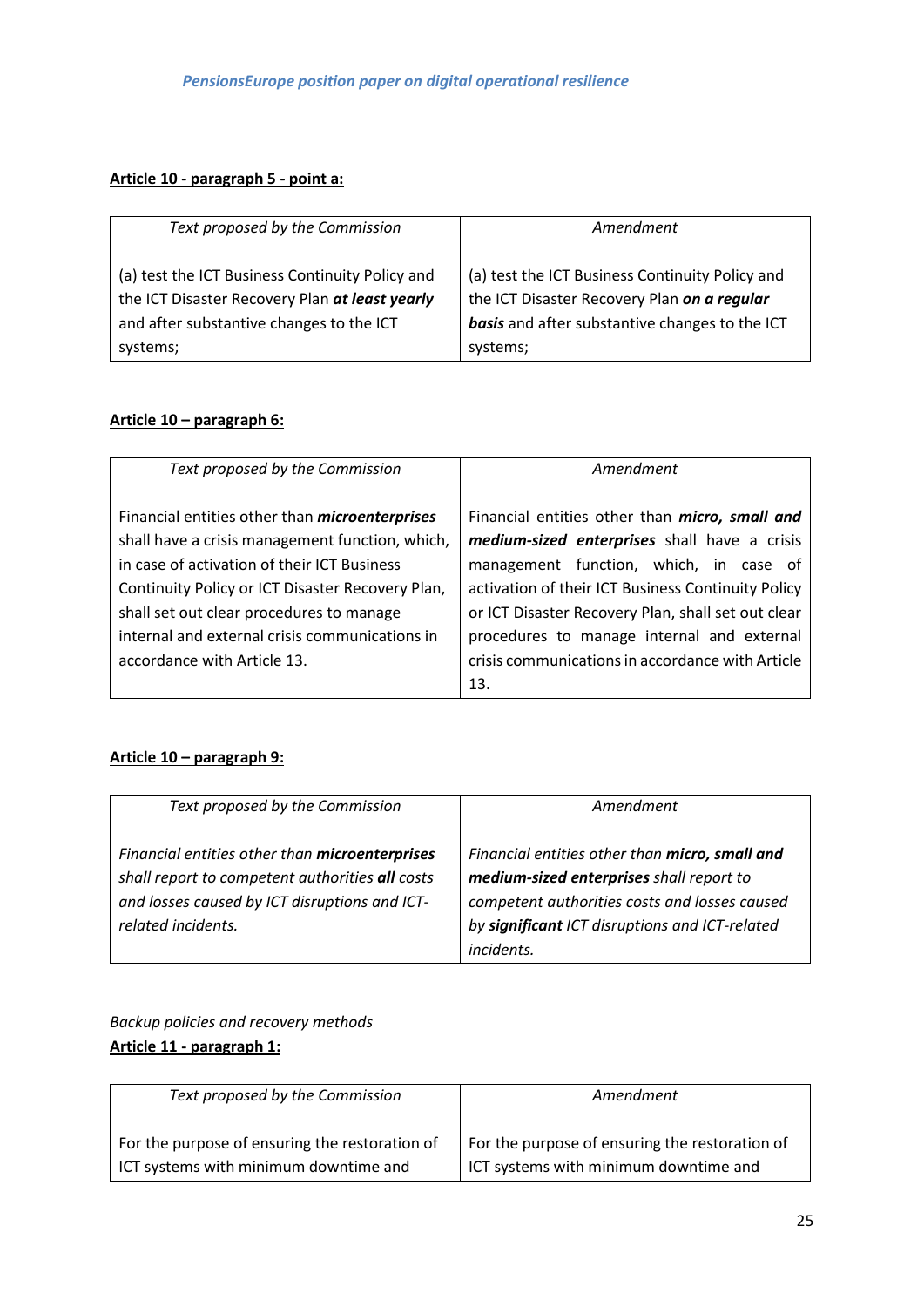| limited disruption, as part of their ICT risk   | limited disruption, as part of their ICT risk     |
|-------------------------------------------------|---------------------------------------------------|
| management framework, financial entities shall  | management framework, financial entities shall    |
| develop:                                        | develop:                                          |
| (a) a backup policy specifying the scope of the | (a) a backup policy specifying the scope of the   |
| data that is subject to the backup and the      | data that is subject to the backup and the        |
| minimum frequency of the backup, based on       | minimum frequency of the backup, based on         |
| the criticality of information or the           | the criticality of information or the             |
| sensitiveness of the data;                      | sensitiveness of the data;                        |
| (b) recovery methods.                           | (b) recovery methods.                             |
|                                                 | These ICT backup and recovery methods are         |
|                                                 | aligned with common practices and recognised      |
|                                                 | international standards with due                  |
|                                                 | consideration to the size, nature, scale and      |
|                                                 | complexity of financial institutions' activities. |

# **Article 11 - paragraph 4:**

| Text proposed by the Commission                                                                                                                                                         | Amendment                                                                                                                                                                                                                                          |
|-----------------------------------------------------------------------------------------------------------------------------------------------------------------------------------------|----------------------------------------------------------------------------------------------------------------------------------------------------------------------------------------------------------------------------------------------------|
| Financial entities shall maintain redundant ICT<br>capacities equipped with resources capabilities<br>and functionalities that are sufficient and<br>adequate to ensure business needs. | Financial entities other than micro, small and<br>medium-sized enterprises shall maintain<br>redundant ICT capacities equipped with<br>resources capabilities and functionalities that<br>are sufficient and adequate to ensure business<br>needs. |

# **Article 11 - paragraph 6:**

| Text proposed by the Commission                                                                | Amendment                                                                                              |
|------------------------------------------------------------------------------------------------|--------------------------------------------------------------------------------------------------------|
| In determining the recovery time and point<br>objectives for each function, financial entities | In determining the recovery time and point<br>objectives for each <i>essential</i> function, financial |
| shall take into account the potential overall                                                  | entities shall take into account the potential                                                         |
| impact on market efficiency. Such time                                                         | overall impact on market efficiency. Such time                                                         |
| objectives shall ensure that, in extreme                                                       | objectives shall ensure that, in extreme                                                               |
| scenarios, the agreed service levels are met.                                                  | scenarios, the agreed service levels are met.                                                          |

#### **Article 11 - paragraph 7:**

| Text proposed by the Commission | Amendment |
|---------------------------------|-----------|
|                                 |           |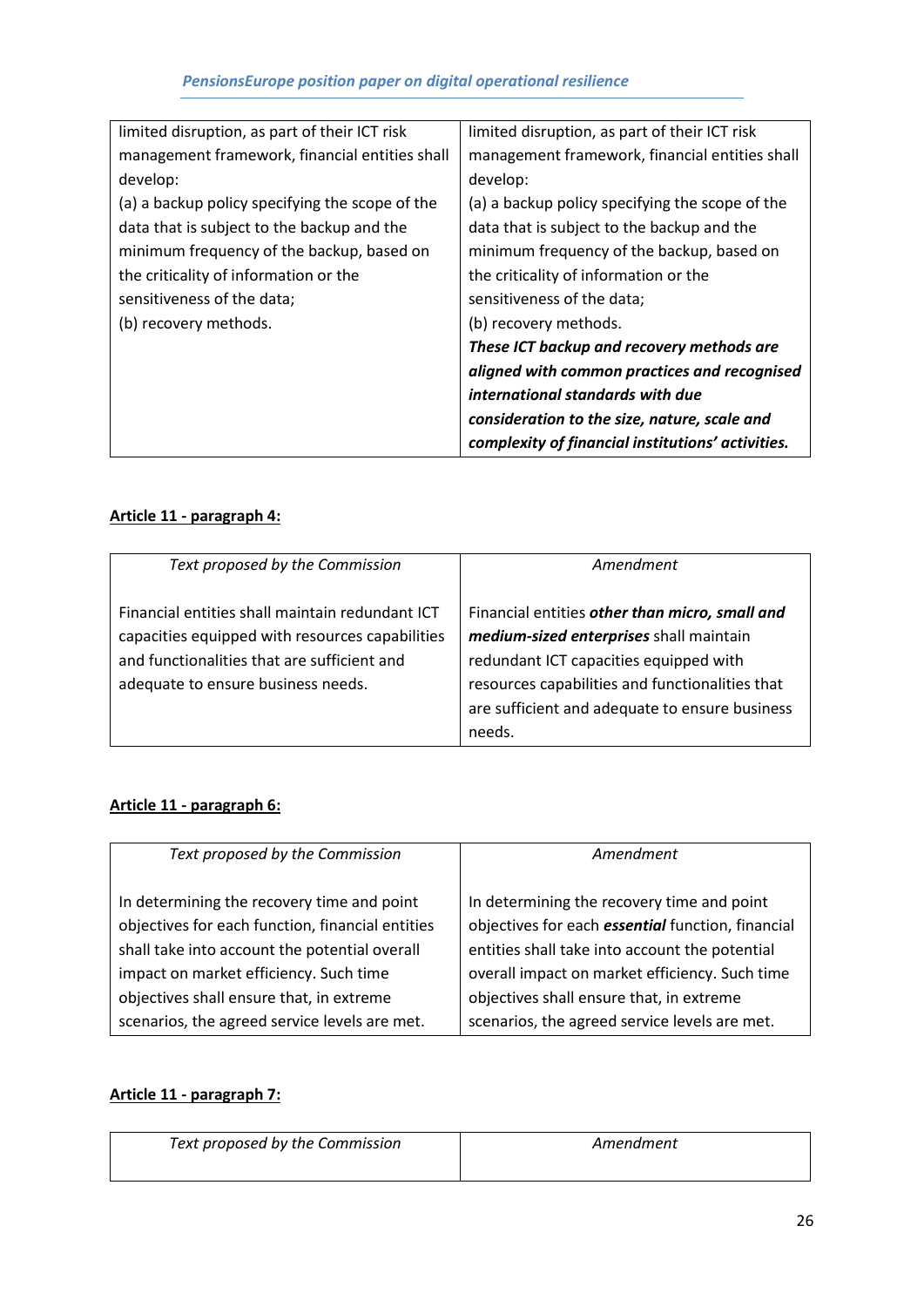| When recovering from an ICT-related incident,            | When recovering from a critical ICT-related        |
|----------------------------------------------------------|----------------------------------------------------|
| financial entities shall perform <i>multiple</i> checks, | incident, financial entities shall perform checks, |
| including reconciliations, in order to ensure            | including reconciliations, in order to ensure      |
| that the level of data integrity is of the highest       | that the level of data integrity is of the highest |
| level. These checks shall also be performed              | level. These checks shall also be performed        |
| when reconstructing data from external                   | when reconstructing data from external             |
| stakeholders, in order to ensure that all data is        | stakeholders, in order to ensure that all data is  |
| consistent between systems.                              | consistent between systems.                        |

# *Learning and evolving* **Article 12 - paragraph 1:**

| Text proposed by the Commission                     | Amendment                                           |
|-----------------------------------------------------|-----------------------------------------------------|
|                                                     |                                                     |
| Financial entities shall have in place capabilities | Financial entities shall have in place capabilities |
| and staff, suited to their size, business and risk  | and staff, suited to their size, nature, scale and  |
| profiles, to gather information on                  | complexity of their activities and risk profiles    |
| vulnerabilities and cyber threats, ICT-related      | resulting therefrom, to gather information on       |
| incidents, in particular cyber-attacks, and         | vulnerabilities and cyber threats, ICT-related      |
| analyse their likely impacts on their digital       | incidents, in particular cyber-attacks, and         |
| operational resilience.                             | analyse their likely impacts on their digital       |
|                                                     | operational resilience.                             |

# **Article 12 - paragraph 2 - subparagraph 2:**

| Text proposed by the Commission                                                                                                                  | Amendment |
|--------------------------------------------------------------------------------------------------------------------------------------------------|-----------|
| When implementing changes, financial entities<br>other than microenterprises shall<br>communicate those changes to the competent<br>authorities. | deleted   |

# **Article 12 - paragraph 2 - subparagraph 3:**

| Text proposed by the Commission                | Amendment |
|------------------------------------------------|-----------|
|                                                |           |
|                                                |           |
| The post ICT-related incident reviews referred | deleted   |
|                                                |           |
| to in the first subparagraph shall determine   |           |
|                                                |           |
| whether the established procedures were        |           |
| followed and the actions taken were effective, |           |
|                                                |           |
| including in relation to:                      |           |
|                                                |           |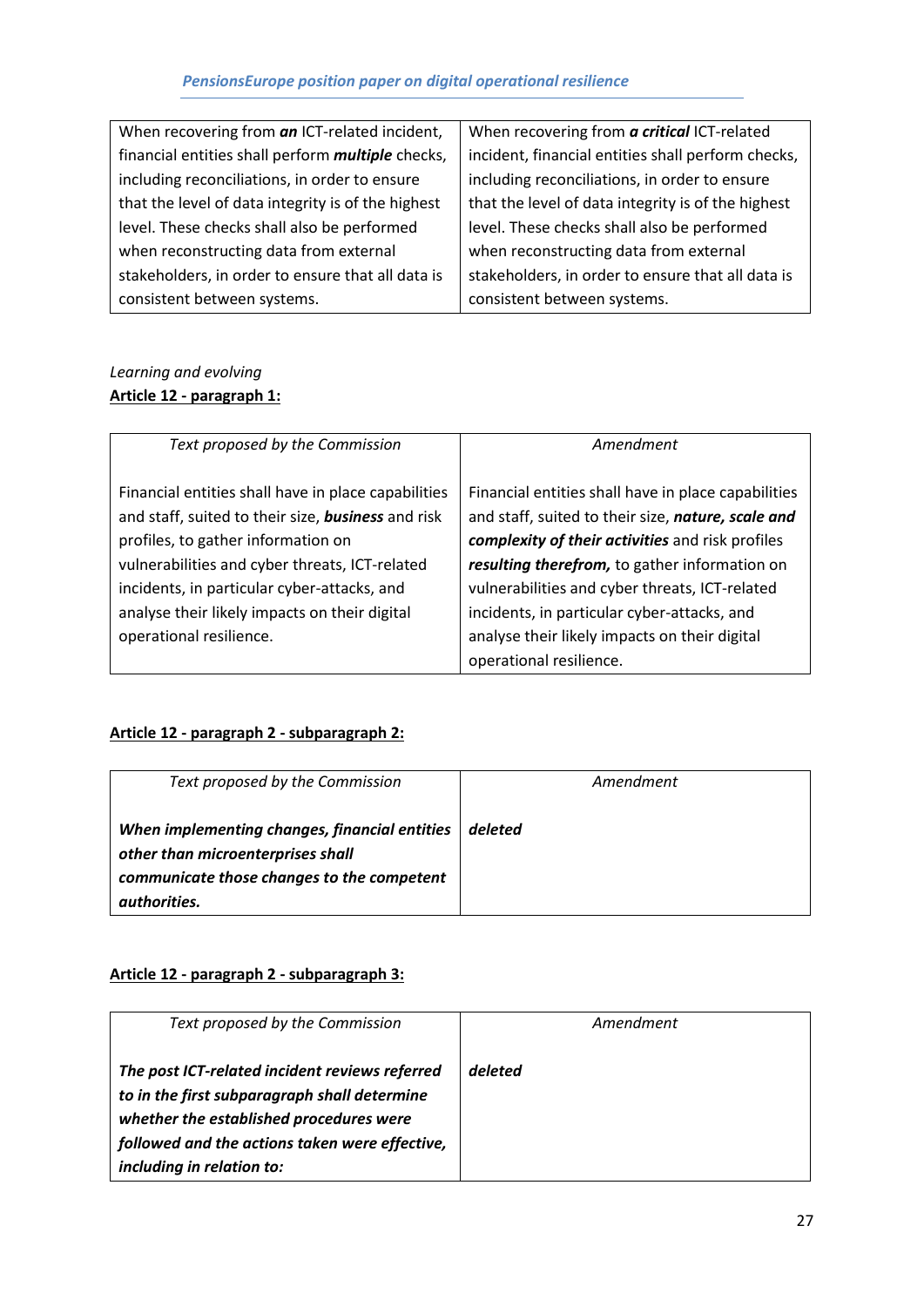| (a) | the promptness in responding to               |
|-----|-----------------------------------------------|
|     | security alerts and determining the impact of |
|     | ICT-related incidents and their severity;     |
| (b) | the quality and speed in performing           |
|     | forensic analysis;                            |
| (c) | the effectiveness of incident escalation      |
|     | within the financial entity;                  |
| (d) | the effectiveness of internal and             |
|     | external communication.                       |

# **Article 12 - paragraph 4:**

| Text proposed by the Commission                      | Amendment                                            |
|------------------------------------------------------|------------------------------------------------------|
|                                                      |                                                      |
| Financial entities shall monitor the                 | Financial entities other than micro, small and       |
| effectiveness of the implementation of their         | medium-sized enterprises shall monitor the           |
| digital resilience strategy set out in Article 5(9). | effectiveness of the implementation of their         |
| They shall map the evolution of ICT risks over       | digital resilience strategy set out in Article 5(9). |
| time, analyse the frequency, types, magnitude        | They shall map the evolution of ICT risks over       |
| and evolution of ICT-related incidents, in           | time, analyse the frequency, types, magnitude        |
| particular cyber-attacks and their patterns, with    | and evolution of ICT-related incidents, in           |
| a view to understand the level of ICT risk           | particular cyber-attacks and their patterns, with    |
| exposure and enhance the cyber maturity and          | a view to understand the level of ICT risk           |
| preparedness of the financial entity.                | exposure and enhance the cyber maturity and          |
|                                                      | preparedness of the financial entity.                |

# **Article 12 - paragraph 5:**

| Text proposed by the Commission                                                                                                                           | Amendment                                                                                                                                                                                                                                  |
|-----------------------------------------------------------------------------------------------------------------------------------------------------------|--------------------------------------------------------------------------------------------------------------------------------------------------------------------------------------------------------------------------------------------|
| Senior ICT staff shall report at least yearly to<br>the management body on the findings referred<br>to in paragraph 3 and put forward<br>recommendations. | Senior ICT staff shall report at least yearly to<br>the management body of financial entities<br>other than micro, small and medium-sized<br>enterprises on the findings referred to in<br>paragraph 3 and put forward<br>recommendations. |

### **Article 12 - paragraph 6 - subparagraph 1:**

| Text proposed by the Commission | Amendment |
|---------------------------------|-----------|
|                                 |           |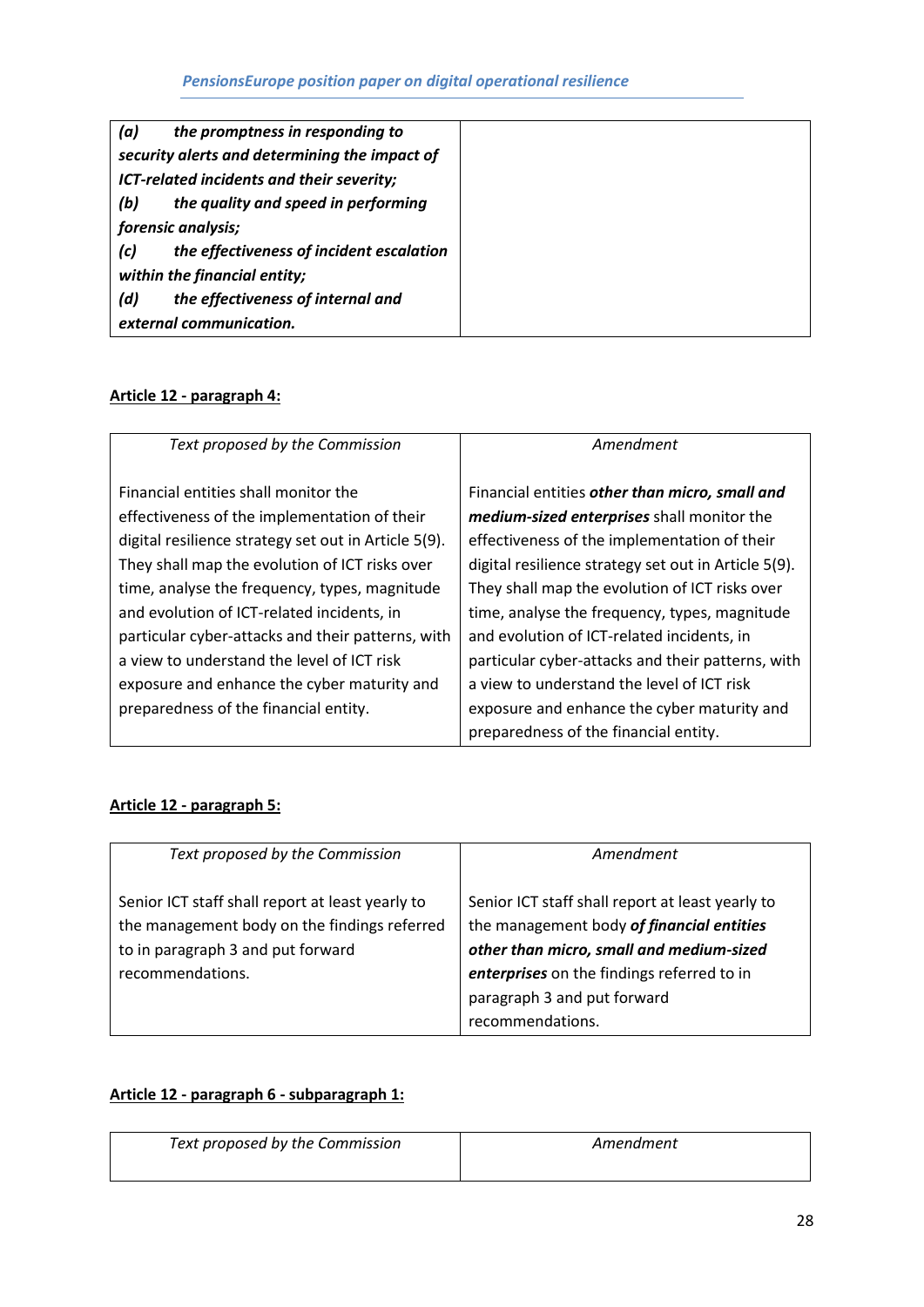Financial entities shall *develop ICT security* awareness *programs and digital operational resilience trainings as compulsory modules in their staff training schemes. These shall be applicable to all employees and to senior management staff.* 

Financial entities shall *raise* awareness *among their employees and governing and managing bodies of the importance of digital operational resilience.*

## **Article 12 - paragraph 6 - subparagraph 2:**

| Text proposed by the Commission                  | Amendment                                              |
|--------------------------------------------------|--------------------------------------------------------|
| Financial entities shall monitor relevant        | Financial entities, with due consideration to          |
| technological developments on a continuous       | their size, nature, scale, complexity, and risk        |
| basis, also with a view to understand possible   | <b>profiles</b> , shall monitor relevant technological |
| impacts of deployment of such new                | developments on a continuous basis, also with          |
| technologies upon the ICT security               | a view to understand possible impacts of               |
| requirements and digital operational resilience. | deployment of such new technologies upon the           |
| They shall keep abreast of the latest ICT risk   | ICT security requirements and digital                  |
| management processes, effectively countering     | operational resilience. They shall keep abreast        |
| current or new forms of cyber-attacks.           | of the latest ICT risk management processes,           |
|                                                  | effectively countering current or new forms of         |
|                                                  | cyber-attacks.                                         |

### *Communication* **Article 13 - paragraph 1:**

| Text proposed by the Commission                                                                                                                                                                                                                     | Amendment                                                                                                                                                                                                                                                |
|-----------------------------------------------------------------------------------------------------------------------------------------------------------------------------------------------------------------------------------------------------|----------------------------------------------------------------------------------------------------------------------------------------------------------------------------------------------------------------------------------------------------------|
| As part of the ICT risk management framework<br>referred to in Article 5(1), financial entities shall<br>have in place communication plans enabling a<br>responsible disclosure of ICT-related incidents<br>or major vulnerabilities to clients and | As part of the ICT risk management framework<br>referred to in Article 5(1), financial entities shall<br>have in place communication plans, suited to<br>their size, nature, scale and complexity of their<br>activities and the risk profiles resulting |
| counterparts as well as to the public, as<br>appropriate.                                                                                                                                                                                           | therefrom, thus enabling a responsible<br>disclosure of ICT-related incidents or major<br>vulnerabilities to clients and counterparts as<br>well as to the public, as appropriate.                                                                       |

#### **Article 13 - paragraph 2:**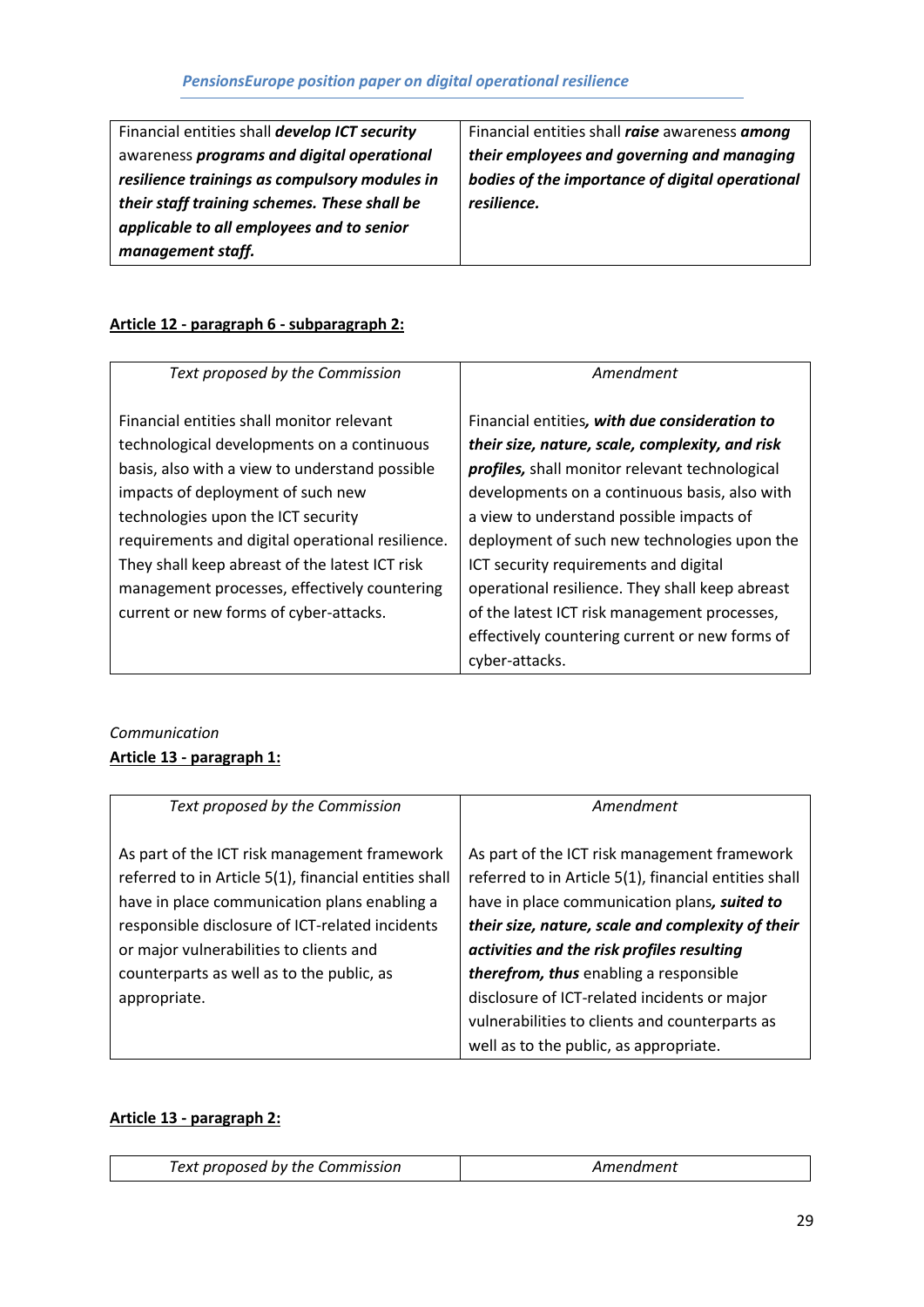Τ

### **Article 13 - paragraph 2:**

| Text proposed by the Commission                                                                                                                                                                                                                                                                                                                                                                                      | Amendment                                                                                                                                                                                                                                                                                                                                                                                                                                                       |
|----------------------------------------------------------------------------------------------------------------------------------------------------------------------------------------------------------------------------------------------------------------------------------------------------------------------------------------------------------------------------------------------------------------------|-----------------------------------------------------------------------------------------------------------------------------------------------------------------------------------------------------------------------------------------------------------------------------------------------------------------------------------------------------------------------------------------------------------------------------------------------------------------|
| As part of the ICT risk management framework<br>referred to in Article 5(1), financial entities shall<br>implement communication policies for staff and<br>for external stakeholders. Communication<br>policies for staff shall take into account the<br>need to differentiate between staff involved in<br>the ICT risk management, in particular response<br>and recovery, and staff that needs to be<br>informed. | As part of the ICT risk management framework<br>referred to in Article 5(1), financial entities other<br>small<br>than<br>micro.<br>and<br>medium-sized<br>enterprises shall implement communication<br>policies for staff and for external stakeholders.<br>Communication policies for staff shall take into<br>account the need to differentiate between staff<br>involved in the ICT risk management, in<br>particular response and recovery, and staff that |
|                                                                                                                                                                                                                                                                                                                                                                                                                      | needs to be informed.                                                                                                                                                                                                                                                                                                                                                                                                                                           |

#### **Article 13 - paragraph 3:**

| Text proposed by the Commission                                                                                                                                                                            | Amendment                                                                                                                                                                                                                                                                                  |
|------------------------------------------------------------------------------------------------------------------------------------------------------------------------------------------------------------|--------------------------------------------------------------------------------------------------------------------------------------------------------------------------------------------------------------------------------------------------------------------------------------------|
| At least one person in the entity shall be tasked<br>with implementing the communication strategy<br>for ICT-related incidents and fulfil the role of<br>public and media spokesperson for that<br>purpose | In financial entities other than micro, small and<br>medium-sized enterprises, at least one person<br>in the entity shall be tasked with implementing<br>the communication strategy for ICT-related<br>incidents and fulfil the role of public and media<br>spokesperson for that purpose. |

*Further harmonisation of ICT risk management tools, methods, processes and policies* **Article 14:**

| Text proposed by the Commission | Amendment |
|---------------------------------|-----------|
|---------------------------------|-----------|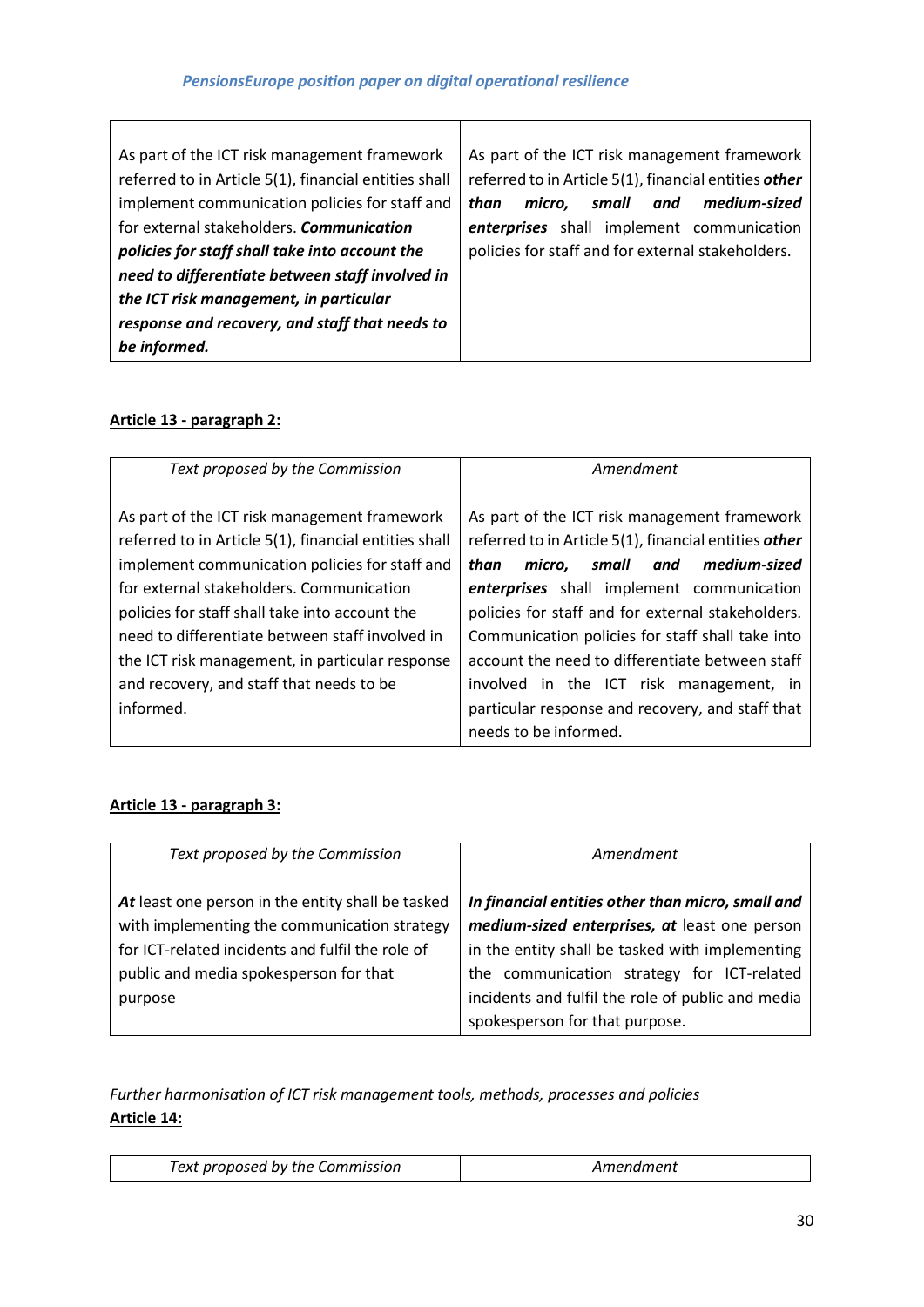$\top$ 

| The European Banking Authority (EBA), the             | deleted |
|-------------------------------------------------------|---------|
| <b>European Securities and Markets Authority</b>      |         |
| (ESMA) and the European Insurance and                 |         |
| <b>Occupational Pensions Authority (EIOPA) shall,</b> |         |
| in consultation with the European Union               |         |
| Agency on Cybersecurity (ENISA), develop              |         |
| draft regulatory technical standards for the          |         |
| following purposes:                                   |         |
| (a) specify further elements to be included in        |         |
| the ICT security policies, procedures, protocols      |         |
| and tools referred to in Article 8(2), with a         |         |
| view to ensure the security of networks,              |         |
| enable adequate safeguards against intrusions         |         |
| and data misuse, preserve the authenticity            |         |
| and integrity of data, including cryptographic        |         |
| techniques, and guarantee an accurate and             |         |
| prompt data transmission without major                |         |
| disruptions;                                          |         |
| (b) prescribe how the ICT security policies,          |         |
| procedures and tools referred to in Article 8(2)      |         |
| shall incorporate security controls into systems      |         |
| from inception (security by design), allow for        |         |
| adjustments to the evolving threat landscape,         |         |
| and provide for the use of defence-in-depth           |         |
| technology;                                           |         |
| (c) specify further the appropriate techniques,       |         |
| methods and protocols referred to in point (b)        |         |
| of Article 8(4);                                      |         |
| (d) develop further components of the controls        |         |
| of access management rights referred to in            |         |
| point (c) of Article 8(4) and associated human        |         |
| resources policy specifying access rights,            |         |
| procedures for granting and revoking rights,          |         |
| monitoring anomalous behaviour in relation to         |         |
| ICT risks through appropriate indicators,             |         |
| including for network use patterns, hours, IT         |         |
| activity and unknown devices;                         |         |
| (e) develop further the elements specified in         |         |
| Article 9(1) enabling a prompt detection of           |         |
| anomalous activities and the criteria referred        |         |
| to in Article 9(2) triggering ICT-related incident    |         |
| detection and response processes;                     |         |
|                                                       |         |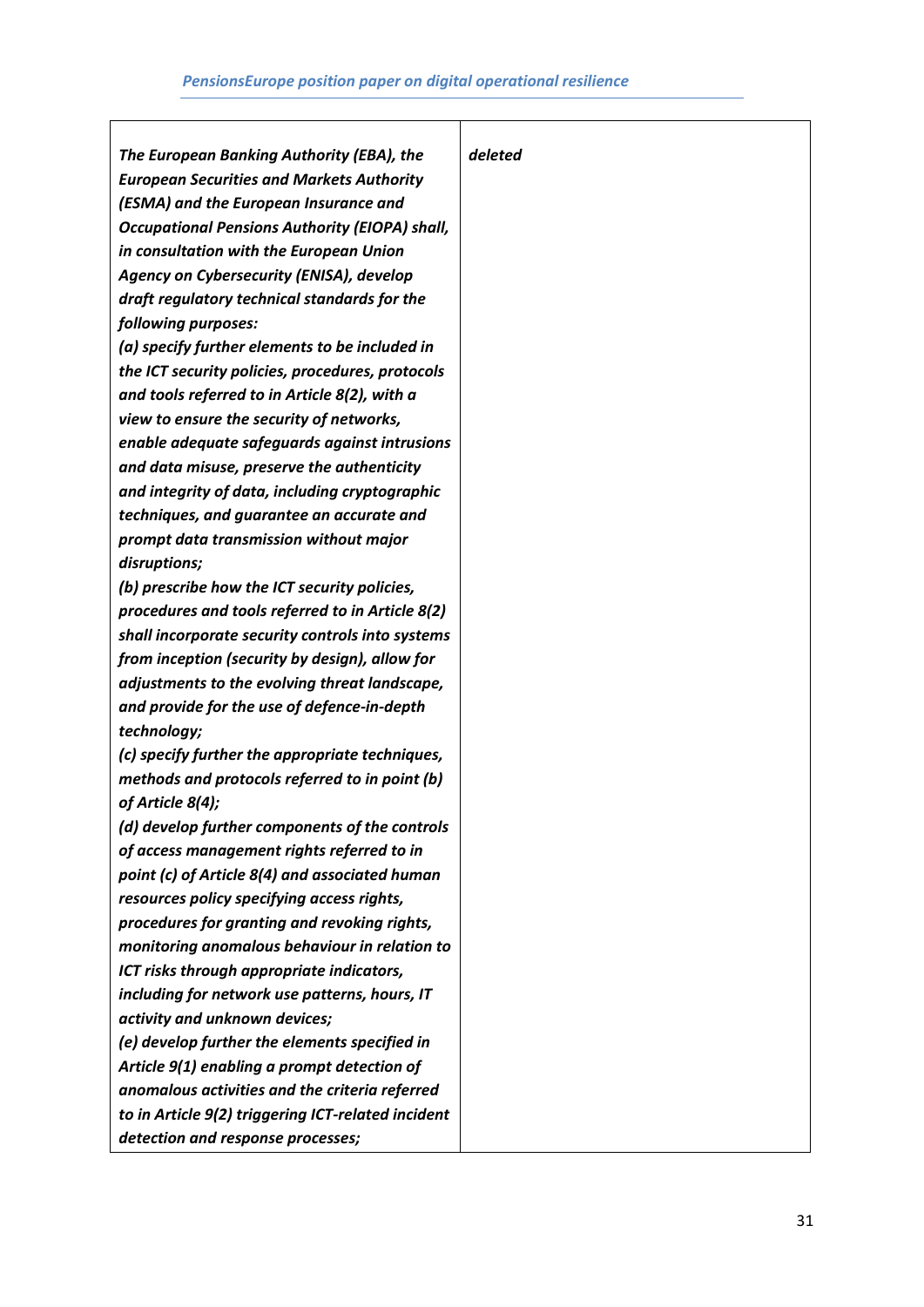### **CHAPTER III - ICT-RELATED INCIDENTS - MANAGEMENT, CLASSIFICATION AND REPORTING**

*ICT-related incident management process* **Article 15 - paragraph 1:**

| Text proposed by the Commission                                                                                                                                                                                       | Amendment                                                                                                                                                |
|-----------------------------------------------------------------------------------------------------------------------------------------------------------------------------------------------------------------------|----------------------------------------------------------------------------------------------------------------------------------------------------------|
| Financial entities shall establish and implement<br>an ICT-related incident management process to<br>detect, manage and notify ICT-related incidents<br>and shall put in place early warning indicators<br>as alerts. | Financial entities shall establish and implement<br>an ICT-related incident management process to<br>detect, manage and notify ICT-related<br>incidents. |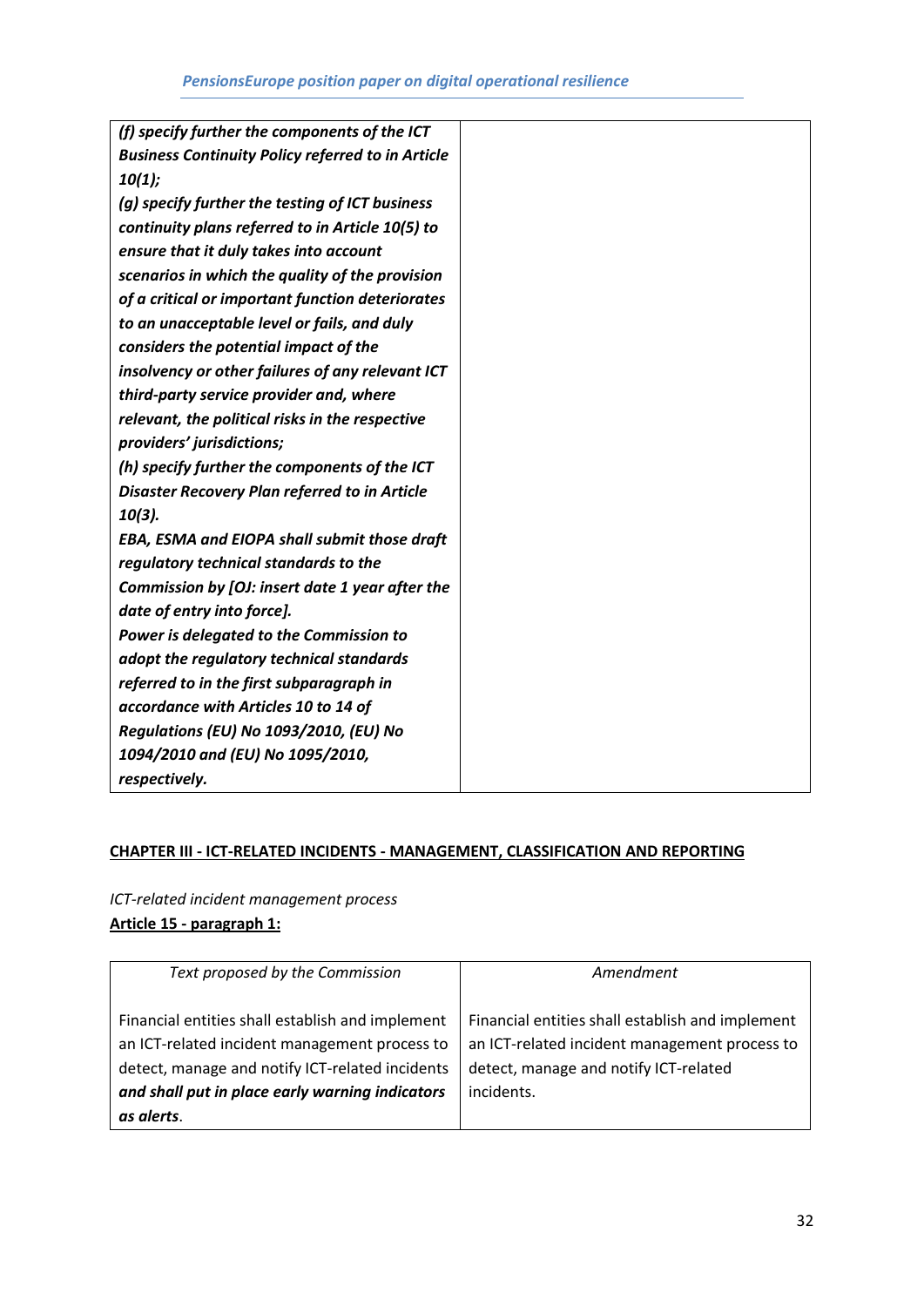# **Article 15 - paragraph 3:**

| Text proposed by the Commission                   | Amendment                                   |
|---------------------------------------------------|---------------------------------------------|
|                                                   |                                             |
| The ICT-related incident management process       | The ICT-related incident management process |
| referred to in paragraph 1 shall:                 | shall be in line with good practices and    |
| (a) establish procedures to identify, track, log, | recognised international standards.         |
| categorise and classify ICT-related incidents     |                                             |
| according to their priority and to the severity   |                                             |
| and criticality of the services impacted, in      |                                             |
| accordance with the criteria referred to in       |                                             |
| Article 16(1);                                    |                                             |
| (b) assign roles and responsibilities that need   |                                             |
| to be activated for different ICT-related         |                                             |
| incident types and scenarios;                     |                                             |
| (c) set out plans for communication to staff,     |                                             |
| external stakeholders and media in                |                                             |
| accordance with Article 13, and for notification  |                                             |
| to clients, internal escalation procedures,       |                                             |
| including ICT-related customer complaints, as     |                                             |
| well as for the provision of information to       |                                             |
| financial entities that act as counterparts, as   |                                             |
| appropriate;                                      |                                             |
| (d) ensure that major ICT-related incidents are   |                                             |
| reported to relevant senior management and        |                                             |
| inform the management body on major ICT-          |                                             |
| related incidents, explaining the impact,         |                                             |
| response and additional controls to be            |                                             |
| established as a result of ICT-related incidents; |                                             |
| (e) establish ICT-related incident response       |                                             |
| procedures to mitigate impacts and ensure         |                                             |
| that services becomes operational and secure      |                                             |
| in a timely manner.                               |                                             |

# **Article 15 - paragraph 3 (new):**

| Text proposed by the Commission | Amendment                                                                                                                                                                                              |
|---------------------------------|--------------------------------------------------------------------------------------------------------------------------------------------------------------------------------------------------------|
|                                 | After notification of competent authorities,<br>financial entities that outsource all ICT services<br>to run their business operations may delegate<br>the tasks as set out in the Articles 15 through |
|                                 | 20 to intra-group or external undertakings                                                                                                                                                             |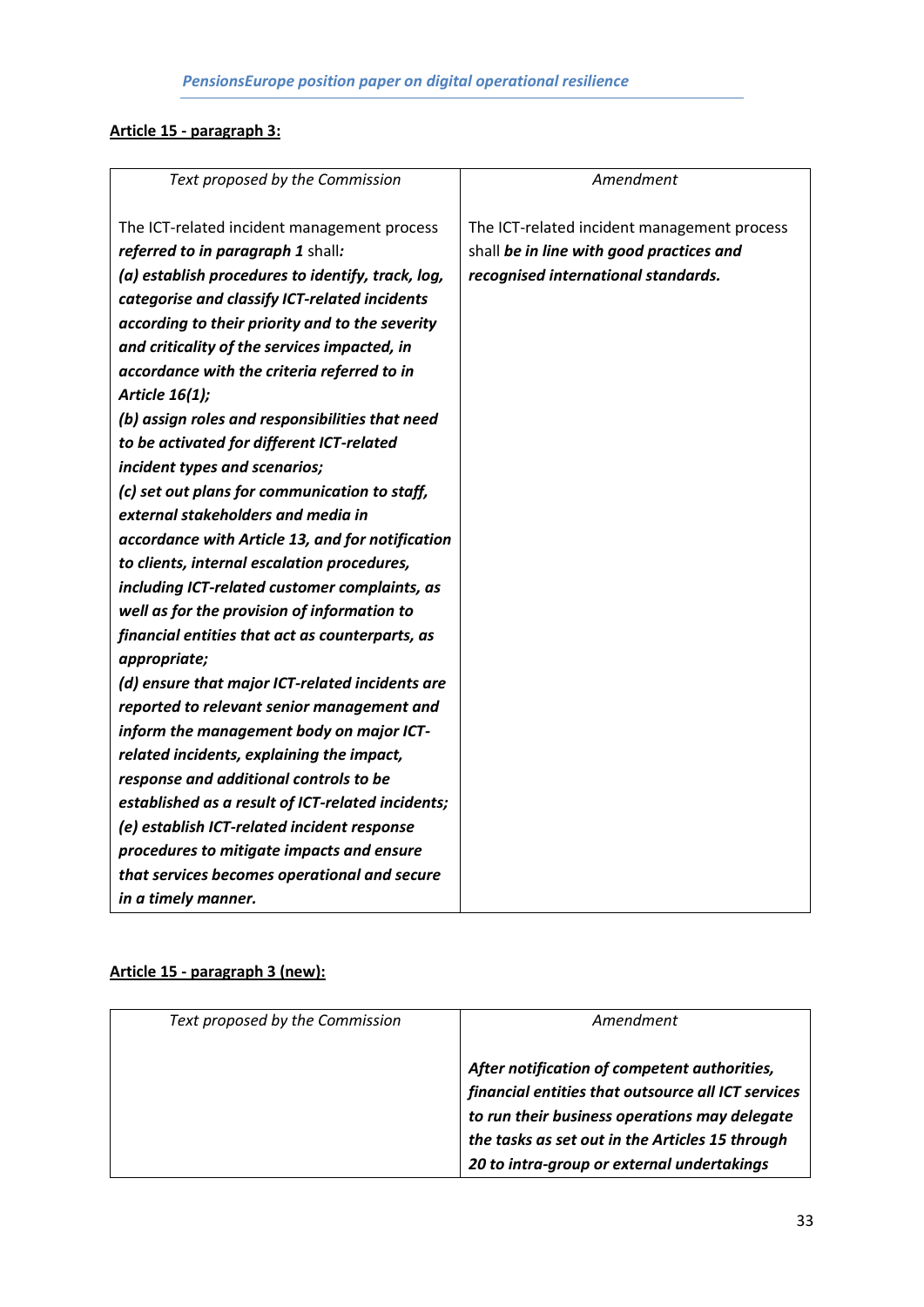*(such as the ICT third-party service provider(s) to whom the ICT services are outsourced to). The management body of the financial entity shall however – in accordance with Article 4.2.(a) - bear the final responsibility for managing the financial entity's ICT risks.*

# *Classification of ICT-related incidents* **Article 16:**

| Text proposed by the Commission                     | Amendment                                        |
|-----------------------------------------------------|--------------------------------------------------|
|                                                     |                                                  |
| 1. Financial entities shall classify ICT-related    | 1. Financial entities shall classify ICT-related |
| incidents and shall determine their impact          | incidents in line with good practices and        |
| based on the following criteria:                    | recognised international standards.              |
| (a) the number of users or financial                |                                                  |
| counterparts affected by the disruption caused      |                                                  |
| by the ICT-related incident, and whether the        |                                                  |
| <b>ICT-related incident has caused reputational</b> |                                                  |
| impact;                                             |                                                  |
| (b) the duration of the ICT-related incident,       |                                                  |
| including service downtime;                         |                                                  |
| (c) the geographical spread with regard to the      |                                                  |
| areas affected by the ICT-related incident,         |                                                  |
| particularly if it affects more than two            |                                                  |
| <b>Member States;</b>                               |                                                  |
| (d) the data losses that the ICT-related incident   |                                                  |
| entails, such as integrity loss, confidentiality    |                                                  |
| loss or availability loss;                          |                                                  |
| (e) the severity of the impact of the ICT-related   |                                                  |
| incident on the financial entity's ICT systems;     |                                                  |
| (f) the criticality of the services affected,       |                                                  |
| including the financial entity's transactions       |                                                  |
| and operations;                                     |                                                  |
| (g) the economic impact of the ICT-related          |                                                  |
| incident in both absolute and relative terms.       |                                                  |
|                                                     |                                                  |
| 2. The ESAs shall, through the Joint Committee      |                                                  |
| of the ESAs (the 'Joint Committee') and after       |                                                  |
| consultation with the European Central Bank         |                                                  |
| (ECB) and ENISA, develop common draft               |                                                  |
| regulatory technical standards further              |                                                  |
| specifying the following:                           |                                                  |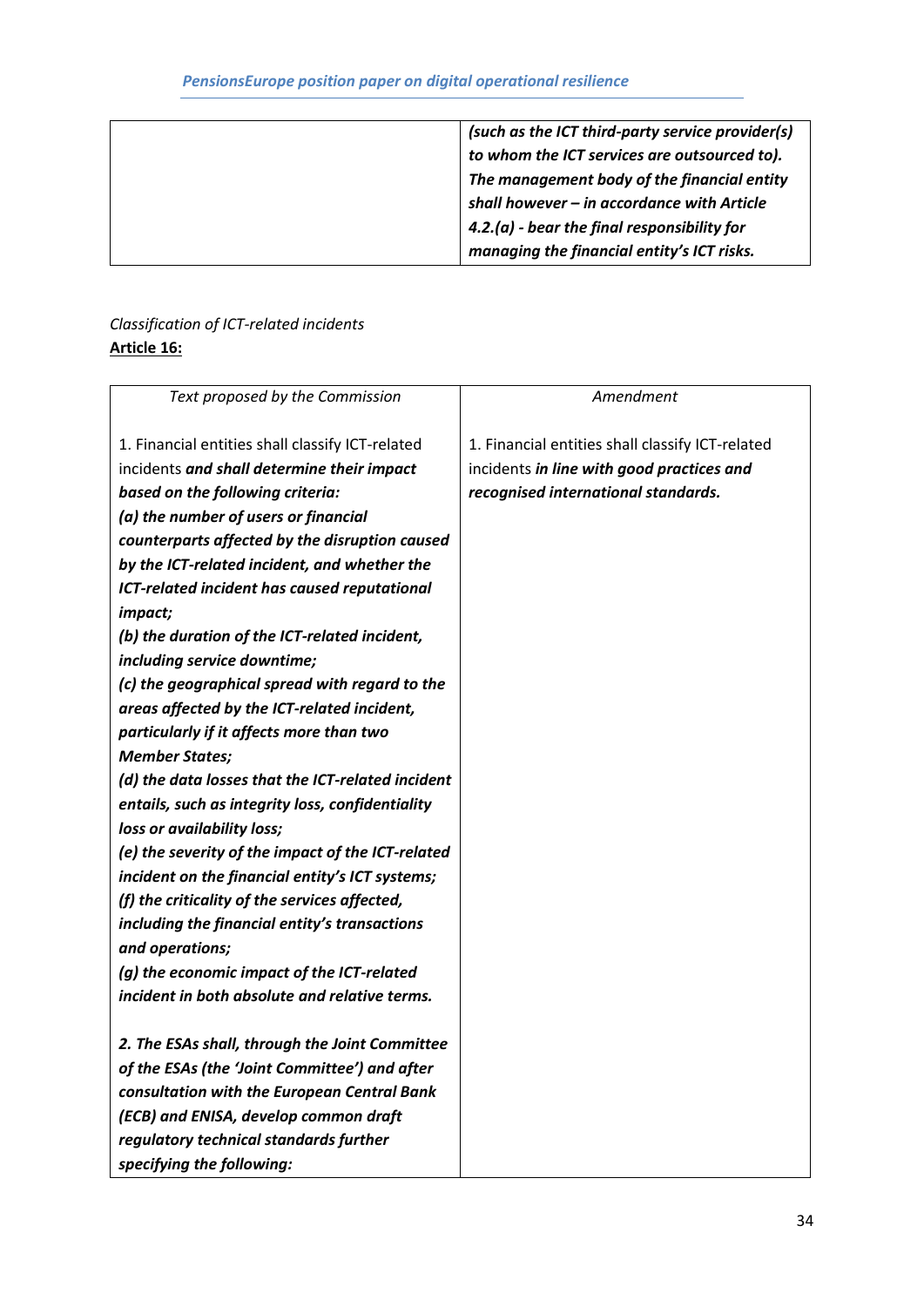| (a) the criteria set out in paragraph 1,       |
|------------------------------------------------|
| including materiality thresholds for           |
| determining major ICT-related incidents which  |
| are subject to the reporting obligation laid   |
| down in Article 17(1);                         |
| (b) the criteria to be applied by competent    |
| authorities for the purpose of assessing the   |
| relevance of major ICT-related incidents to    |
| other Member States' jurisdictions, and the    |
| details of ICT-related incidents reports to be |
| shared with other competent authorities        |
| pursuant to points (5) and (6) of Article 17.  |
|                                                |
| 3. When developing the common draft            |
| regulatory technical standards referred to in  |
| paragraph 2, the ESAs shall take into account  |
| international standards, as well as            |
| specifications developed and published by      |
| ENISA, including, where appropriate,           |
| specifications for other economic sectors.     |
| The ESAs shall submit those common draft       |
| regulatory technical standards to the          |
| Commission by [PO: insert date 1 year after    |
| the date of entry into force].                 |
| Power is delegated to the Commission to        |
| supplement this Regulation by adopting the     |
| regulatory technical standards referred to in  |
| paragraph 2 in accordance with Articles 10 to  |
| 14 of Regulations (EU) No 1093/2010, (EU) No   |
| 1094/2010 and (EU) No 1095/2010,               |
| respectively.                                  |
|                                                |

# *Reporting of major ICT-related incidents* **Article 17 - paragraph 1 - subparagraph 2:**

| Text proposed by the Commission                                                                                                                                                                                                                                | Amendment                                                                                                                                                                                                      |
|----------------------------------------------------------------------------------------------------------------------------------------------------------------------------------------------------------------------------------------------------------------|----------------------------------------------------------------------------------------------------------------------------------------------------------------------------------------------------------------|
| For the purpose of the first subparagraph,<br>financial entities shall produce, after collecting<br>and analysing all relevant information, an<br>incident report using the template referred to<br>in Article 18 and submit it to the competent<br>authority. | For the purpose of the first subparagraph,<br>financial entities shall produce, after collecting<br>and analysing all relevant information, an<br>incident report and submit it to the competent<br>authority. |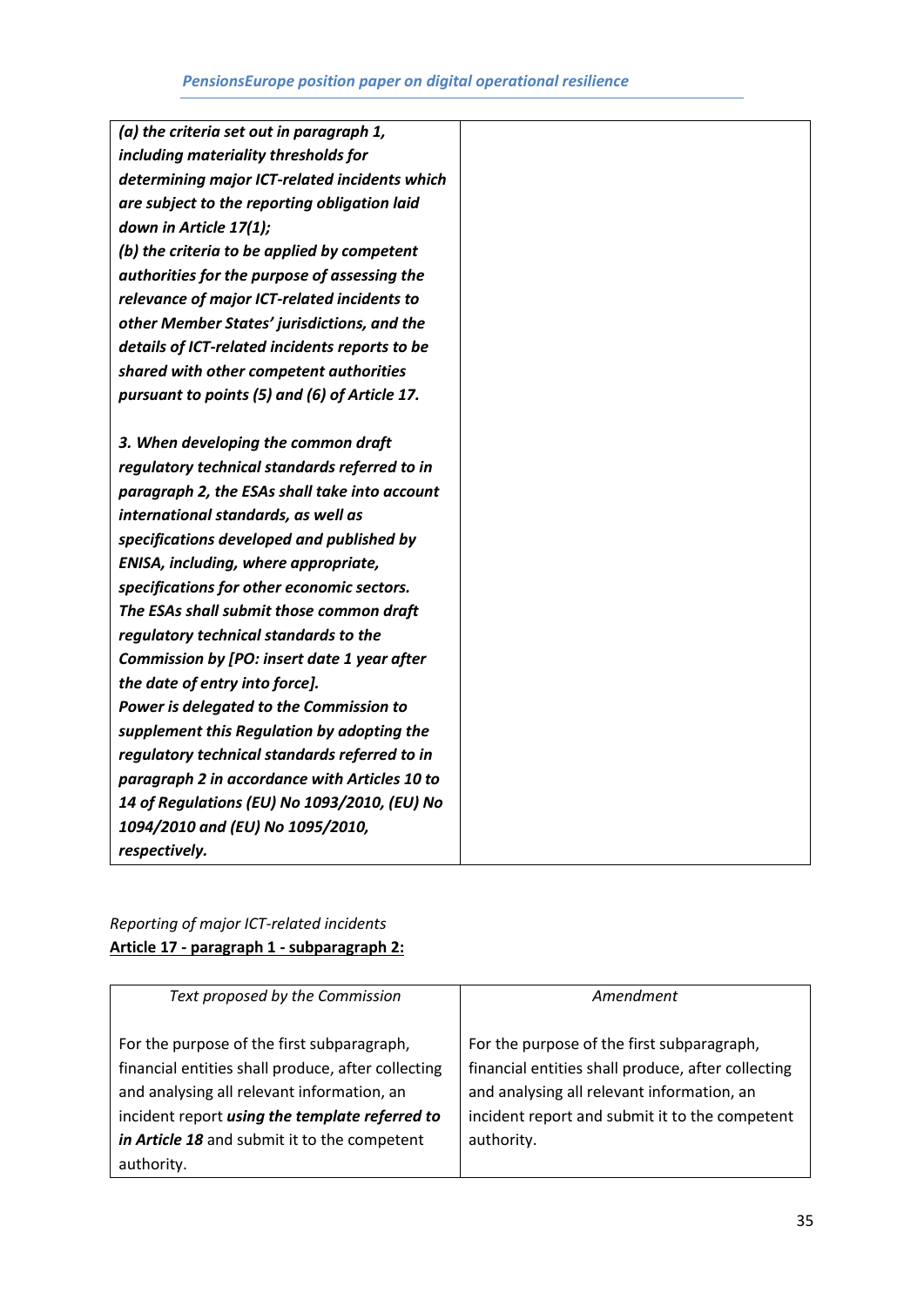### **Article 17 - paragraph 1 - subparagraph 3:**

| Text proposed by the Commission              | Amendment                                                |
|----------------------------------------------|----------------------------------------------------------|
| The report shall include all information     | The report shall include all <i>relevant</i> information |
| necessary for the competent authority to     | necessary for the competent authority to                 |
| determine the significance of the major ICT- | determine the significance of the major ICT-             |
| related incident and assess possible cross-  | related incident and assess possible cross-              |
| border impacts.                              | border impacts.                                          |

### **Article 17 - paragraph 3 - point a:**

| Text proposed by the Commission                                                                                                                                                                          | Amendment                                                                                                                       |
|----------------------------------------------------------------------------------------------------------------------------------------------------------------------------------------------------------|---------------------------------------------------------------------------------------------------------------------------------|
| (a) an initial notification, without delay, but no<br>later than the end of the business day, or, in<br>case of a major ICT-related incident that took<br>place later than 2 hours before the end of the | (a) an initial notification, without delay, where<br>reporting channels are not available, as soon as<br>they become available; |
| business day, not later than 4 hours from the<br>beginning of the next business day, or, where                                                                                                           |                                                                                                                                 |
| reporting channels are not available, as soon as<br>they become available;                                                                                                                               |                                                                                                                                 |

*Harmonisation of reporting content and templates* **Article 18:**

| Text proposed by the Commission                                                                                                                                                                                                                                                                         | Amendment |
|---------------------------------------------------------------------------------------------------------------------------------------------------------------------------------------------------------------------------------------------------------------------------------------------------------|-----------|
| The ESAs, through the Joint Committee and<br>after consultation with ENISA and the ECB,<br>shall develop:                                                                                                                                                                                               | deleted   |
| (a) common draft regulatory technical<br>standards in order to:<br>(1) establish the content of the reporting for<br>major ICT-related incidents;<br>(2) specify further the conditions under which<br>financial entities may delegate to a third-party<br>service provider, upon prior approval by the |           |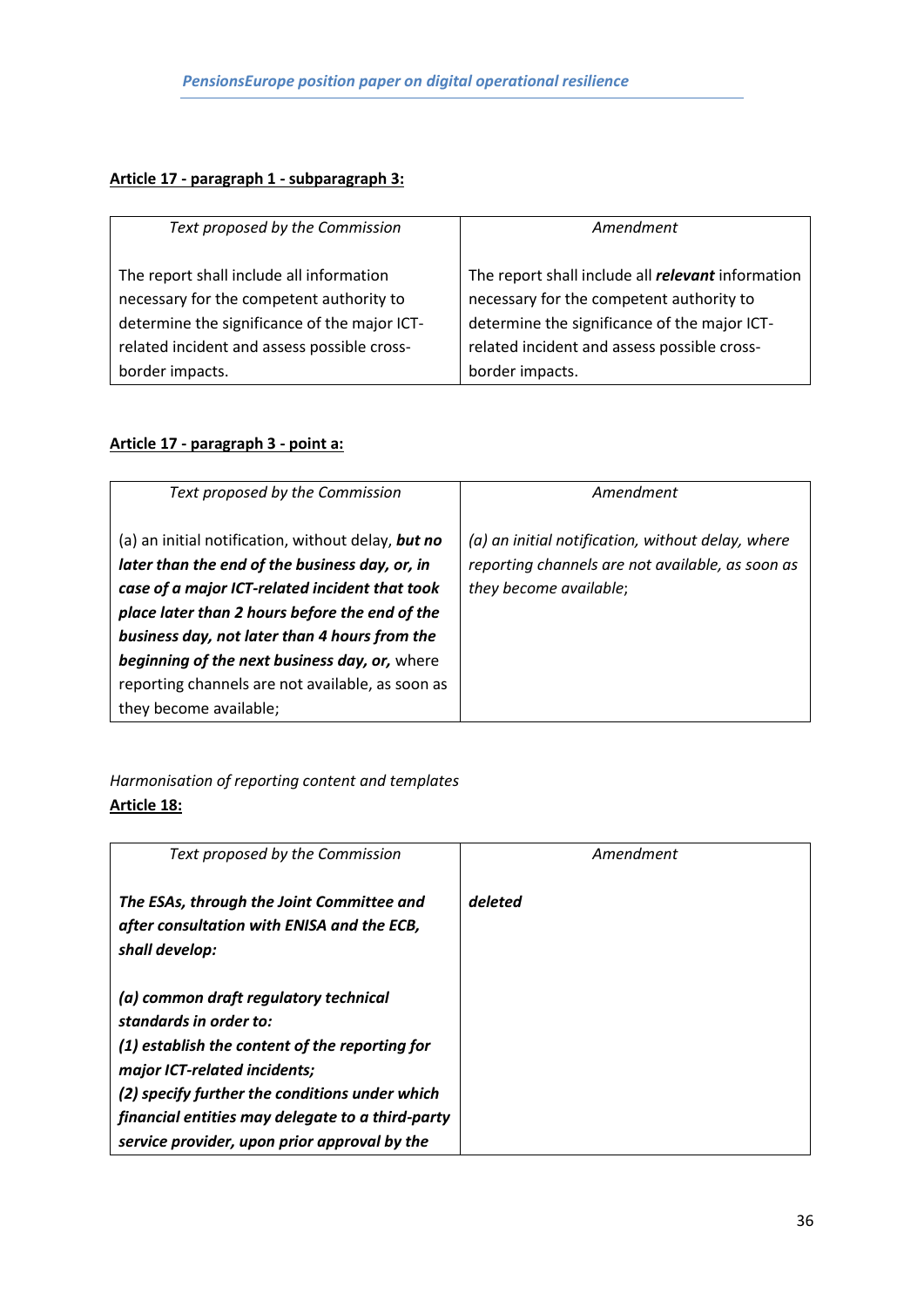| competent authority, the reporting obligations   |  |
|--------------------------------------------------|--|
| set out in this Chapter;                         |  |
|                                                  |  |
| (b) common draft implementing technical          |  |
| standards in order to establish the standard     |  |
| forms, templates and procedures for financial    |  |
| entities to report a major ICT-related incident. |  |
| The ESAs shall submit the common draft           |  |
| regulatory technical standards referred to in    |  |
| point (a) of paragraph 1 and the common draft    |  |
| implementing technical standards referred to     |  |
| in point (b) of the paragraph 1 to the           |  |
| Commission by xx 202x [PO: insert date 1 year    |  |
| after the date of entry into force].             |  |
|                                                  |  |
| Power is delegated to the Commission to          |  |
| supplement this Regulation by adopting the       |  |
| common regulatory technical standards            |  |
| referred to in point (a) of paragraph 1 in       |  |
| accordance with Articles 10 to 14 of             |  |
| Regulations (EU) No 1093/2010, (EU) No           |  |
| 1095/2010 and (EU) No 1094/2010,                 |  |
| respectively.                                    |  |
|                                                  |  |
| Power is conferred on the Commission to          |  |
| adopt the common implementing technical          |  |
| standards referred to in point (b) of paragraph  |  |
| 1 in accordance with Article 15 of Regulations   |  |
| (EU) No 1093/2010, (EU) No 1095/2010 and         |  |
| (EU) No 1094/2010, respectively.                 |  |

*Centralisation of reporting of major ICT-related incidents* **Article 19:**

| Text proposed by the Commission                                                                                                                                                                                                                                                                                                                 | Amendment |
|-------------------------------------------------------------------------------------------------------------------------------------------------------------------------------------------------------------------------------------------------------------------------------------------------------------------------------------------------|-----------|
| 1. The ESAs, through the Joint Committee and<br>in consultation with ECB and ENISA, shall<br>prepare a joint report assessing the feasibility<br>of further centralisation of incident reporting<br>through the establishment of a single EU Hub<br>for major ICT-related incident reporting by<br>financial entities. The report shall explore | deleted   |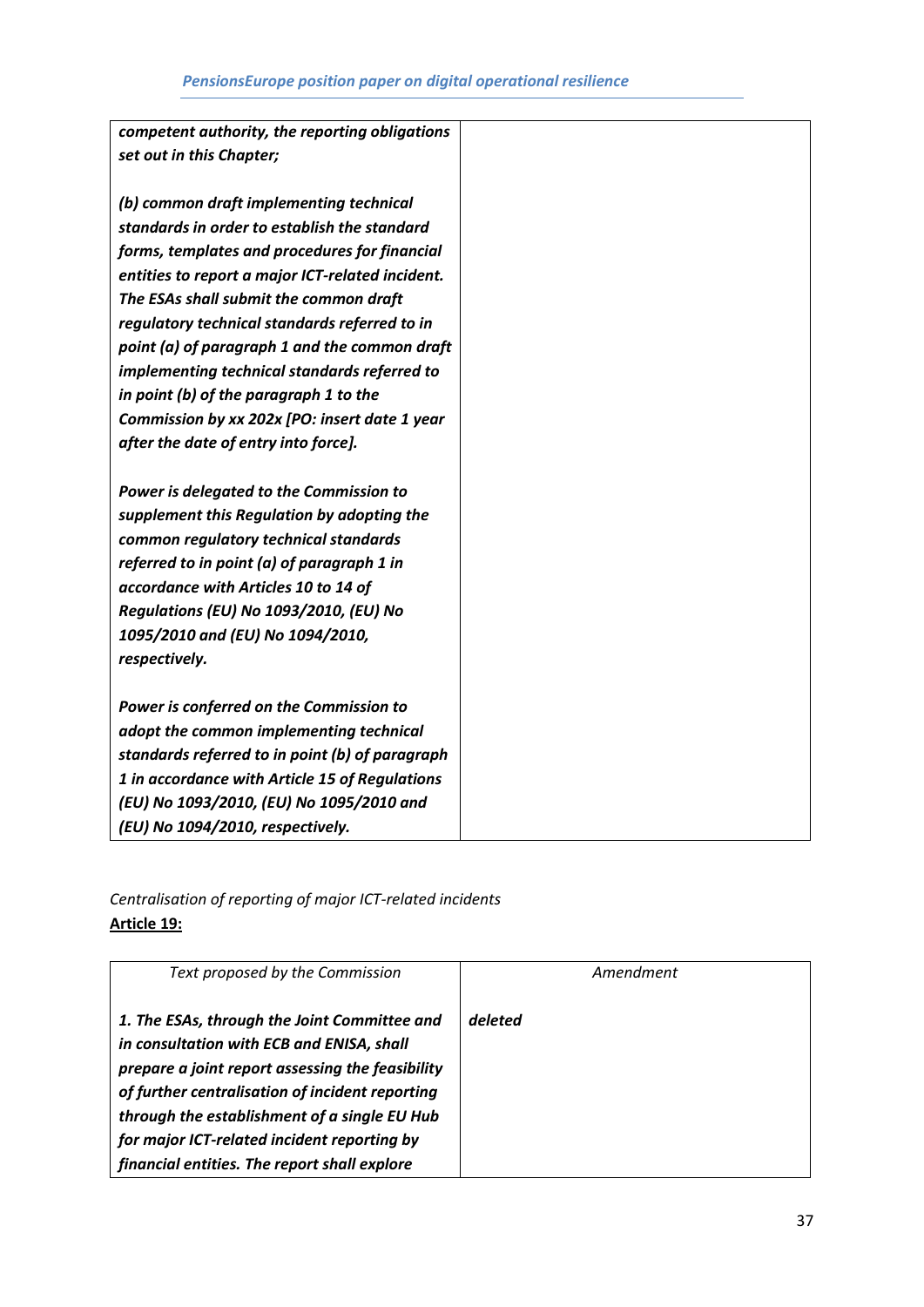| ways to facilitate the flow of ICT-related          |  |
|-----------------------------------------------------|--|
| incident reporting, reduce associated costs and     |  |
| underpin thematic analyses with a view to           |  |
| enhancing supervisory convergence.                  |  |
|                                                     |  |
| 2. The report referred to in the paragraph 1        |  |
| shall comprise at least the following elements:     |  |
| (a) prerequisites for the establishment of such     |  |
| an EU Hub;                                          |  |
| (b) benefits, limitations and possible risks;       |  |
| (c) elements of operational management;             |  |
| (d) conditions of membership;                       |  |
| (e) modalities for financial entities and           |  |
| national competent authorities to access the        |  |
| <b>EU Hub;</b>                                      |  |
| (f) a preliminary assessment of financial costs     |  |
| entailed by the setting-up the operational          |  |
| platform supporting the EU Hub, including the       |  |
| required expertise                                  |  |
|                                                     |  |
| 3. The ESAs shall submit the report referred to     |  |
| in the paragraph 1 to the Commission, the           |  |
| <b>European Parliament and to the Council by xx</b> |  |
| 202x [OJ: insert date 3 years after the date of     |  |
| entry into force].                                  |  |

#### **CHAPTER IV - DIGITAL OPERATIONAL RESILIENCE TESTING**

*General requirements for the performance of digital operational resilience testing* **Article 21 - paragraph 1:**

| Text proposed by the Commission                                                        | Amendment                                                                                          |
|----------------------------------------------------------------------------------------|----------------------------------------------------------------------------------------------------|
| For the purpose of assessing preparedness for<br>ICT-related incidents, of identifying | For the purpose of assessing preparedness for<br>ICT-related incidents, of identifying weaknesses, |
| weaknesses, deficiencies or gaps in the digital                                        | deficiencies or gaps in the digital operational                                                    |
| operational resilience and of promptly                                                 | and of promptly<br>implementing<br>resilience                                                      |
| implementing corrective measures, financial                                            | corrective measures, financial entities shall                                                      |
| entities shall establish, maintain and review,                                         | maintain and review, with due<br>establish.                                                        |
| with due consideration to their size, business                                         | consideration to their size, business and risk                                                     |
| and risk profiles, a sound and comprehensive                                           | profiles, nature, scale and complexity of the                                                      |
| digital operational resilience testing                                                 | risks inherent to their activities and the ICT risks                                               |
| programme as an integral part of the ICT risk                                          | resultina<br>therefrom,<br>and<br>a<br>sound                                                       |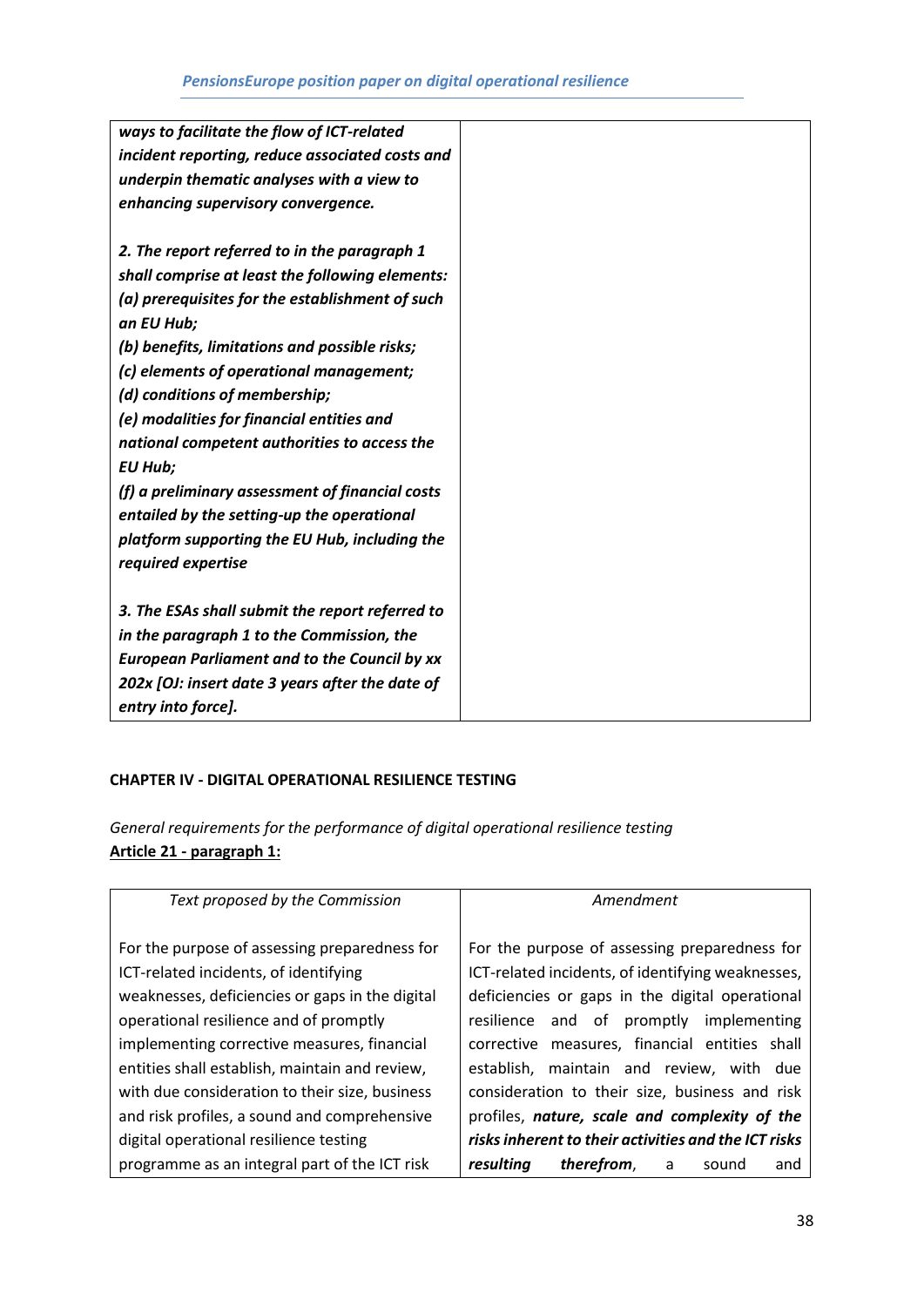| management framework referred to in Article | comprehensive digital operational resilience     |
|---------------------------------------------|--------------------------------------------------|
|                                             | testing programme as an integral part of the ICT |
|                                             | risk management framework referred to in         |
|                                             | Article 5.                                       |

# **Article 21 - paragraph 2:**

| Text proposed by the Commission                                                     | Amendment                                                                                         |
|-------------------------------------------------------------------------------------|---------------------------------------------------------------------------------------------------|
| The digital operational resilience testing<br>programme shall include a range of    | The digital operational resilience testing shall<br>be in line with good practices and recognised |
| assessments, tests, methodologies, practices                                        | international standards.                                                                          |
| and tools to be applied in accordance with the<br>provisions of Articles 22 and 23. |                                                                                                   |

# **Article 21 - paragraph 3:**

| Text proposed by the Commission                                                                                                                                                                                                                                                                                                                                                                                                                         | Amendment |
|---------------------------------------------------------------------------------------------------------------------------------------------------------------------------------------------------------------------------------------------------------------------------------------------------------------------------------------------------------------------------------------------------------------------------------------------------------|-----------|
| Financial entities shall follow a risk-based<br>approach when conducting the digital<br>operational resilience testing programme<br>referred to in paragraph 1, taking into account<br>the evolving landscape of ICT risks, any specific<br>risks to which the financial entity is or might<br>be exposed, the criticality of information<br>assets and of services provided, as well as any<br>other factor the financial entity deems<br>appropriate. | deleted   |

# **Article 21 - paragraph 4:**

| Text proposed by the Commission                                                                                              | Amendment |
|------------------------------------------------------------------------------------------------------------------------------|-----------|
| <b>Financial entities shall ensure that tests are</b><br>undertaken by independent parties, whether<br>internal or external. | deleted   |

### **Article 21 - paragraph 5:**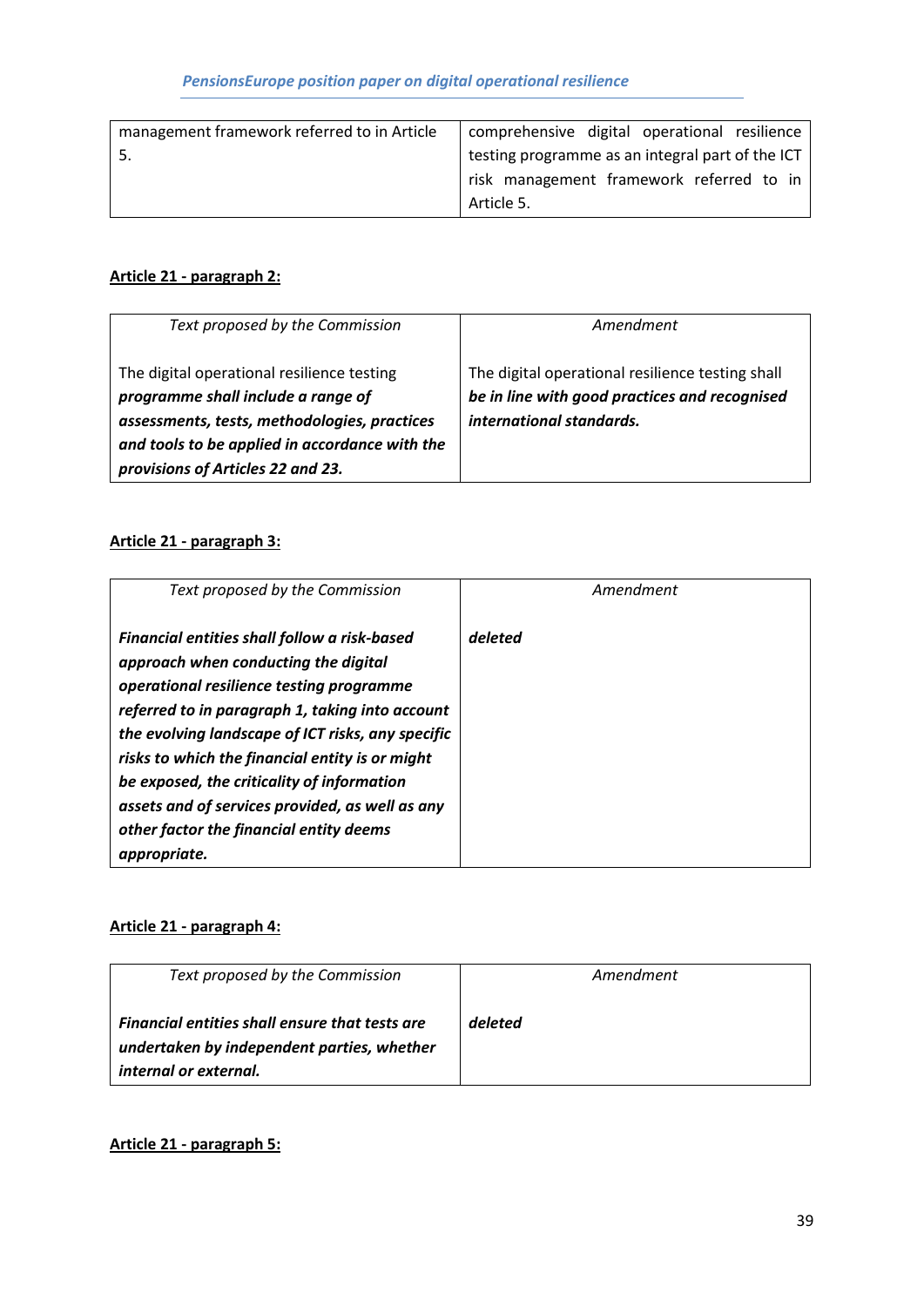| Text proposed by the Commission                      | Amendment |
|------------------------------------------------------|-----------|
|                                                      |           |
| <b>Financial entities shall establish procedures</b> | deleted   |
| and policies to prioritise, classify and remedy      |           |
| all issues acknowledged throughout the               |           |
| performance of the tests and shall establish         |           |
| internal validation methodologies to ascertain       |           |
| that all identified weaknesses, deficiencies or      |           |
| gaps are fully addressed.                            |           |

# **Article 21 - paragraph 6:**

| Text proposed by the Commission                | Amendment                                      |
|------------------------------------------------|------------------------------------------------|
| Financial entities shall test all critical ICT | Financial entities shall test all critical ICT |
| systems and applications at least yearly.      | systems and applications on a regular basis.   |

### **Article 21 - paragraph 6 (new):**

| Text proposed by the Commission | Amendment                                                                                                                                                                                                                                                                                                                                                                                                                                                                                                                                               |
|---------------------------------|---------------------------------------------------------------------------------------------------------------------------------------------------------------------------------------------------------------------------------------------------------------------------------------------------------------------------------------------------------------------------------------------------------------------------------------------------------------------------------------------------------------------------------------------------------|
|                                 | After the notification of competent<br>authorities, financial entities that outsource all<br>ICT services to run their business operations<br>may delegate the tasks as set out in the<br>Articles 21 and 22 to intra-group or external<br>undertakings (such as the ICT third-party<br>service provider(s) to whom the ICT services<br>are outsourced to). The management body of<br>the financial entity shall however $-$ in<br>accordance with Article 4.2.(a) - bear the final<br>responsibility for managing the financial<br>entity's ICT risks. |

# *Testing of ICT tools and systems* **Article 22 - paragraph 1:**

| Text proposed by the Commission            | Amendment |
|--------------------------------------------|-----------|
| The digital operational resilience testing | deleted   |
| programme referred to in Article 21 shall  |           |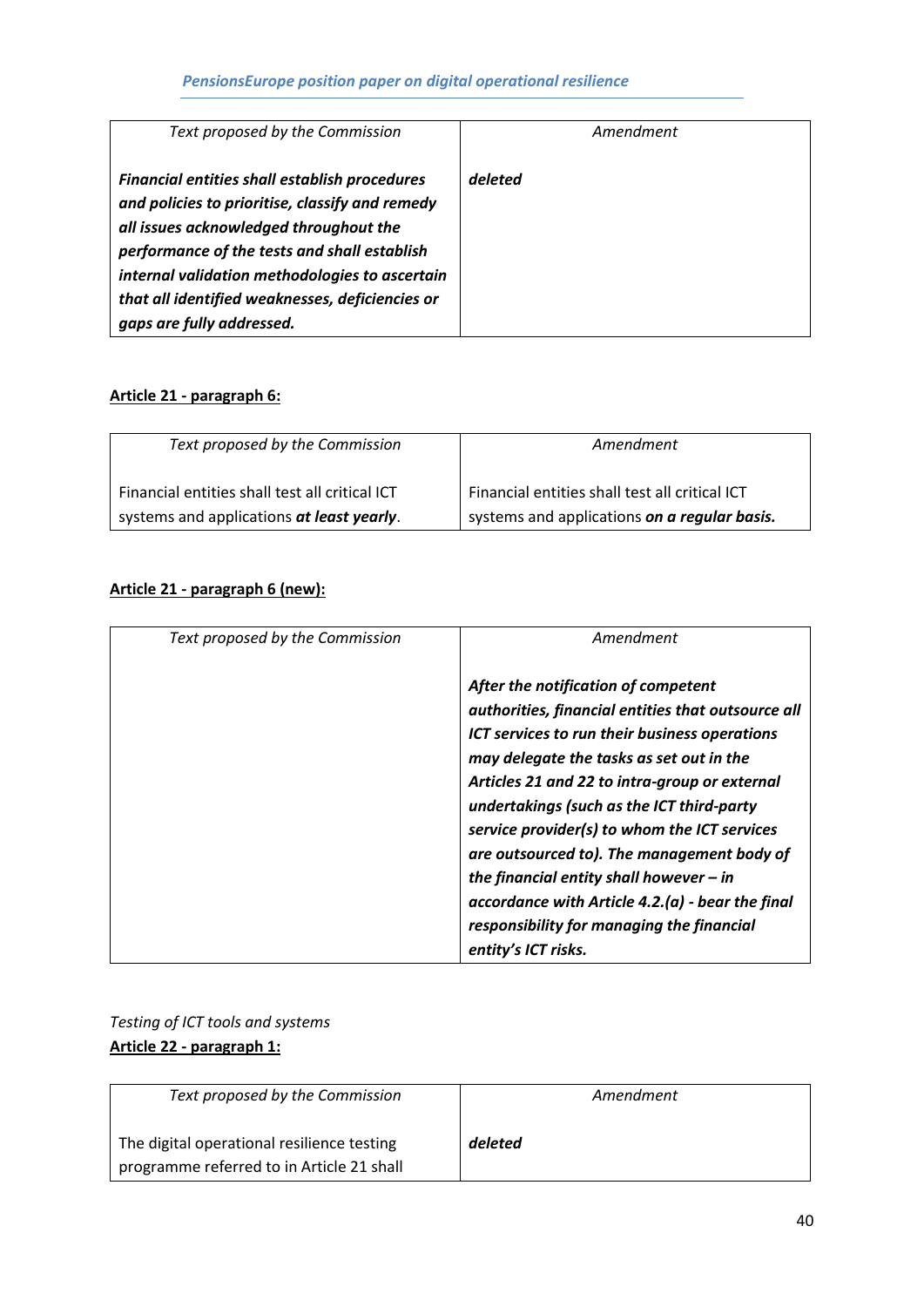#### **CHAPTER V - MANAGING OF ICT THIRD-PARTY RISK**

*General principles* **Article 25:**

| Text proposed by the Commission                  | Amendment                                        |
|--------------------------------------------------|--------------------------------------------------|
| Financial entities shall manage ICT third-party  | Financial entities shall manage ICT third-party  |
| risk as an integral component of ICT risk within | risk as an integral component of ICT risk within |
| their ICT risk management framework and in       | their ICT risk management framework, if any,     |
| accordance with the following principles:        | and in accordance with the following principles: |

### **Article 25 - paragraph 3:**

| Text proposed by the Commission                                | Amendment                                            |
|----------------------------------------------------------------|------------------------------------------------------|
|                                                                |                                                      |
| As part of their ICT risk management                           | Financial entities shall adopt and regularly         |
| framework, financial entities shall adopt and                  | review a strategy on ICT third-party risk, taking    |
| regularly review a strategy on ICT third-party                 | into account the multi-vendor strategy referred      |
| risk, taking into account the multi-vendor                     | to in <i>paragraph 4</i> of Article 4. That strategy |
| strategy referred to in <i>point</i> $(g)$ of Article $5(9)$ . | shall include a policy on the use of ICT services    |
| That strategy shall include a policy on the use of             | provided by ICT third-party service providers        |
| ICT services provided by ICT third-party service               | and shall apply on an individual and, as             |
| providers and shall apply on an individual and,                | relevant, on a sub-consolidated and                  |
| as relevant, on a sub-consolidated and                         | consolidated basis. The management body shall        |
| consolidated basis. The management body shall                  | regularly review the risks identified in respect     |
| regularly review the risks identified in respect               | of outsourcing of critical or important              |
| of outsourcing of critical or important                        | functions.                                           |
| functions.                                                     |                                                      |

# **Article 25 - paragraph 4:**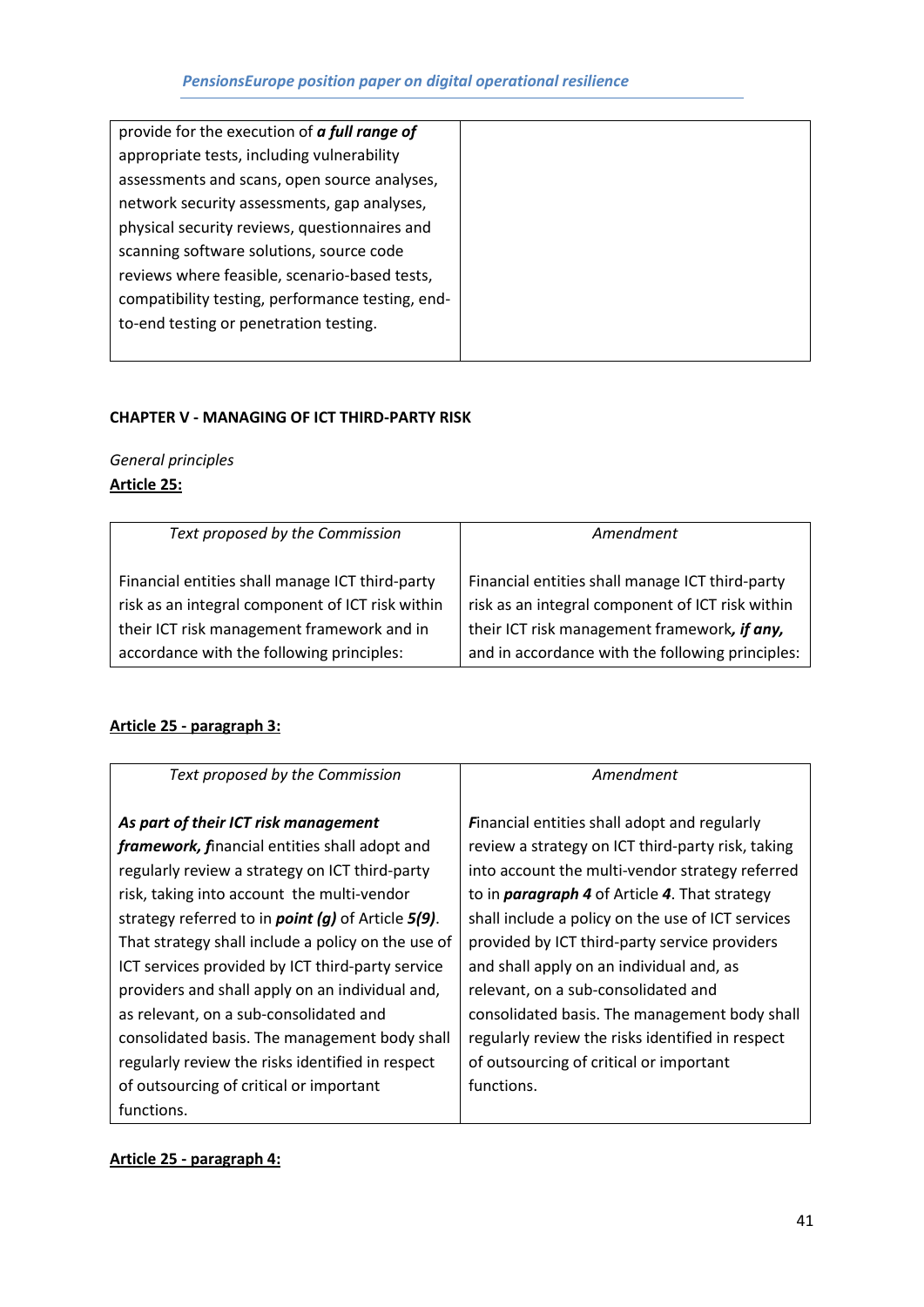| Text proposed by the Commission                  | Amendment                                         |
|--------------------------------------------------|---------------------------------------------------|
| As part of their ICT risk management             | Financial entities shall maintain and update at   |
| framework, financial entities shall maintain and | level and, at sub-consolidated and<br>entity      |
| update at entity level and, at sub-consolidated  | consolidated levels, a Register of Information in |
| and consolidated levels, a Register of           | relation<br>all<br>essential<br>contractual<br>to |
| Information in relation to all contractual       | arrangements on the use of ICT services           |
| arrangements on the use of ICT services          | provided by ICT third-party service providers.    |
| provided by ICT third-party service providers.   |                                                   |

# **Article 25 - paragraph 6:**

| Text proposed by the Commission                                                                                                                                                                      | Amendment |
|------------------------------------------------------------------------------------------------------------------------------------------------------------------------------------------------------|-----------|
| Financial entities may only enter into<br>contractual arrangements with ICT third-party<br>service providers that comply with high,<br>appropriate and the latest information<br>security standards. | deleted   |

# **Article 25 - paragraph 9 - subparagraph 2:**

| Text proposed by the Commission                    | Amendment                                      |
|----------------------------------------------------|------------------------------------------------|
| Financial entities shall ensure that they are able | Financial entities shall take appropriate      |
| to exit contractual arrangements without:          | measures to ensure that they are able to exit  |
| (a) disruption to their business activities,       | contractual arrangements without:              |
| (b) limiting compliance with regulatory            | (a) disruption to their business activities,   |
| requirements,                                      | (b) limiting compliance with regulatory        |
| (c) detriment to the continuity and quality of     | requirements,                                  |
| their provision of services to clients.            | (c) detriment to the continuity and quality of |
|                                                    | their provision of services to clients.        |

### **Article 25 - paragraph 11:**

| Text proposed by the Commission                                                     | Amendment |
|-------------------------------------------------------------------------------------|-----------|
| The ESAs shall, through the Joint Committee,<br>develop draft regulatory standards: | deleted   |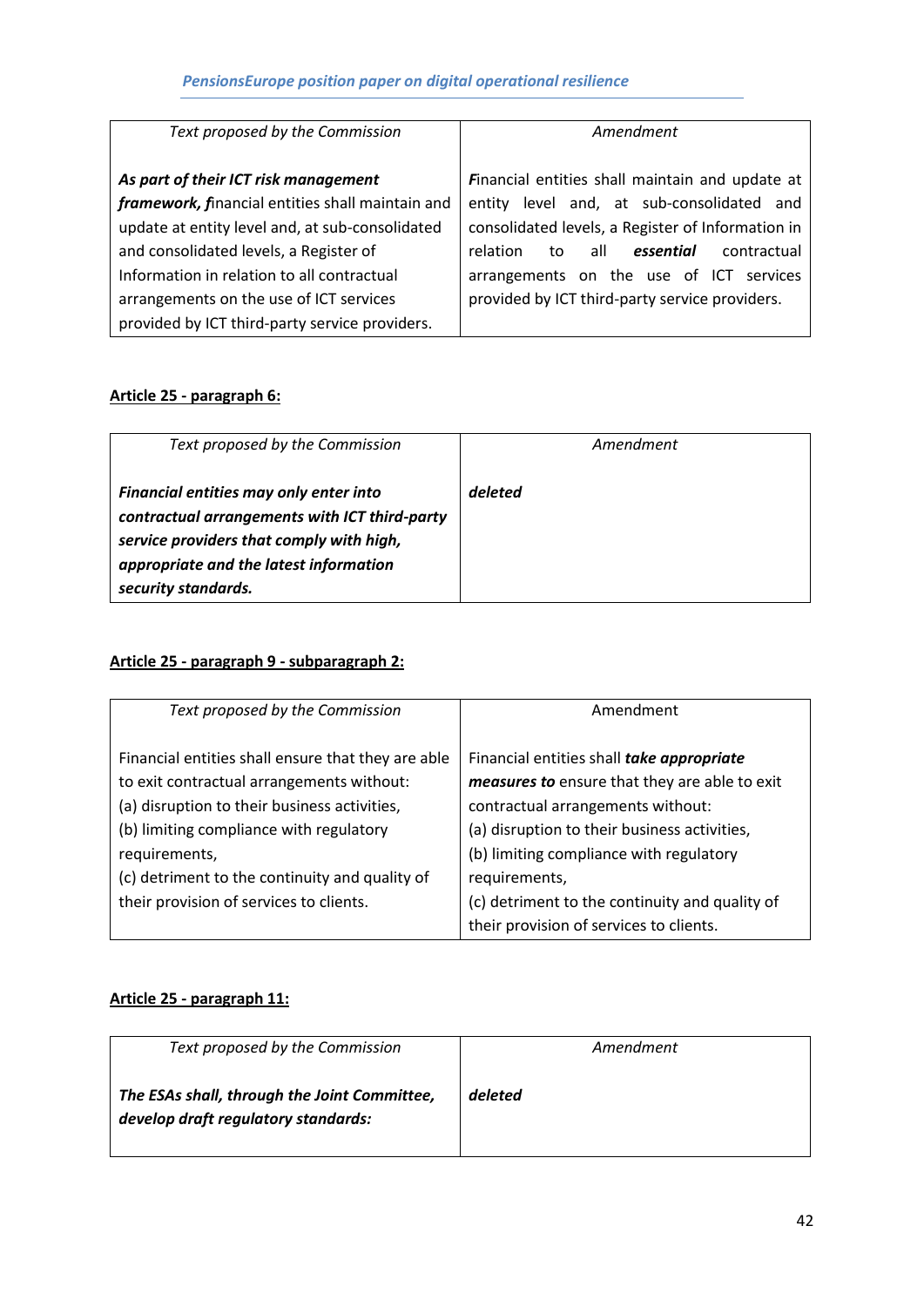| (a) to further specify the detailed content of  |  |
|-------------------------------------------------|--|
| the policy referred to in paragraph 3 in        |  |
| relation to the contractual arrangements on     |  |
| the use of ICT services provided by ICT third-  |  |
| party service providers, by reference to the    |  |
| main phases of the lifecycle of the respective  |  |
| arrangements on the use of ICT services;        |  |
| (b) the types of information to be included in  |  |
| the Register of Information referred to in      |  |
| paragraph 4.                                    |  |
| The ESAs shall submit those draft regulatory    |  |
| technical standards to the Commission by [PO:   |  |
| insert date 1 year after the date of entry into |  |
| force].                                         |  |
| Power is delegated to the Commission to         |  |
| supplement this Regulation by adopting the      |  |
| regulatory technical standards referred to in   |  |
| the second subparagraph in accordance with      |  |
| Articles 10 to 14 of Regulations (EU) No        |  |
| 1093/2010, (EU) No 1095/2010 and (EU) No        |  |
| 1094/2010, respectively.                        |  |

### **Article 25 - paragraph 11 (new):**

| Text proposed by the Commission | Amendment                                                                                                                                                                                             |
|---------------------------------|-------------------------------------------------------------------------------------------------------------------------------------------------------------------------------------------------------|
|                                 | Financial entities as referred to in Article 3 (39)<br>shall put in place the requirements as referred<br>to in paragraph 4 in accordance with Article 31<br>paragraph 6 of Directive (EU) 2016/2341. |

# *Preliminary assessment of ICT concentration risk and further sub-outsourcing arrangements* **Article 26 - paragraph 1 - subparagraph 1:**

| Text proposed by the Commission                                                                       | Amendment                                                                                             |
|-------------------------------------------------------------------------------------------------------|-------------------------------------------------------------------------------------------------------|
| When performing the identification and                                                                | When performing the identification and                                                                |
| assessment of ICT concentration risk referred<br>to in point (c) of Article 25(5), financial entities | assessment of ICT concentration risk referred<br>to in point (c) of Article 25(5), financial entities |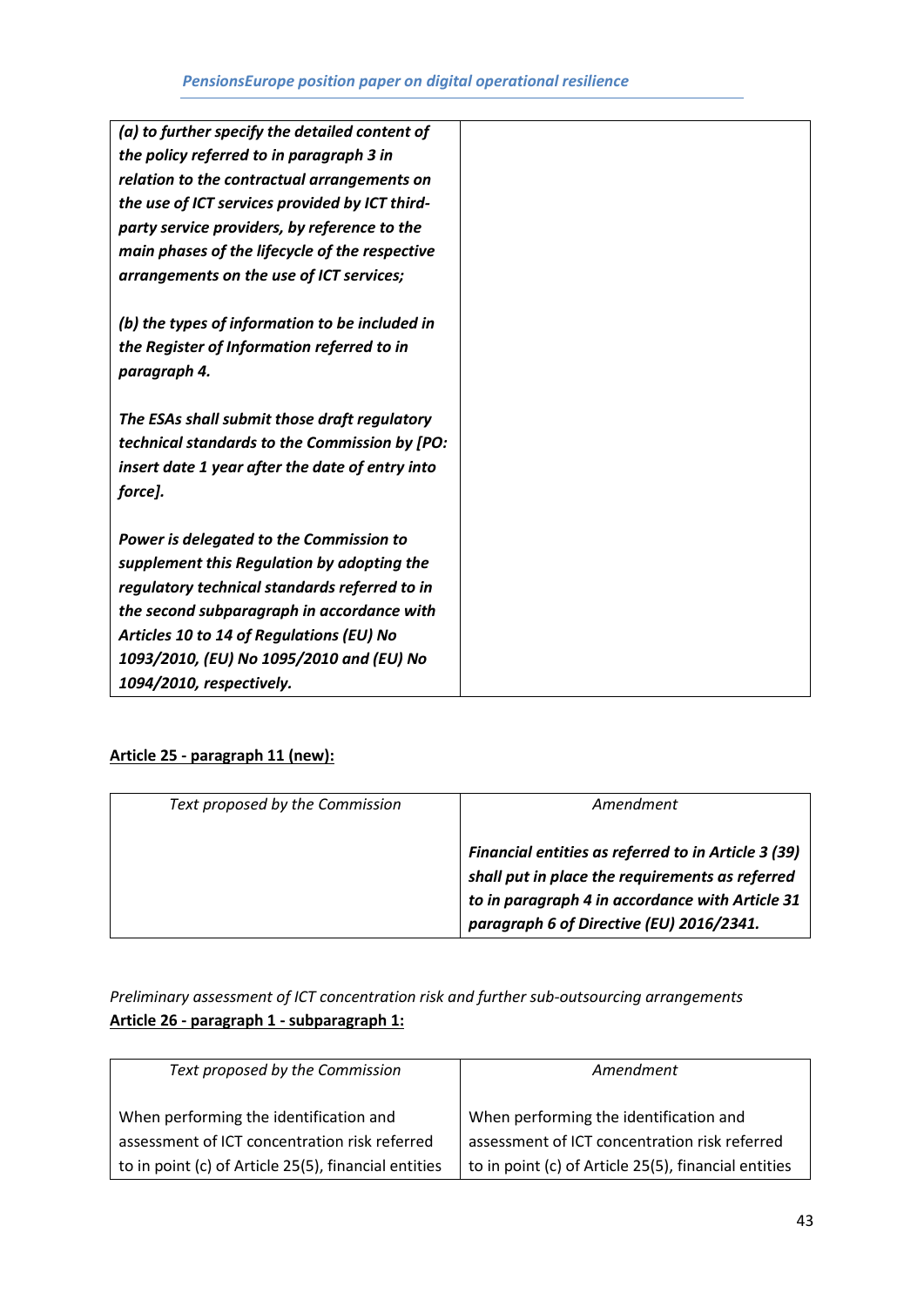| shall take into account whether the conclusion   | shall take into account whether the conclusion         |
|--------------------------------------------------|--------------------------------------------------------|
| of a contractual arrangement in relation to the  | of a contractual arrangement in relation to            |
| ICT services would lead to any of the following: | <i>important</i> ICT services would lead to any of the |
|                                                  | following:                                             |

# **Article 26 - paragraph 2:**

| Text proposed by the Commission                                                                                                                                                                                                                                                                                                                                                                                                                                                                                                                                                                                                                                                                                                                 | Amendment                                                                                                                                                                                                                                                                                                                                                                                                                                                                                                                                                                                                                                                             |
|-------------------------------------------------------------------------------------------------------------------------------------------------------------------------------------------------------------------------------------------------------------------------------------------------------------------------------------------------------------------------------------------------------------------------------------------------------------------------------------------------------------------------------------------------------------------------------------------------------------------------------------------------------------------------------------------------------------------------------------------------|-----------------------------------------------------------------------------------------------------------------------------------------------------------------------------------------------------------------------------------------------------------------------------------------------------------------------------------------------------------------------------------------------------------------------------------------------------------------------------------------------------------------------------------------------------------------------------------------------------------------------------------------------------------------------|
| Where the contractual arrangement on the use<br>of ICT services includes the possibility that an<br>ICT third-party service provider further sub-<br>contracts a critical or important function to<br>other ICT third-party service providers, financial<br>entities shall weigh benefits and risks that may                                                                                                                                                                                                                                                                                                                                                                                                                                    | Where the contractual arrangement on the use<br>of <i>important</i> ICT services includes the<br>possibility that an ICT third-party service<br>provider further sub-contracts a critical or<br>important function to other ICT third-party<br>service providers, financial entities shall                                                                                                                                                                                                                                                                                                                                                                            |
| arise in connection with such possible sub-                                                                                                                                                                                                                                                                                                                                                                                                                                                                                                                                                                                                                                                                                                     | appropriately weigh benefits and risks that                                                                                                                                                                                                                                                                                                                                                                                                                                                                                                                                                                                                                           |
| contracting, in particular in the case of an ICT<br>sub-contractor established in a third-country.<br>Where contractual arrangements on the use of<br>ICT services are concluded with an ICT third-<br>party service provider established in a third-<br>country, financial entities shall consider<br>relevant, at least the following factors:<br>(a)<br>the respect of data protection;<br>the effective enforcement of the law;<br>(b)<br>(c)<br>insolvency law provisions that would<br>apply in the event of the ICT-third party service<br>provider's bankruptcy;<br>(d)<br>any constraints that may arise in<br>respect to the urgent recovery of the financial<br>entity's data.<br><b>Financial entities shall assess whether and</b> | may arise in connection with such possible sub-<br>contracting. Where contractual arrangements<br>on the use of <i>important</i> ICT services are<br>concluded with an ICT third-party service<br>provider established in a third-country,<br>financial entities shall consider relevant, at least<br>the following factors:<br>(a)<br>the respect of data protection;<br>(b)<br>the effective enforcement of the law;<br>(c)<br>insolvency law provisions that would<br>apply in the event of the ICT-third party service<br>provider's bankruptcy;<br>(d)<br>any constraints that may arise in<br>respect to the urgent recovery of the financial<br>entity's data. |
| how potentially long or complex chains of sub-<br>contracting may impact their ability to fully                                                                                                                                                                                                                                                                                                                                                                                                                                                                                                                                                                                                                                                 |                                                                                                                                                                                                                                                                                                                                                                                                                                                                                                                                                                                                                                                                       |
| monitor the contracted functions and the                                                                                                                                                                                                                                                                                                                                                                                                                                                                                                                                                                                                                                                                                                        |                                                                                                                                                                                                                                                                                                                                                                                                                                                                                                                                                                                                                                                                       |
| ability of the competent authority to                                                                                                                                                                                                                                                                                                                                                                                                                                                                                                                                                                                                                                                                                                           |                                                                                                                                                                                                                                                                                                                                                                                                                                                                                                                                                                                                                                                                       |
| effectively supervise the financial entity in that                                                                                                                                                                                                                                                                                                                                                                                                                                                                                                                                                                                                                                                                                              |                                                                                                                                                                                                                                                                                                                                                                                                                                                                                                                                                                                                                                                                       |
| respect.                                                                                                                                                                                                                                                                                                                                                                                                                                                                                                                                                                                                                                                                                                                                        |                                                                                                                                                                                                                                                                                                                                                                                                                                                                                                                                                                                                                                                                       |

*Key contractual provisions* **Article 27 - paragraph 1 (new):**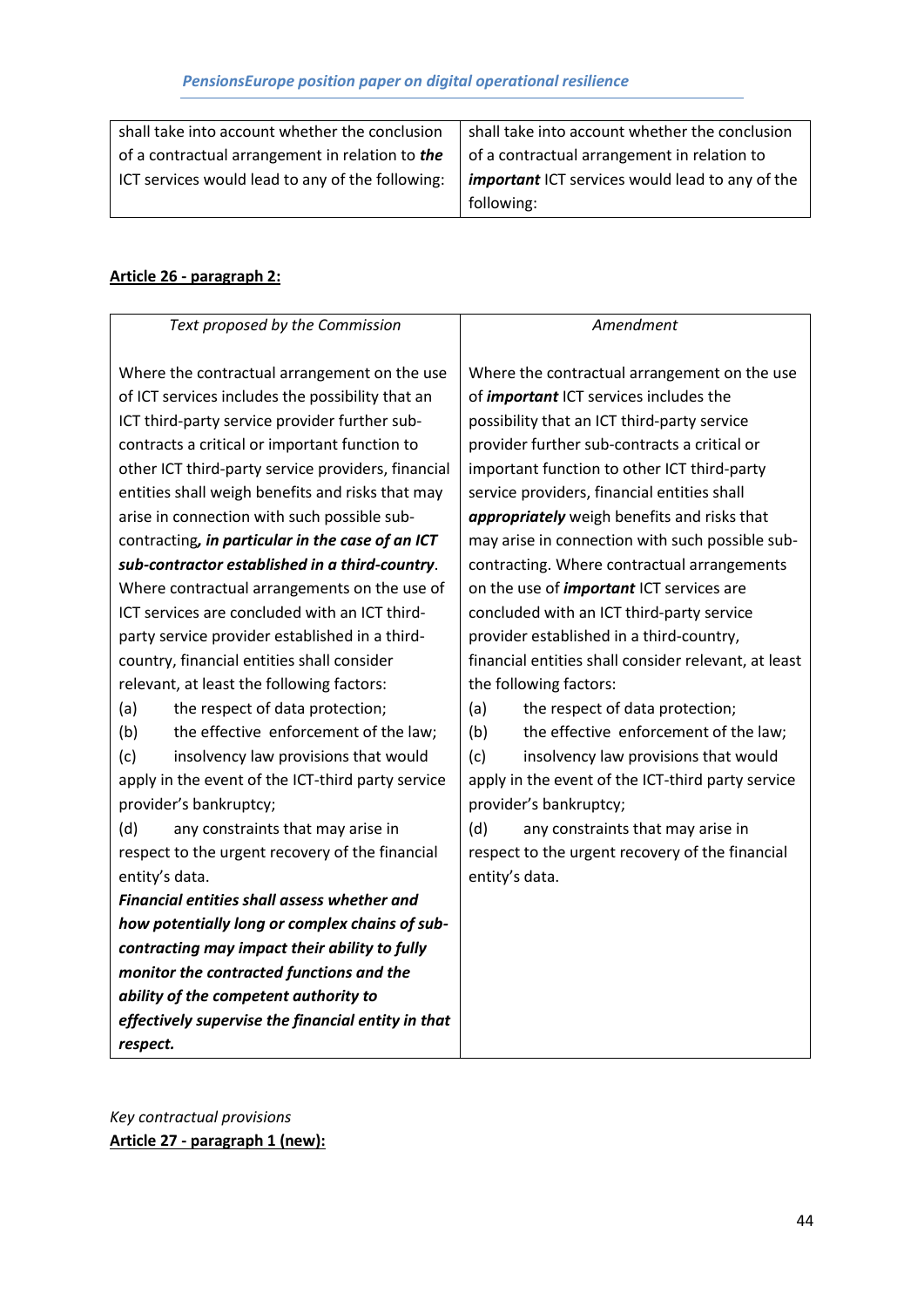| Text proposed by the Commission | Amendment                                                                                                                                                                                                                   |
|---------------------------------|-----------------------------------------------------------------------------------------------------------------------------------------------------------------------------------------------------------------------------|
|                                 | At the date of entering into force of this<br>Directive, existing contracts can be kept<br>unchanged and respected until the<br>termination date, while all new contracts<br>should be in line with these new requirements. |

### **Article 27 - paragraph 2 - point a:**

| Text proposed by the Commission                   | Amendment                                       |
|---------------------------------------------------|-------------------------------------------------|
|                                                   |                                                 |
| (a) a clear and complete description of all       | (a) a clear and complete description of all     |
| functions and services to be provided by the ICT  | <i>important</i> functions and services to be   |
| third-party service provider, indicating whether  | provided by the ICT third-party service         |
| sub-contracting of a critical or important        | provider, indicating whether sub-contracting of |
| function, or material parts thereof, is permitted | a critical or important function, or material   |
| and, if so, the conditions applying to such sub-  | parts thereof, is permitted and, if so, the     |
| contracting;                                      | conditions applying to such sub-contracting;    |

# **Article 27 - paragraph 5 (new):**

| Text proposed by the Commission | Amendment                                                                                                                                                                                                                   |
|---------------------------------|-----------------------------------------------------------------------------------------------------------------------------------------------------------------------------------------------------------------------------|
|                                 | At the date of entering into force of this<br>Directive, existing contracts can be kept<br>unchanged and respected until the<br>termination date, while all new contracts<br>should be in line with these new requirements. |

### **CHAPTER VII - COMPETENT AUTHORITIES**

### **Article 41 - paragraph 1 - point n:**

| Text proposed by the Commission                                                                                                                              | Amendment |
|--------------------------------------------------------------------------------------------------------------------------------------------------------------|-----------|
| (n) for institutions for occupational retirement<br>pensions, the competent authority designated<br>in accordance with Article 47 of Directive<br>2016/2341; | deleted   |